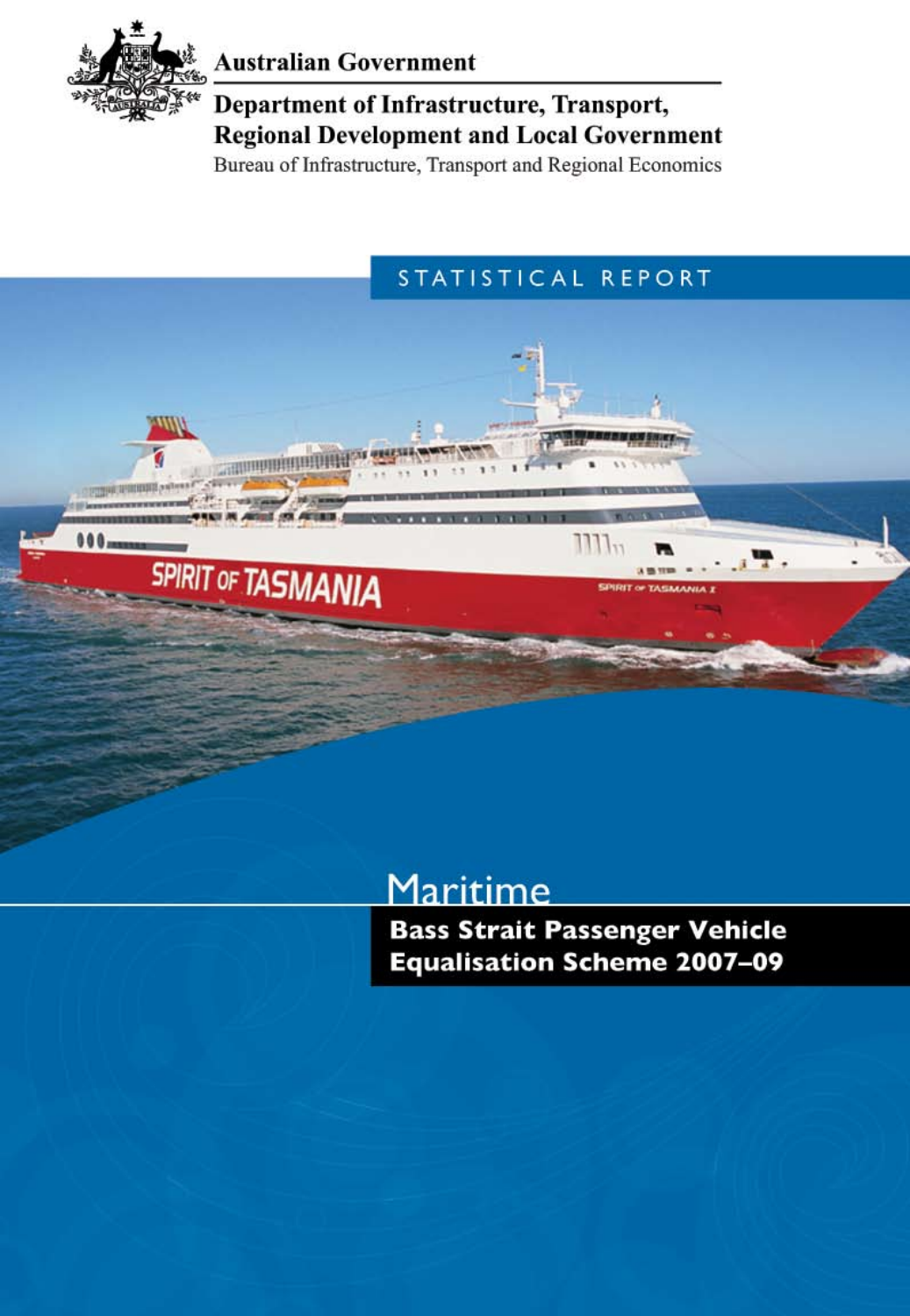Bureau of Infrastructure, Transport and Regional Economics

## Bass Strait Passenger Vehicle Equalisation Scheme 2007–09

Department of Infrastructure, Transport, Regional Development and Local Government Canberra, Australia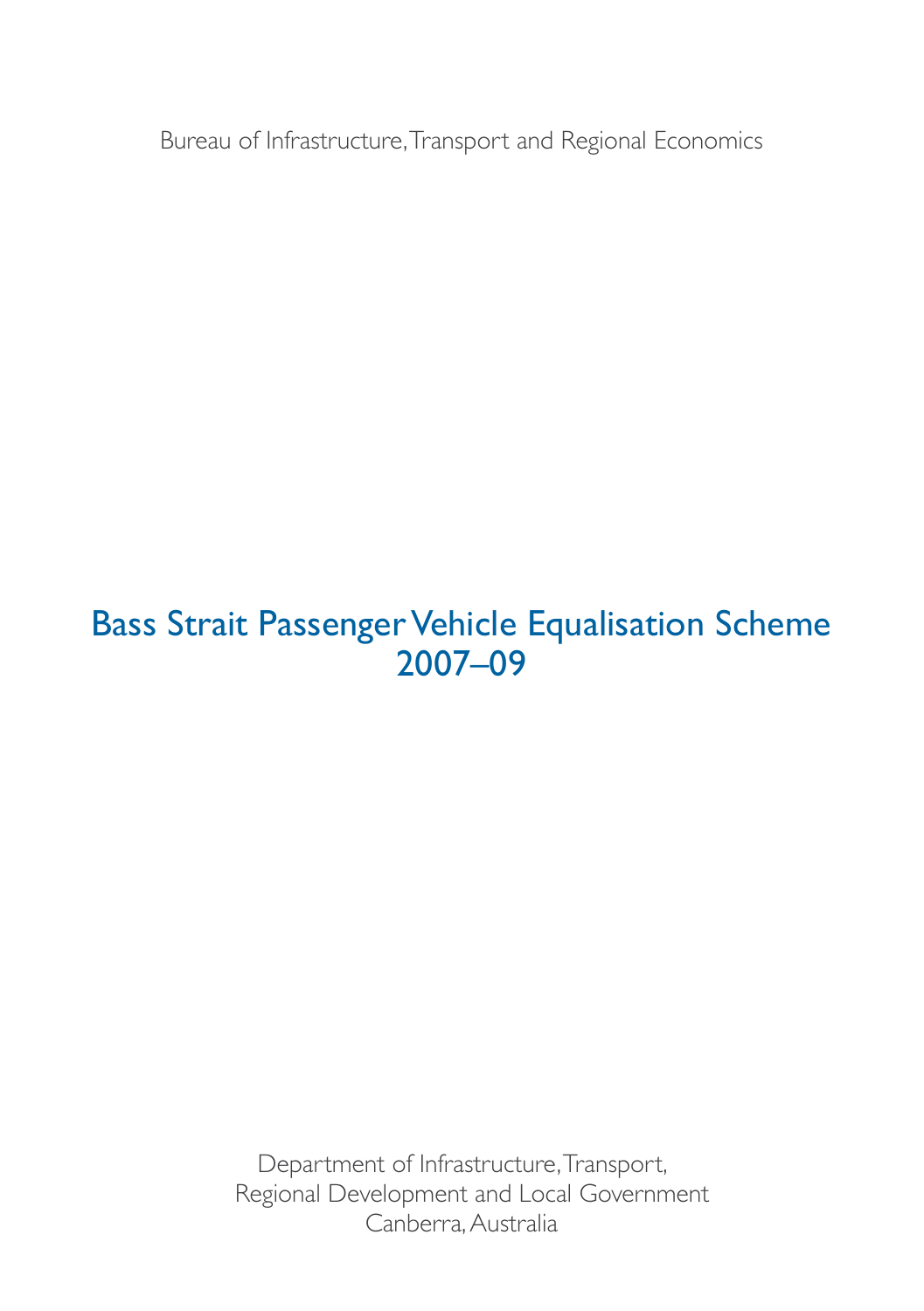© Commonwealth of Australia, 2009

ISSN 1440-9569

ISBN 978-1-921260-41-4

Dec2009/INFRASTRUCTURE 09156

This publication is available in hard copy or PDF format from BITRE of Infrastructure, Transport and Regional Economics website at www.bitre.gov.au—if you require part or all of this publication in a different format, please contact BITRE.

#### An appropriate citation for this report is:

Bureau of Infrastructure, Transport and Regional Economics [BITRE], 2009, Bass Strait Passenger Vehicle Equalisation Scheme Monitoring Report 2007–09, BITRE, Canberra ACT.

#### Indemnity statement

The Bureau of Infrastructure, Transport and Regional Economics has taken due care in preparing the analyses contained in this report . However, noting that data used for the analyses have been provided by third parties, the Commonwealth gives no warranty to the accuracy, reliability, fitness for purpose, or otherwise of the information.

#### Published by

Bureau of Infrastructure, Transport and Regional Economics

GPO Box 501, Canberra ACT 2601, Australia Telephone (international) +61 2 6274 7210 Fax +61 2 6274 6816 Email: bitre@infrastructure.gov.au internet: http://www.bitre.gov.au

Desktop publishing by Melinda Keane.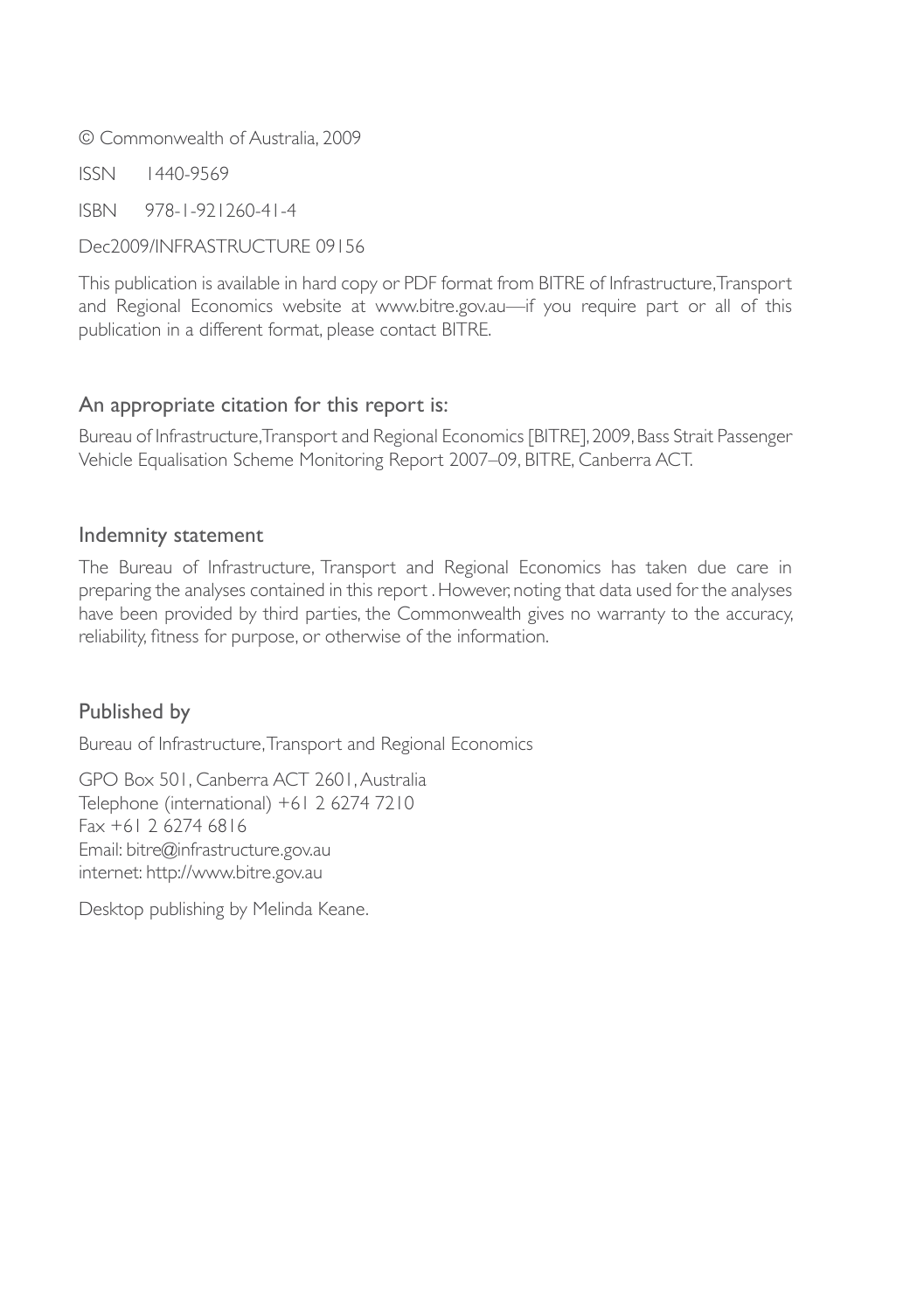## Foreword

This report presents the results of the Bureau of Infrastructure, Transport and Regional Economics' (BITRE) twelfth review of the Bass Strait Passenger Vehicle Equalisation Scheme.

The Ministerial Directions governing the Bass Strait Passenger Vehicle Equalisation Scheme were amended in June 2008. Clause 17 requires the Bureau to produce this report every two years.

This report covers the operation and impact of the Bass Strait Passenger Vehicle Equalisation Scheme for the period 1 July 2007 to 30 June 2009.

The report was undertaken by Mark Cregan and Tim Risbey. Rob Stewart provided comments on the report.

Gary Dolman Acting Executive Director Bureau of Transport and Regional Economics December 2009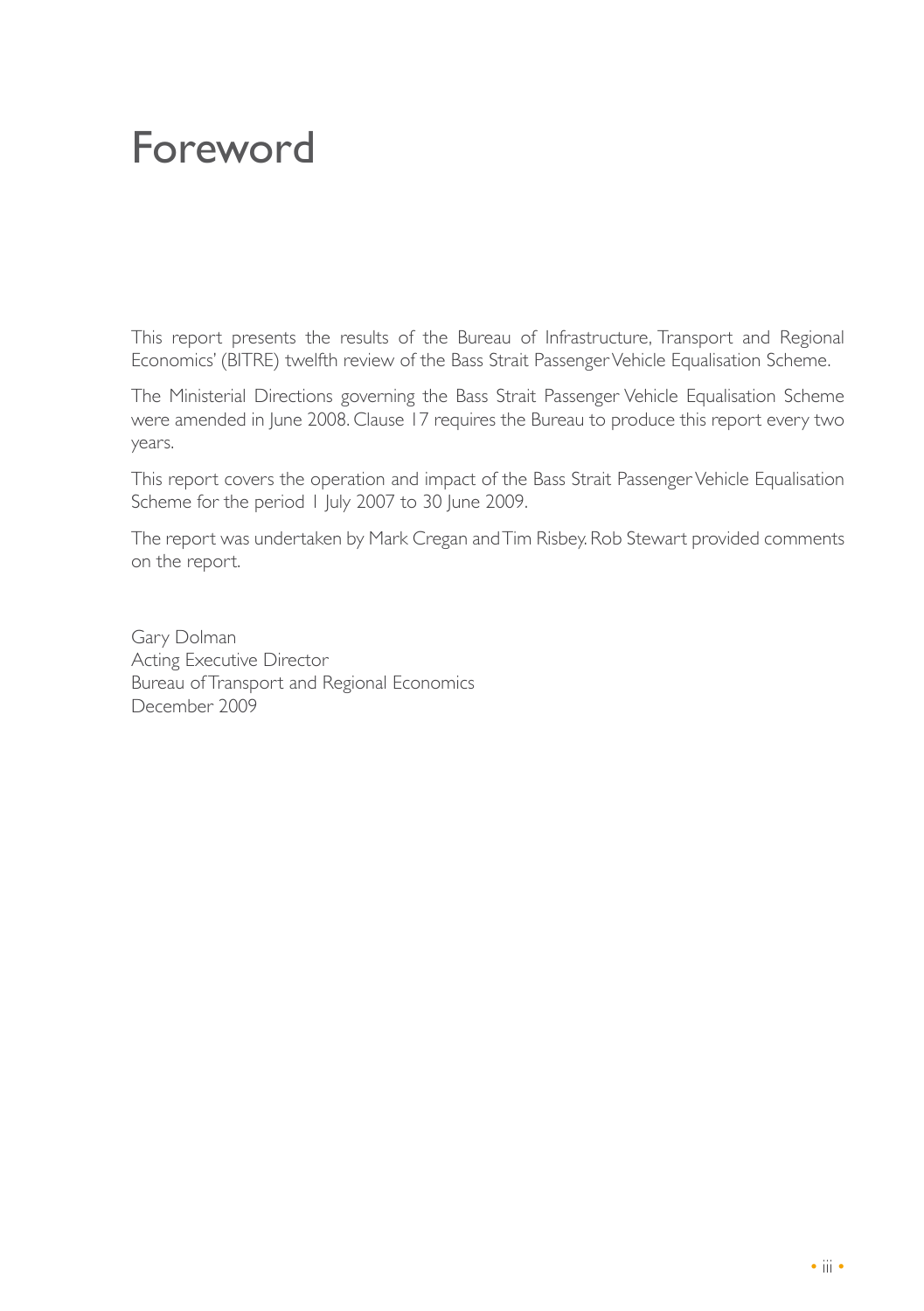## Acknowledgements

BITRE gratefully acknowledges the assistance provided by TT-Line; Tourism Tasmania; the Tasmanian Transport Programs team at Centrelink; and the Infrastructure and Surface Transport Policy Division of the Department of Infrastructure, Transport, Regional Development and Local Government.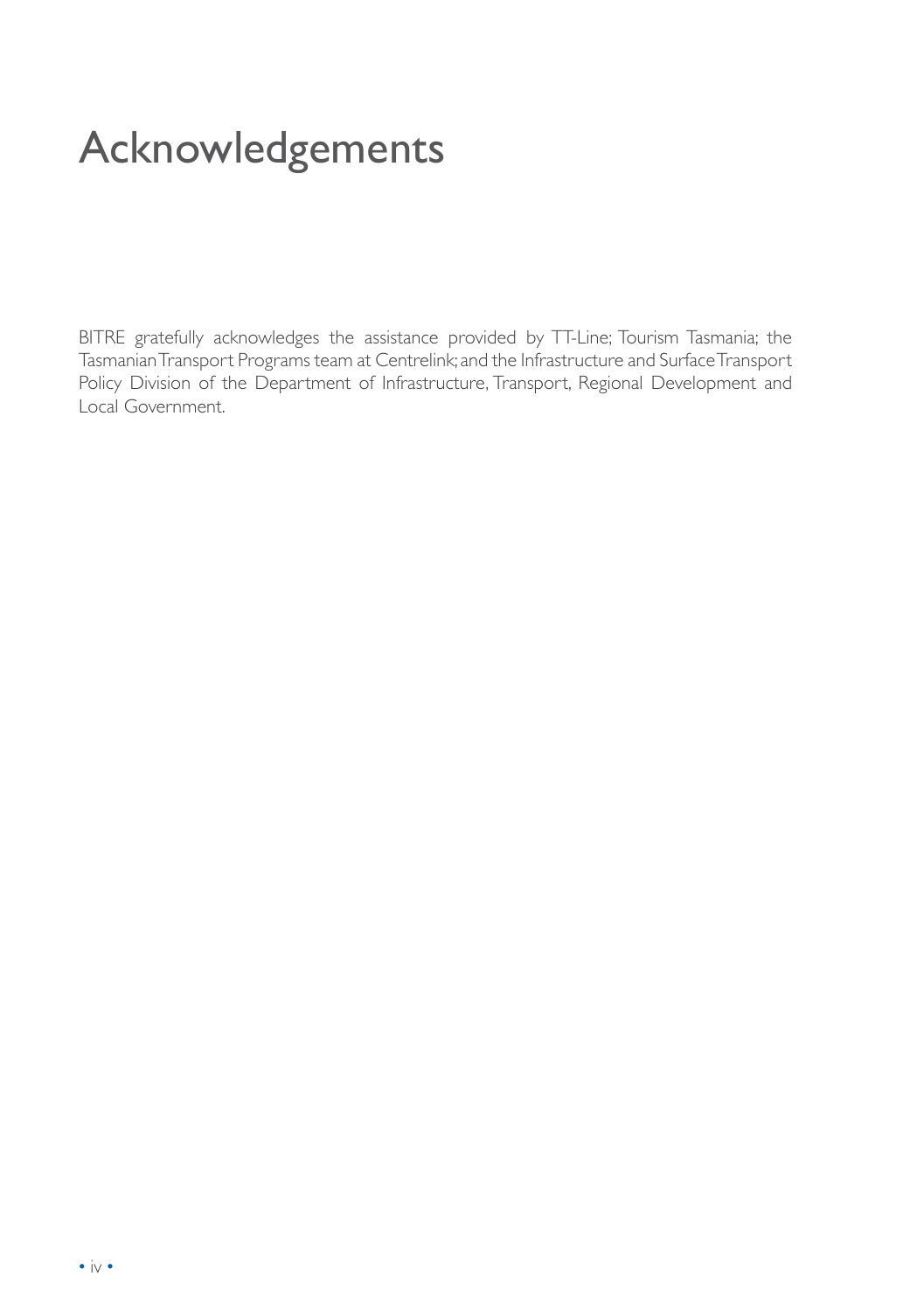## At a glance

- The Australian Government spent \$35.1 million (up 16.5 per cent) in 2008–09 on the Bass Strait Passenger Vehicle Equalisation Scheme (the Scheme) and \$30.1 million in 2007–08 (up 5.9 per cent on 2006–07).
- Passengers travelling with a vehicle across Bass Strait can receive a rebate applied against the fare charged by a ferry operator to transport an accompanied passenger vehicle across Bass Strait.
- The Scheme is intended to increase demand for travel across Bass Strait, with direct benefits to the tourist industry and potential growth in jobs, investment and population for Tasmania.
- The Ministerial Directions governing the Scheme were amended in June 2008 to include a biennual review by BITRE and a separate annual review of the rebate.
- The one-way rebate for a standard car was increased by \$18 to \$168 on 1 September 2007. Rebates were increased for all vehicle types on 1 July 2008: one-way rebates increased to up to \$180 for a car, \$90 for a motorbike, \$25 for a bicycle and up to \$360 for an eligible motor home.
- The standard car rebate has increased by \$30 per vehicle since 1 July 2007, representing a nominal increase of 20 per cent.
- Three operators provided ferry services between 1 July 2007 and 30 June 2009. TT-Line carried almost all sea passengers.
- BITRE's benchmark TT-Line peak sea fare package with the rebate decreased 4.7 per cent in real terms between June 2007 and June 2008, then increased by 4.3 per cent to June 2009.
- Sea passenger numbers declined in 2007–08 and increased in 2008–09, the first year of increase since 2002–03. Air travel's modal share increased to nearly 90 per cent in both years.
- Econometric modelling indicates motor vehicle passengers may have been 27.8 per cent higher than without the Scheme.
- An estimated 12 250 new leisure visitors travelled by sea due to the Scheme in 2008–09 (11 500 in 2007–08 and a revised 10 300 in 2006–07), spending an estimated \$30.1 million in Tasmania (\$27.4 million in 2007–08 and a revised \$24.0 million in 2006–07).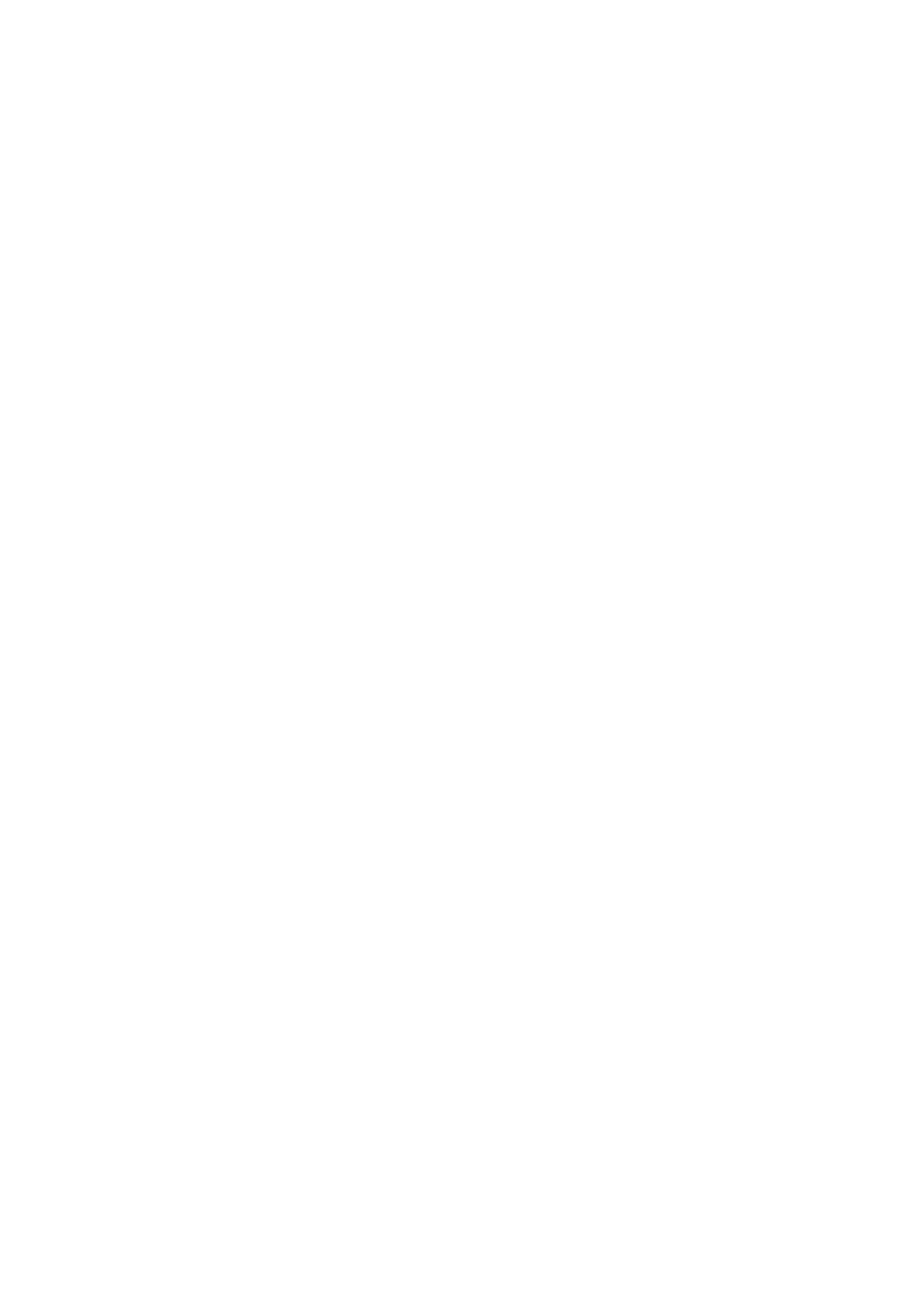## Contents

| Foreword    | Ϊij                                   |
|-------------|---------------------------------------|
|             | iv                                    |
| At a glance | $\vee$                                |
|             | $\times$                              |
| Chapter 1   | $\overline{\phantom{a}}$              |
|             | $\begin{array}{c} \hline \end{array}$ |
|             | $\overline{2}$                        |
|             | $\overline{4}$                        |
| Chapter 2   | 9                                     |
|             | 9                                     |
|             |                                       |
|             |                                       |
|             |                                       |
|             |                                       |
|             |                                       |
| Chapter 3   |                                       |
|             |                                       |
|             |                                       |
| Appendix A  |                                       |
|             |                                       |
|             |                                       |
| Appendix B  |                                       |
| Appendix C  |                                       |
| References  |                                       |
|             |                                       |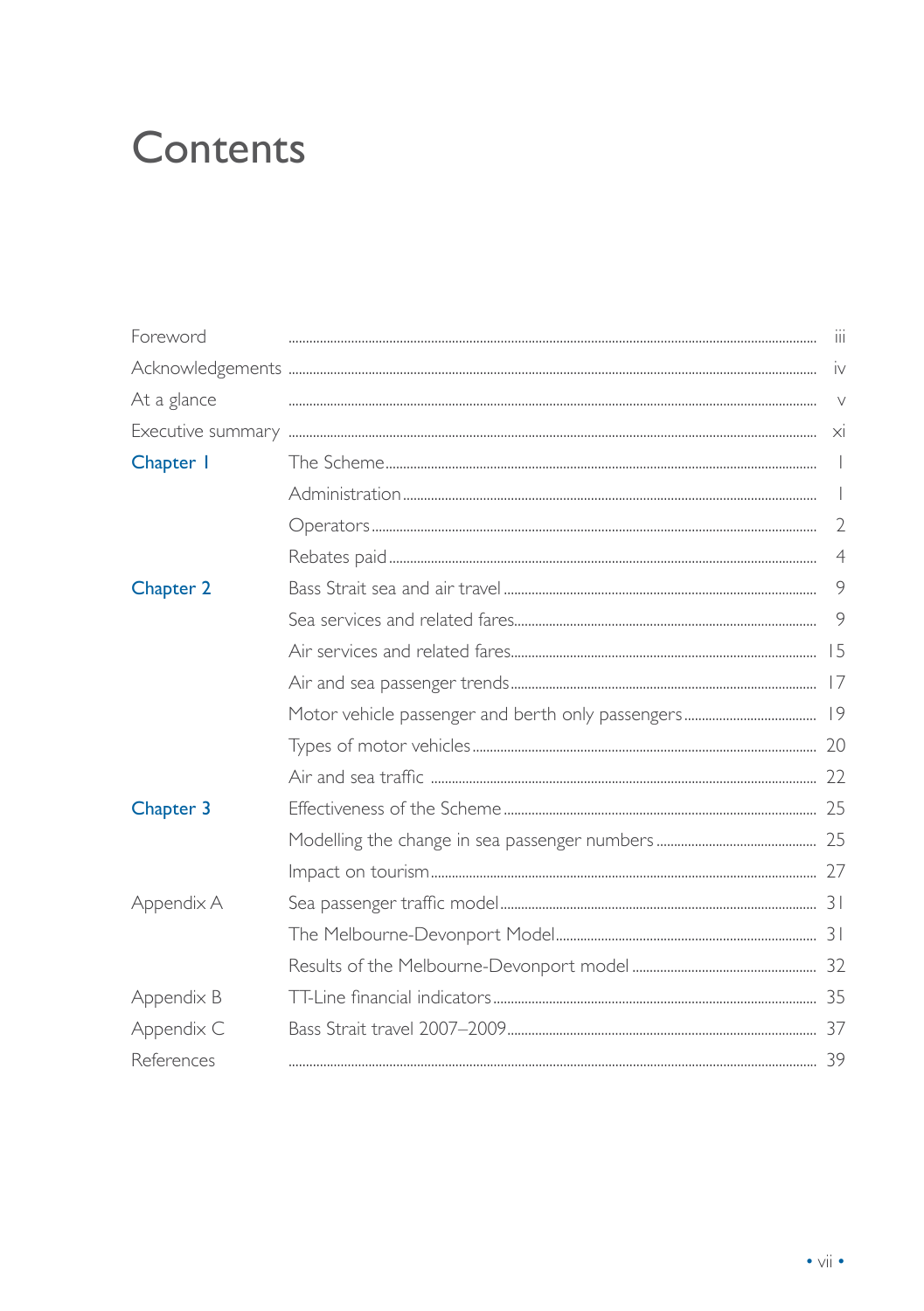# **Tables**

| TLI                 |                                                                                                                                                                                                                  | 3              |
|---------------------|------------------------------------------------------------------------------------------------------------------------------------------------------------------------------------------------------------------|----------------|
| T1.2                | One way rebates for eligible vehicles on the main Bass Strait and                                                                                                                                                | $\overline{4}$ |
| T1.3                | Rebates paid to the Bass Strait and King Island service providers for                                                                                                                                            | 5              |
| TI.4                | TT-Line's average reimbursement per motor vehicle passenger, 1996-97                                                                                                                                             | 5              |
| T2.1                |                                                                                                                                                                                                                  | $\overline{0}$ |
| T2.2                |                                                                                                                                                                                                                  | $\overline{0}$ |
| T2.3                |                                                                                                                                                                                                                  | 12             |
| T2.4                | Benchmark one-way passenger fares Melbourne-Devonport (\$ millions),                                                                                                                                             | 3              |
| T2.5                |                                                                                                                                                                                                                  | 15             |
| T2.6                |                                                                                                                                                                                                                  | 15             |
| T2.7                | Number of adult visitors travelling to Tasmania, by purpose and mode,                                                                                                                                            | 8              |
| T2.8<br>T3.1        | Eligible vehicles for which reimbursements paid, 2001-02 to 2008-09<br>Impact of the Bass Strait Passenger Vehicle Equalisation Scheme on<br>Melbourne-Devonport motor vehicle passenger numbers, one-way trips, | 21<br>26       |
| TA.I                | Time series data used to re-estimate the Melbourne-Devonport                                                                                                                                                     | 32             |
| <b>TA.2</b><br>TB.I | Regression results for the Melbourne-Devonport sea model 2008-09<br>Selected financial information for TT-Line, 1996-97 to 2008-09                                                                               | 33<br>35       |
| <b>TB.2</b><br>TC.I | Estimated adult return passengers travelling between Tasmania and                                                                                                                                                | 36<br>37       |
| TC.2                | Estimated adult return passengers travelling between Tasmania and                                                                                                                                                | 38             |
| TC.3                | Estimated adult return passengers travelling between Tasmania and                                                                                                                                                | 38             |
|                     |                                                                                                                                                                                                                  |                |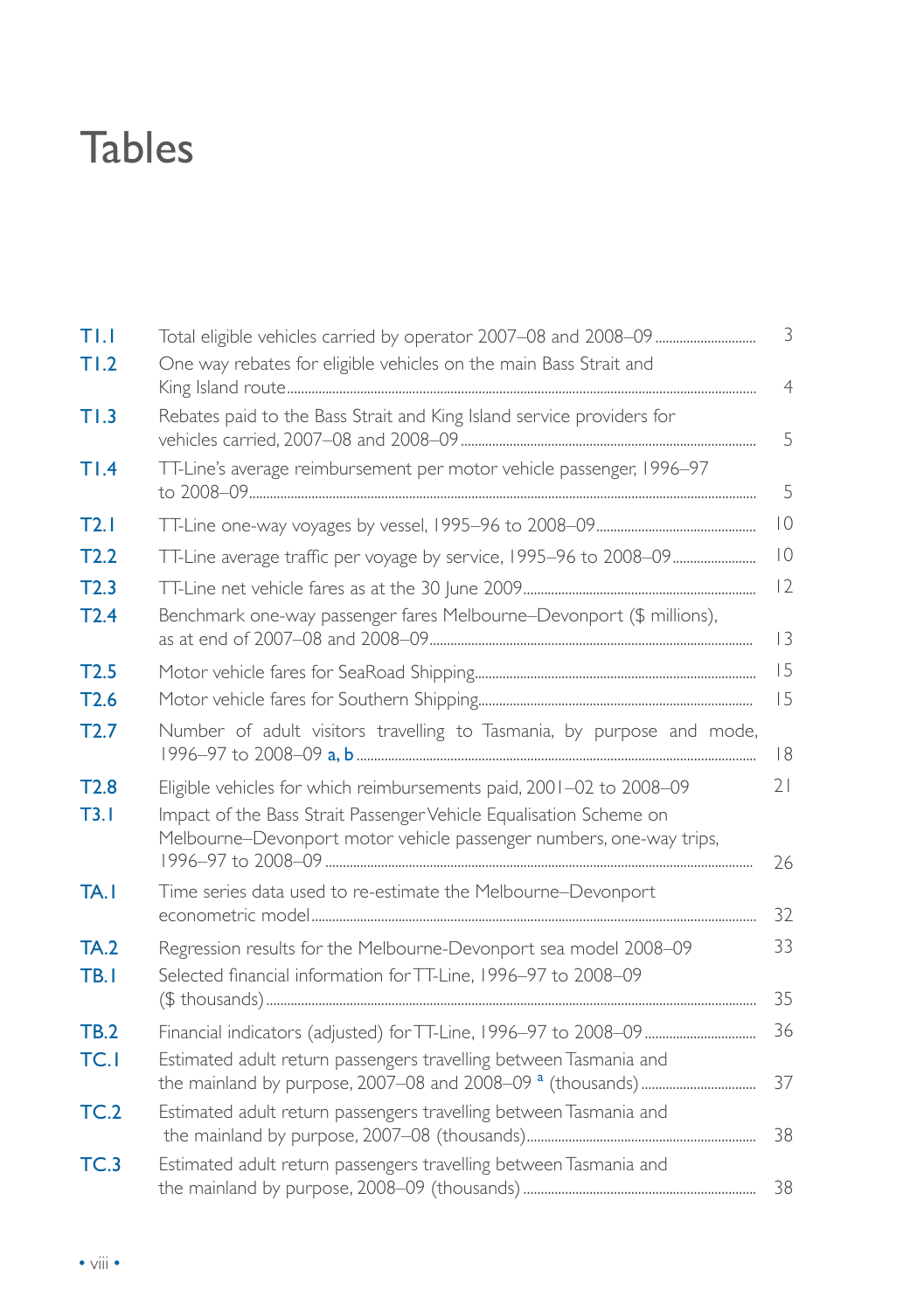# Figures

| FL.I | TT-Line operating revenue, expenses and number of voyages,              |    |
|------|-------------------------------------------------------------------------|----|
| FI.2 | TT-Line rebate reimbursements under the Scheme, 1996-97 to 2008-09      |    |
| F1.3 | Adjusted TT-Line revenue and revenue net of scheme rebates,             | 7  |
| F2.1 | Real sea package prices for the peak season as at the end of June, with | 4  |
| F2.2 | Air passengers between Tasmania and the mainland-one-way trips,         | 16 |
| F2.3 |                                                                         | 17 |
| F2.4 | Number of sea passengers carried across Bass Strait, one-way trips,     | 9  |
| F2.5 | Sea and air passengers carried across Bass Strait, return journeys,     | フフ |
|      |                                                                         |    |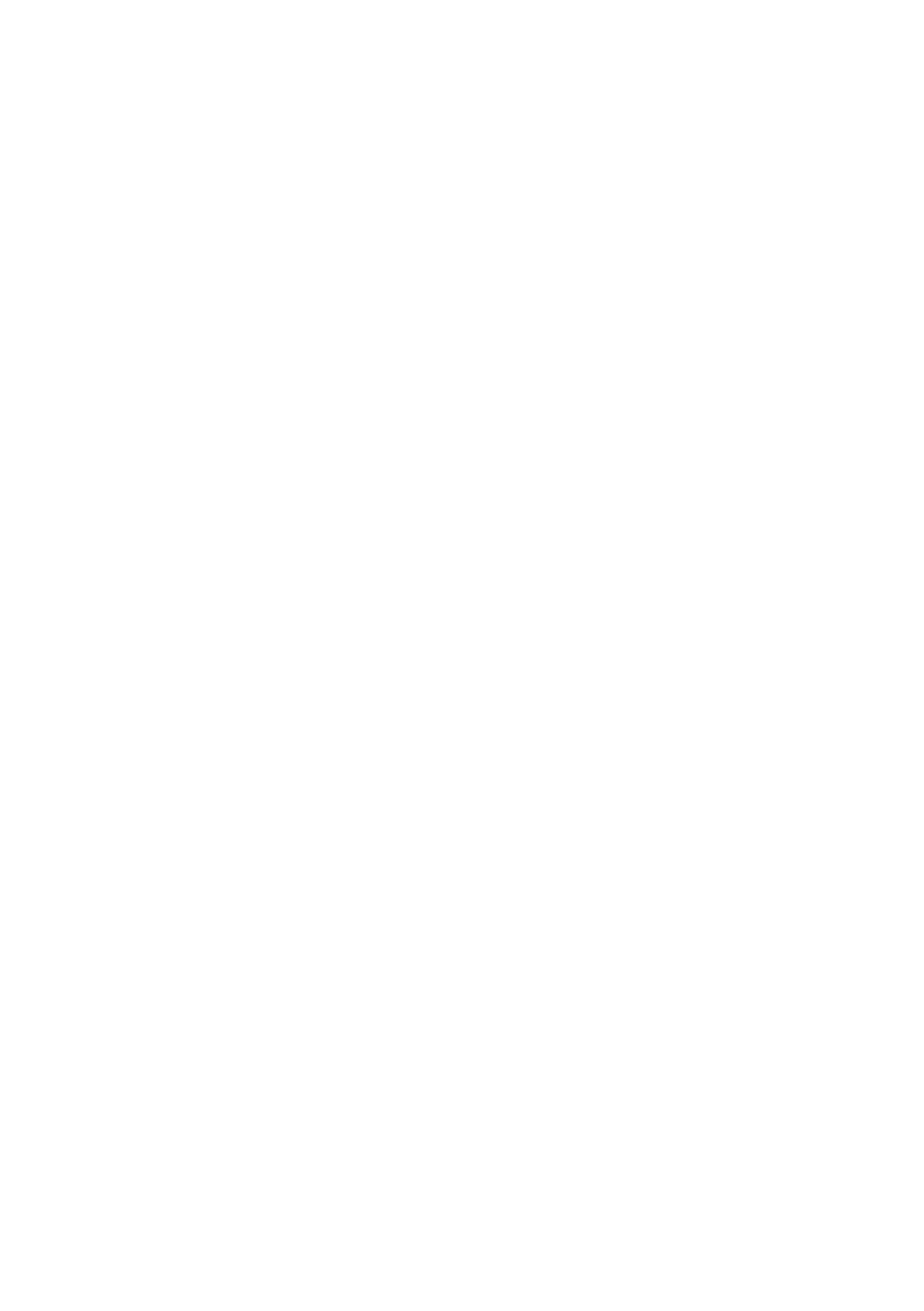## Executive summary

The Australian Government spent \$35.1 million (up 16.5 per cent) in 2008–09 on the Bass Strait Passenger Vehicle Equalisation Scheme (the Scheme) and \$30.1 million in 2007–08 (up 5.9 per cent on 2006–07).

The Scheme is intended to reduce the cost of sea travel.

Passengers travelling with a vehicle across Bass Strait can receive a rebate funded by the Australian Government under the Scheme. The rebate is applied against the fare charged by a ferry operator to transport an accompanied passenger vehicle across Bass Strait.

These vehicle fare reductions are intended to increase the demand for travel across Bass Strait, with direct benefits to the tourist industry and potential growth in jobs, investment and population for Tasmania (Sharp 1996, p. 1).

There were a number of changes to the operation and administration of the Scheme between 1 July 2007 and June 2009.

The Ministerial Directions governing the Scheme were amended in June 2008. The Scheme is now reviewed by BITRE every two years; there is a separate annual review of the rebate. Drivers with a medical condition who are unable to travel by sea may now be eligible for a reduced passenger vehicle fare when shipping their vehicle and flying across Bass Strait.

Eligible vehicle rebates for a standard car increased on 1 September 2007. The one-way rebate for a standard car increased by  $$18$  to  $$168$  for an eligible vehicle (12 per cent).

Eligible vehicle rebates increased again on 1 July 2008: the one-way rebate increased to up to \$180 for a car, \$90 for a motorbike, \$25 for a bicycle and up to \$360 for an eligible motor home.

The standard car rebate has increased by \$30 per vehicle since 1 July 2007, representing a nominal increase of 20 per cent.

Three operators provided Bass Strait services between 1 July 2007 and June 2009: TT-Line, Southern Shipping and SeaRoad Shipping. TT-Line carried over 99 per cent of eligible passengers.

TT-Line recorded an after tax loss of \$2.4 million in 2008–09 (compared with after tax profits of \$16.5 million in 2007–08 and \$10.6 million in 2006–07). The loss was due to an \$8.3 million tax expense from the annual ship revaluation and losses from bunker fuel hedge derivatives.

TT-Line reported an underlying operating profit of \$6.7 million in 2008–09 (compared with profits of \$13.6 million in 2007–08 and \$4.2 million in 2006–07). After adjusting for capital items, TT-Lines':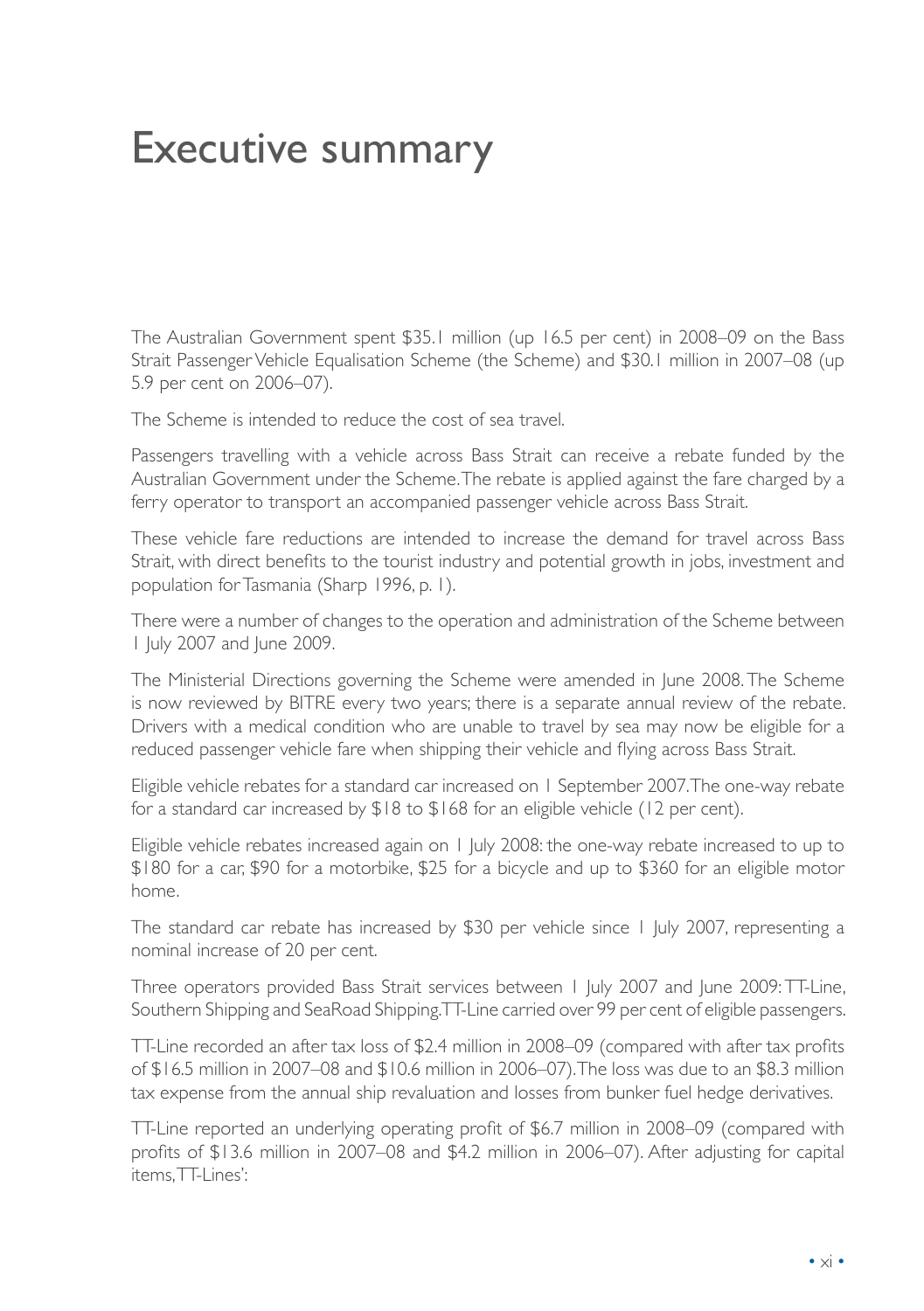- average revenue per voyage increased by 9.3 per cent in 2007–08 and 5.8 per cent in 2008–09
- average voyage operating expenses increased by 2.6 per cent in 2007–08 and a further 11.3 per cent in 2008–09
- average cost per passenger increased by 3.1 per cent in 2007–08 and a further 9.2 per cent in 2008–09.

TT-Line paid off \$25 million of its debt in 2008–09, with a further \$25 million repayment in October 2009. The company's plan is to be debt free by 2010–11 to strengthen its financial position given the announced strategy to replace both ships around 2017 (TT-Line 2009).

Sea fares increased through the two year period. TT-Line passenger and motor vehicle fares changed six times between 1 July 2007 and 30 June 2009. This includes a fuel surcharge which was applied per passenger from 1 July 2008 to 1 February 2009.

Southern Shipping fares increased in-line with the Consumer Price Index.

SeaRoad Shipping fares increased by approximately 14 per cent over the period, with a fuel surcharge that varied month to month.

BITRE's benchmark of a TT-Line peak season one-way sea fare package (with the rebate) was \$627 at the end of June 2009. This compares with \$583 at the end of June 2008 and \$592 at end June 2007. It is important to note that this excludes the fuel surcharge which did not apply at these dates.

In real terms, the cost of this benchmark sea fare package (excluding the fuel surcharge) decreased 0.6 per cent between June 2007 and June 2009.

The real value of this benchmark sea fare package decreased 4.7 per cent between June 2007 and June 2008, then increased 4.3 per cent between June 2008 and June 2009.

Airfares also varied over the two year period. BITRE's airfare indices indicate that between June 2007 and June 2009:

- discount airfares demonstrated substantial volatility but remained the cheapest travel option
- restricted economy airfares increased by 13 per cent
- internet full economy fares decreased by 9 per cent.

Trends in travel across Bass Strait in 2007–08 and 2008–09 include:

- total adult air and sea passenger numbers increased 7.9 per cent in 2007–08 and 5.5 per cent in 2008–09
- air travel's modal share has increased to nearly 90 per cent in 2007–08 and 2008–09
- sea passenger numbers declined 4.9 per cent in 2007–08 then increased 2.8 per cent in 2008–09
- sea travel by Tasmanians travelling for business purposes more than doubled to an estimated 24 400 in 2007–08, then decreased 4.8 per cent in 2008–09
- air travel by visitors travelling for business purposes to Tasmania declined by 0.9 per cent to an estimated 200 000 in 2007–08, then increased by 4.4 per cent in 2008–09.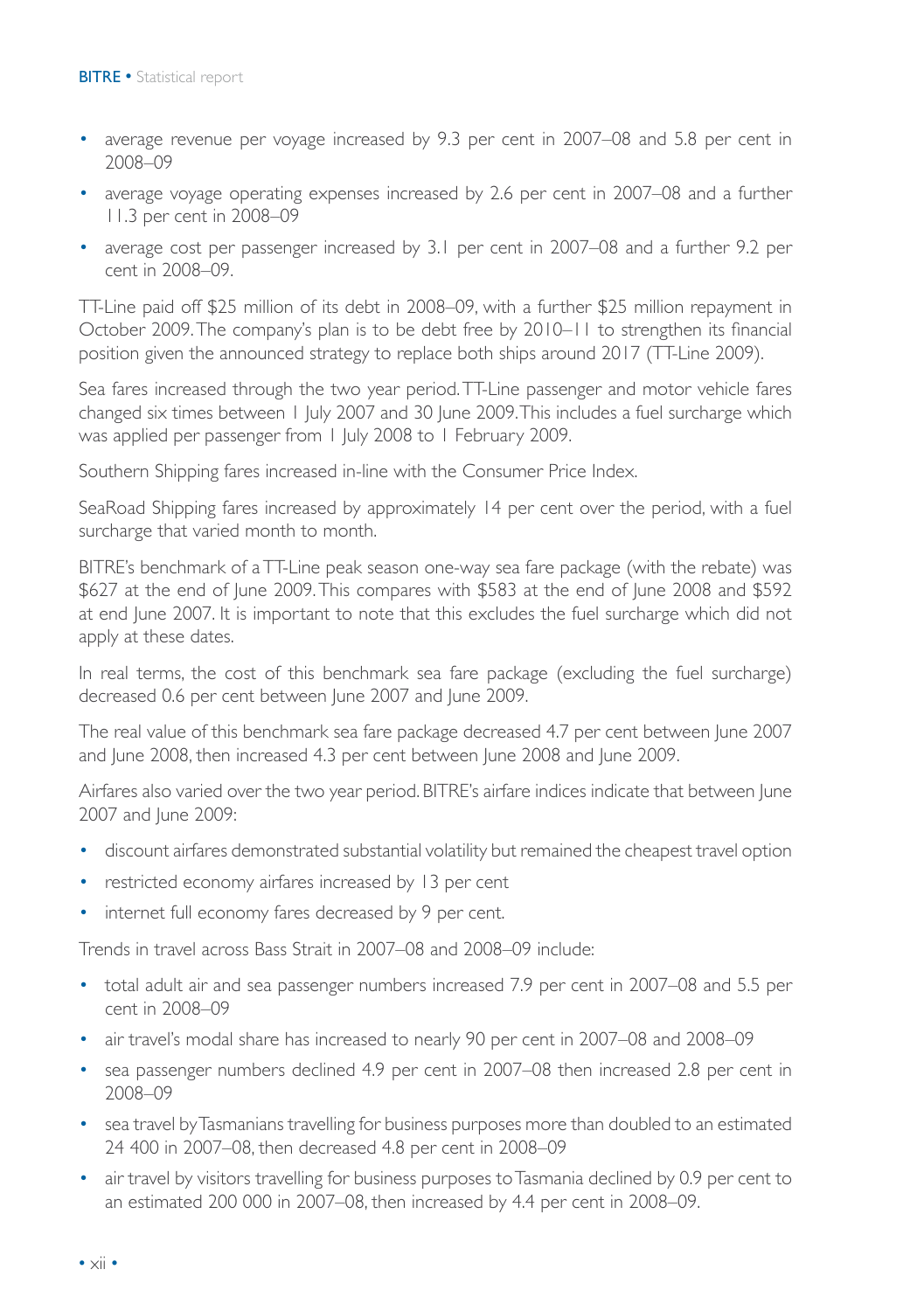BITRE's econometric modelling indicates that the number of motor vehicle passengers may have been 27.8 per cent higher than without the Scheme.

BITRE analysis indicates that up to 35 per cent of these additional motor vehicle passengers may have travelled anyway as berth-only sea passengers without the Scheme.

BITRE estimates that 12 250 new leisure visitors travelled due to the Scheme in 2008–09. This compares with an estimate of 11 500 in 2007–08 and a revised estimate of 10 300 in 2006–07.

These additional visitors spent an estimated \$30.1 million in 2008–09. This compares with an estimated \$27.4 million additional spending in 2007–08 and \$24.0 million (revised) in 2006–07.

These estimates exclude spending by visitors travelling for business, visiting friends/relatives or other purposes, and benefits to Tasmanians who travelled by sea.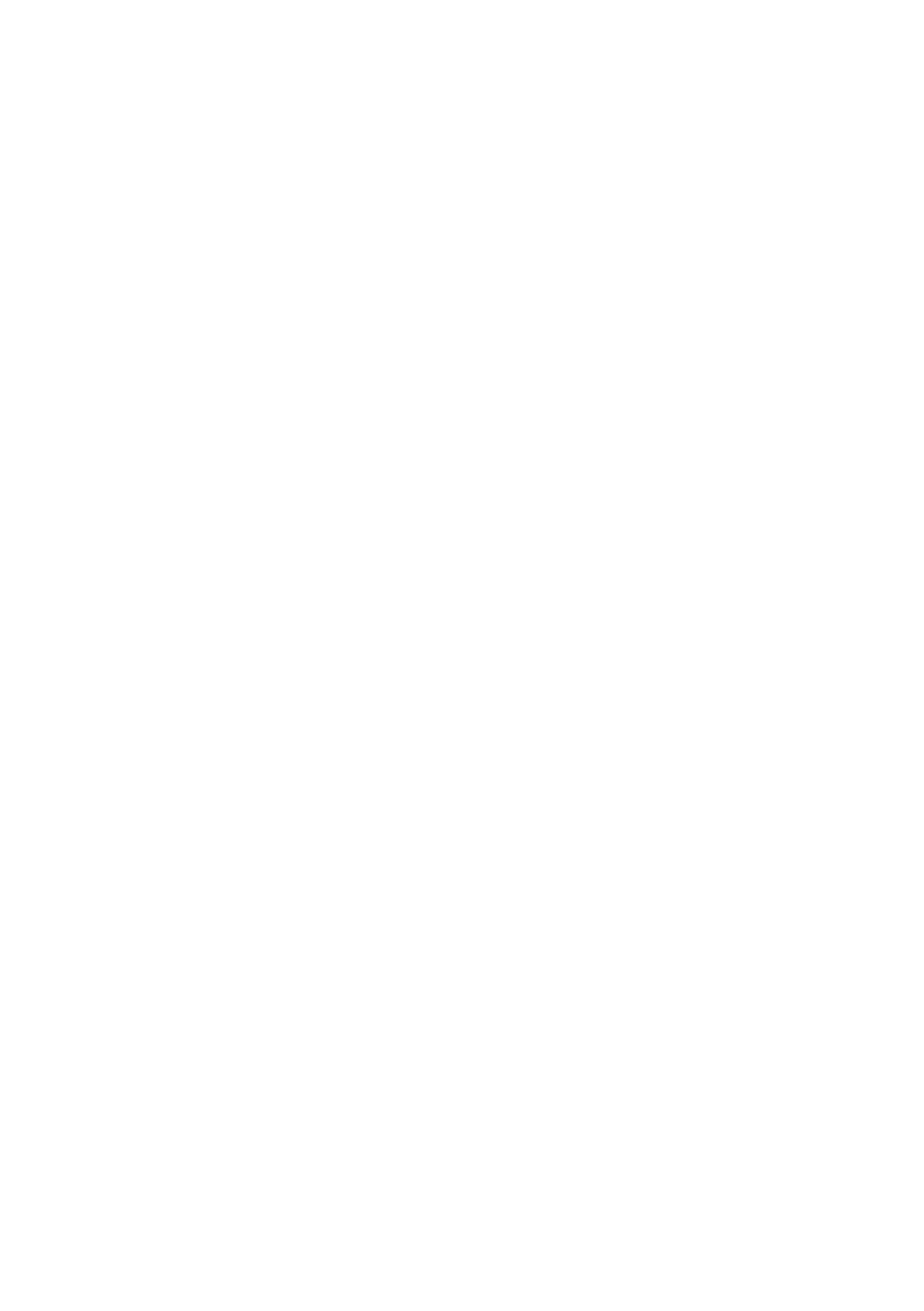## **CHAPTER 1** The Scheme

In August 1996, the Commonwealth Minister for Transport and Regional Development announced the introduction of the Bass Strait Passenger Vehicle Equalisation Scheme (the Scheme) from 1 September 1996.

The aim of the Scheme is 'to reduce the cost of sea travel across Bass Strait for passengers' accompanying an eligible vehicle.

Passengers travelling with a vehicle across Bass Strait can receive a rebate funded by the Australian Government under the Scheme. This rebate is applied against the fare charged by a ferry operator to transport an accompanied passenger vehicle across Bass Strait.

The Minister noted that the resulting fare reductions would help to increase the demand for travel across Bass Strait, with direct benefits to the tourist industry and potential growth in jobs, investment and population for Tasmania (Sharp 1996, p.1).

On 1 March 2001, the Scheme was extended to cover the carriage of vehicles between King Island and mainland Australia. As sea passenger services were not provided on the King Island route, the rebate is available for passenger vehicles carried by sea where the driver travelled by commercial air service on or about the same day.

### Administration

The Scheme operates under a set of Ministerial Directions. In 2007–08, the Scheme was administered in accordance with Directions issued in September 2002 and amended in December 2007.

In 2008–09, the Scheme was administered in accordance with Ministerial Directions amended in June 2008 (Department of Infrastructure, Transport, Regional Development and Local Government, 2008). There is now an annual review of the rebate and drivers with a medical condition who are unable to travel by sea may be eligible for a reduced passenger vehicle fare when shipping their vehicle and flying across Bass Strait.

The Ministerial Directions are administered by Tasmanian Transport Programs, a business unit within Centrelink.

Policy direction and funding for the Scheme is provided by the Infrastructure and Surface Transport Policy Division of the Department of Infrastructure, Transport, Regional Development and Local Government.<sup>1</sup>

<sup>1</sup> Formerly the Maritime and Land Transport Division of the Department of Transport and Regional Services.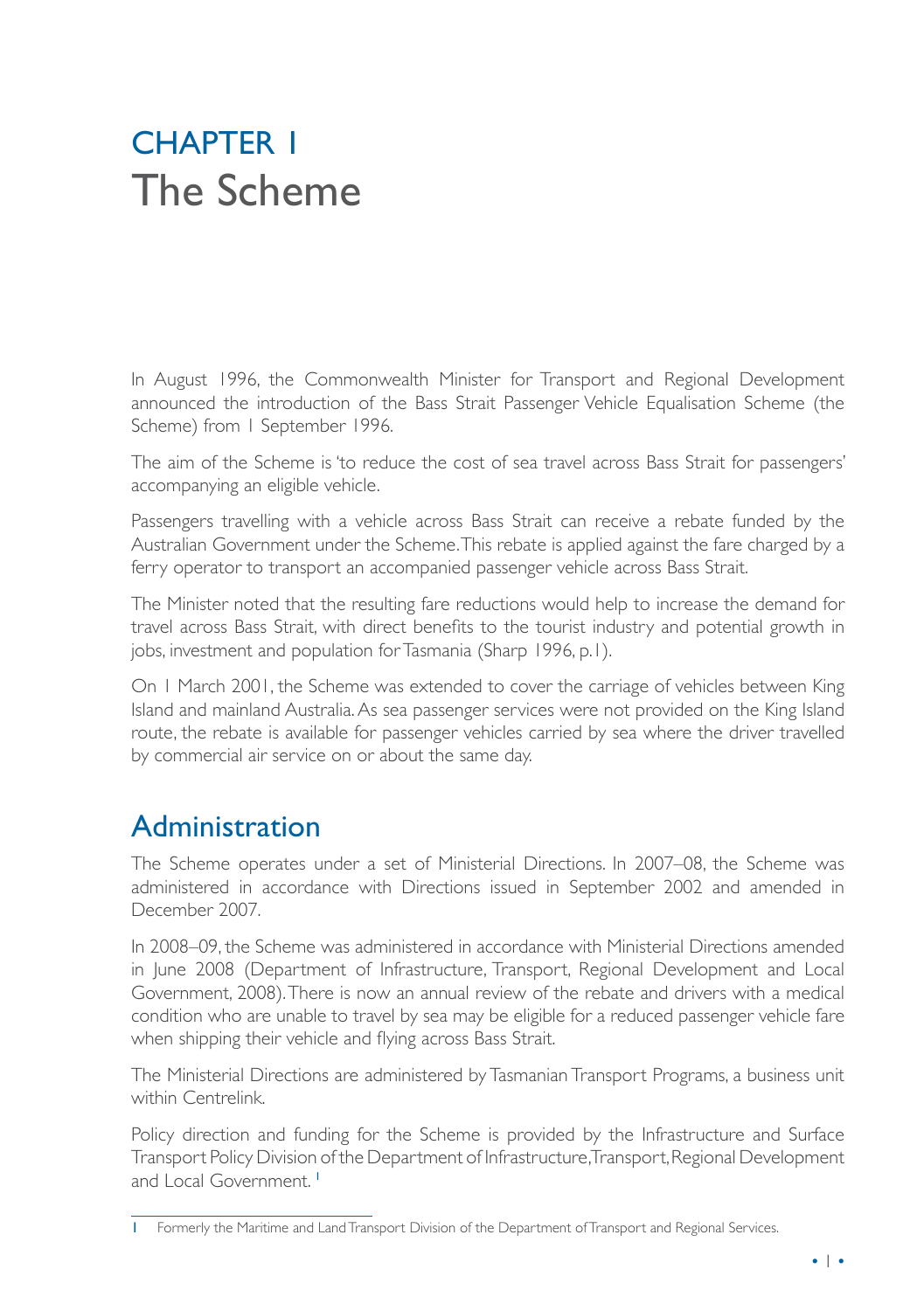The Bureau of Infrastructure, Transport and Regional Economics is required to monitor the effectiveness of the Scheme every two years. Clause 17 of the Ministerial Directions state that:

- 17.1 A Service Operator who claims reimbursement under the Scheme shall be subject to monitoring by the Bureau.
- 17.2 The Bureau shall, every two years, monitor the effectiveness of the Scheme over the previous two year period (the first such period being from 1 July 2007 to 30 June 2009). The monitoring shall be done with specific regard to:
	- a) movement in fare prices in the relevant two year period; and
	- b) movement in the number of eligible passengers, eligible passenger vehicles and passengers travelling under related bookings, carried in the relevant two year period.
- 17.3 A Service Operator shall comply with all reasonable requests by the Bureau for information or access to documentation, in relation to the Bureau's monitoring function.

BITRE has prepared eleven previous reports on the Scheme, the most recent covering 2006–07.

### **Operators**

Three companies—TT-Line Company Pty Ltd (TT-Line), SeaRoad Shipping<sup>2</sup> and Southern Shipping—provided Bass Strait sea services in 2007–08 and 2008–09.

TT-Line carried 390 732 one-way passengers and 195 958 eligible vehicles in 2008–09, up from 385 018 one-way passengers and 189 902 eligible vehicles in 2007–08.

Spirit of Tasmania I and Spirit of Tasmania II operated the Melbourne–Devonport route.<sup>3</sup> Each ship can carry up to 1400 passengers, with a maximum passenger capacity of 1040 passengers on night crossings, with a vehicle capacity for each vessel being 660 per sailing.

SeaRoad Shipping operated a once-a-week freight-only service using the Searoad Mersey between Port Melbourne and Grassy Port, King Island. Sea passenger services are not available on the SeaRoad Shipping service. Under the Scheme, a rebate is available for eligible passenger vehicles on the King Island route where the driver travels by commercial air service on or about the same day.

The Searoad Mersey carried 294 eligible vehicles in 2008–09, down from 353 eligible motor vehicles in 2007–08.

Southern Shipping operated a service using the Matthew Flinders between the Tasmanian ports of Bridport, Bell Bay and Lady Barron, Flinders Island. Southern Shipping allows passengers to travel with their cars as they are not eligible for assistance if they travel by air.

The Matthew Flinders carried three eligible vehicles in 2008–09, down from six eligible motor vehicles in 2007–08.

<sup>2</sup> Formerly Patrick Shipping. The Chas Kelly Transport Group acquired Patrick Bass Strait Shipping from the Toll group on 1 April 2008. The new operation is known as SeaRoad Shipping.

<sup>3</sup> Spirit of Tasmania I and II have operated the Melbourne–Devonport route since I September 2002 when they replaced the Spirit of Tasmania. These two new vessels increased the passenger capacity by 212 per cent and the available motor vehicle capacity by 185 per cent (BTRE 2004).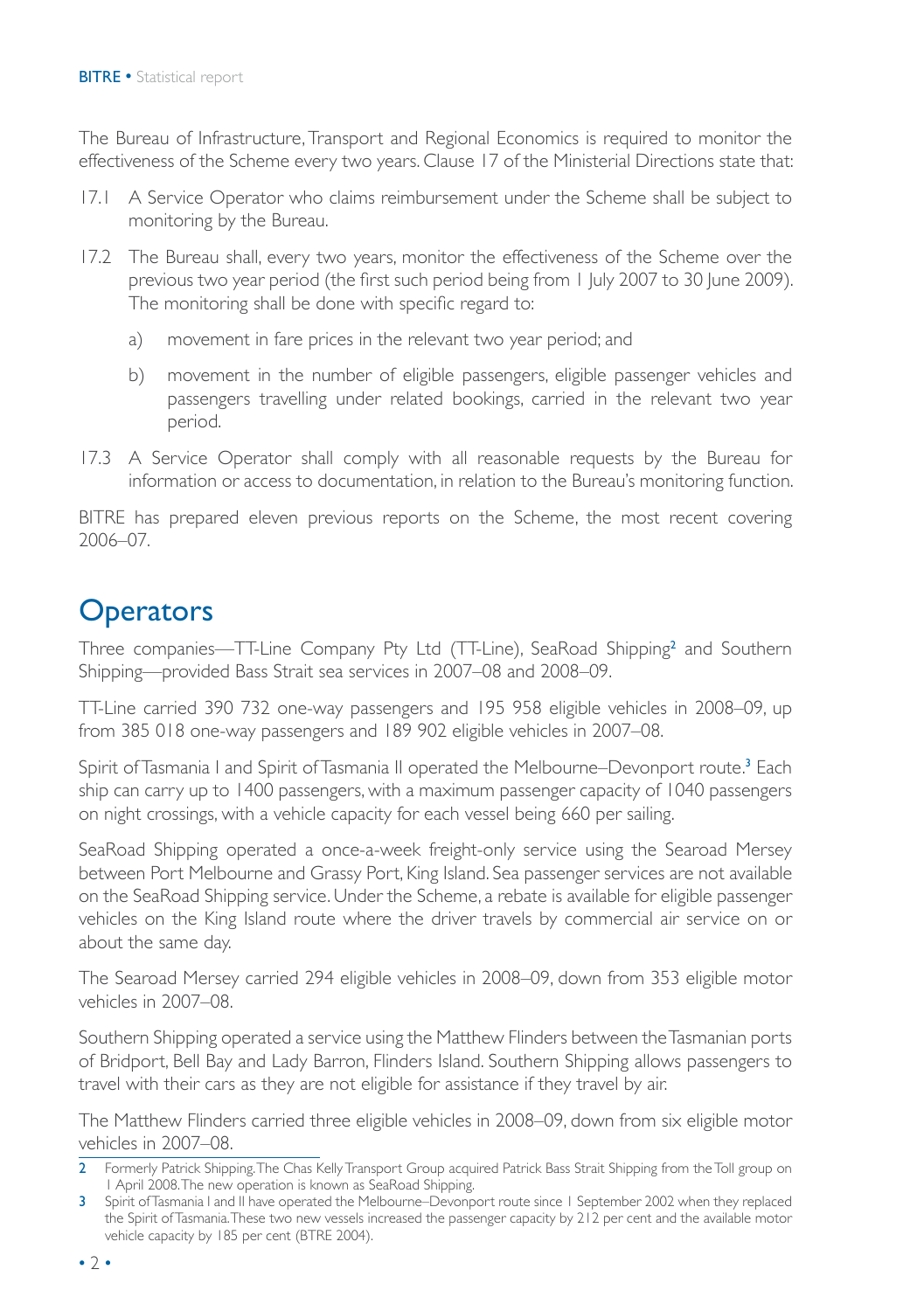|                       | 2007-08                   |                              | 2008-09                   |                              |
|-----------------------|---------------------------|------------------------------|---------------------------|------------------------------|
| Operator              | Motor vehicles<br>carried | Share of total<br>(per cent) | Motor vehicles<br>carried | Share of total<br>(per cent) |
| TT-Line               | 189 902                   | 99.8                         | 195958                    | 99.8                         |
| SeaRoad Shipping      | 353                       | 0.2                          | 294                       | 0.1                          |
| Southern Shipping     | 6                         | 0.0                          |                           | 0.0                          |
| <b>Total Vehicles</b> | 190 261                   | 100                          | 196 255                   | 100                          |

#### T1.1 Total eligible vehicles carried by operator 2007–08 and 2008–09

Source: Tasmanian Transport Programs team, Centrelink—personal communications 2009.

This section presents financial indicators for TT-Line, which accounts for over 99 per cent of payments under the Scheme.

TT-Line reported for 2008–09:

- an underlying operating profit of \$6.7 million, compared with \$13.6 million in 2007–08 and \$4.2 million in 2006–07
- an after tax loss of \$2.43 million, compared with an after tax profit of \$16.5 million in 2007–08 and \$10.6 million in 2006–07
- operating revenues of \$175.5 million, compared with \$166.8 million in 2007–08 (a 5.2 per cent increase)
- operating expenses of \$169.7 million, compared with \$153.1 million (10.8 per cent increase) in 2007–08.

The after tax loss in 2008–09 was due to an \$8.259 million tax expense (compared with a \$2.834 million tax benefit in 2007–08). This tax expense arose as a result of the impact of cash flow hedging reserve and the annual revaluation of the vessels.<sup>4</sup>

After adjusting for capital items, TT-Line's:

- average revenue per voyage increased by 9.3 per cent in 2007–08 and 5.8 per cent in 2008–09
- average voyage operating expenses increased by 2.6 per cent in 2007–08 and a further 11.3 per cent in 2008–09
- average cost per passenger increased by 3.1 per cent in 2007–08 and a further 9.2 per cent in 2008–09.

Figure 1.1 shows the gap between operating revenue and operating costs and the change in the number of TT-Line voyages.

<sup>4</sup> TT-Line (2009, p.38) reports that the financial impacts of these transactions, along with the tax impact, were recognised directly in equity. However, as these additional tax benefits did not meet the required threshold for recognition, they were derecognised. Accounting standards required derecognition as a charge to the income tax expense in the 2008–09 financial year.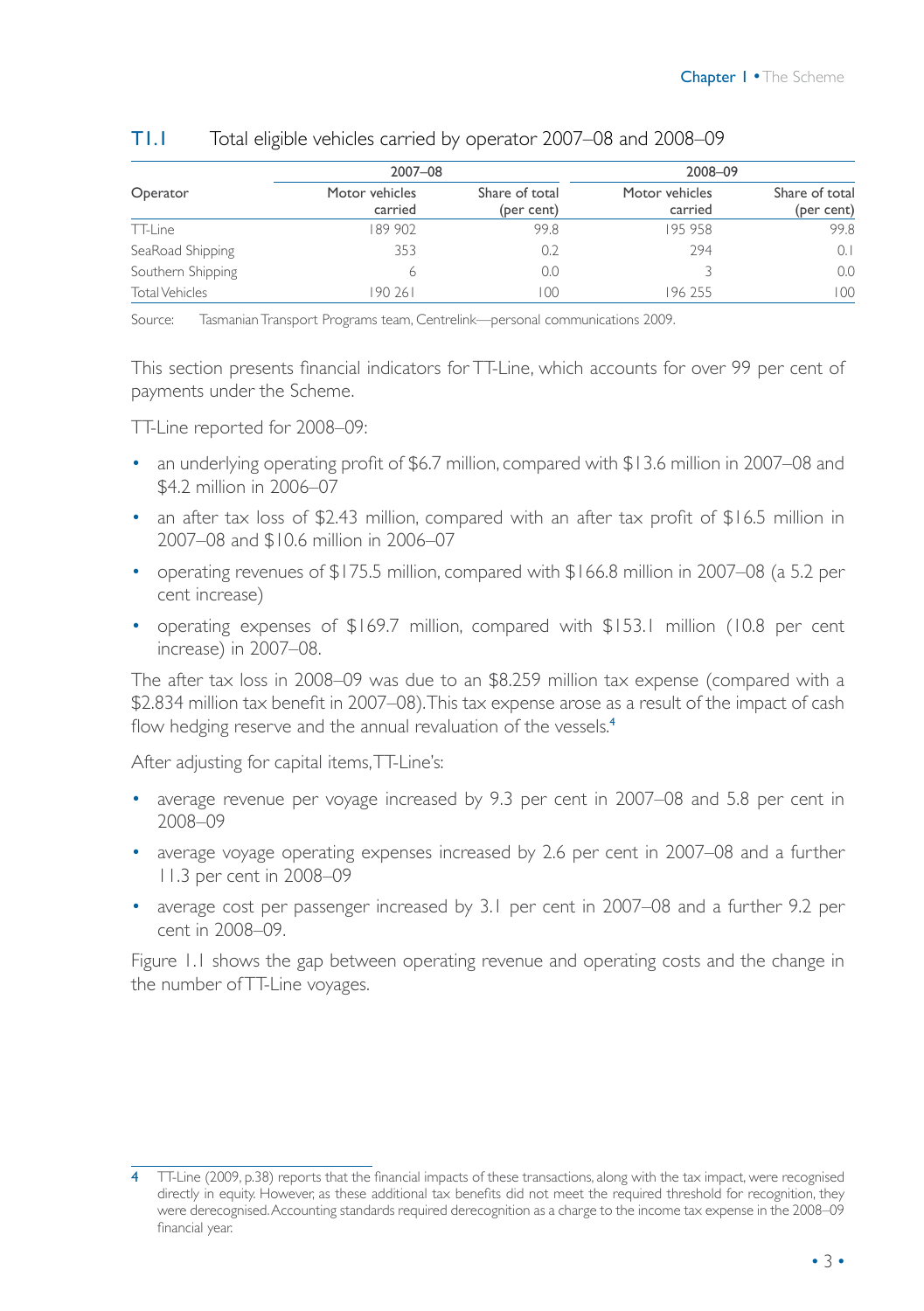

#### F1.1 TT-Line operating revenue, expenses and number of voyages, 1992–93 to 2008–09

Note: 2004–05 operating expenses exclude asset devaluation, and 2005–06 operating expense excludes asset revaluation. Source TT-Line (2009) and previous Annual Reports.

## Rebates paid

Vehicle rebates changed in September 2007 and July 2008. Table 1.2 summarises the one-way rebates for eligible vehicles as at 30 June 2008 and 30 June 2009.

TT-Line continues to apply a seasonal fare structure and the constant rebate reduces the aggregate sea fare for passengers with an eligible accompanying vehicle in the shoulder and off-peak periods. Rebates on the King Island route are constant throughout the year.

#### T1.2 One way rebates for eligible vehicles on the main Bass Strait and King Island route

|                                             | <b>June 2008</b> | June 2009     |
|---------------------------------------------|------------------|---------------|
| Eligible Vehicle Class                      | Rebate (\$)      | Rebate (\$)   |
| Motor car or bus                            | Up to 168        | $Up$ to $180$ |
| Motor home                                  | Up to 300        | Up to 360     |
| Eligible passenger vehicle towing a caravan | Up to 300        | Up to 360     |
| Motorcycle                                  | Up to 75         | Up to 90      |
| Bicycle                                     | $Up$ to $21$     | Up to $25$    |

Note: The round trip rebate is exactly double the one-way trip rebate. Prior to 1 September 2002 an off peak rebate applied from 1 July to 31 August and 27 April to 30 June, and a shoulder rebate applied from 1 September to 5 December and from 26 January to 26 April.

Sources: Department of Transport and Regional Services (2002, pp. 10-11). TT-Line— personal communications (2009).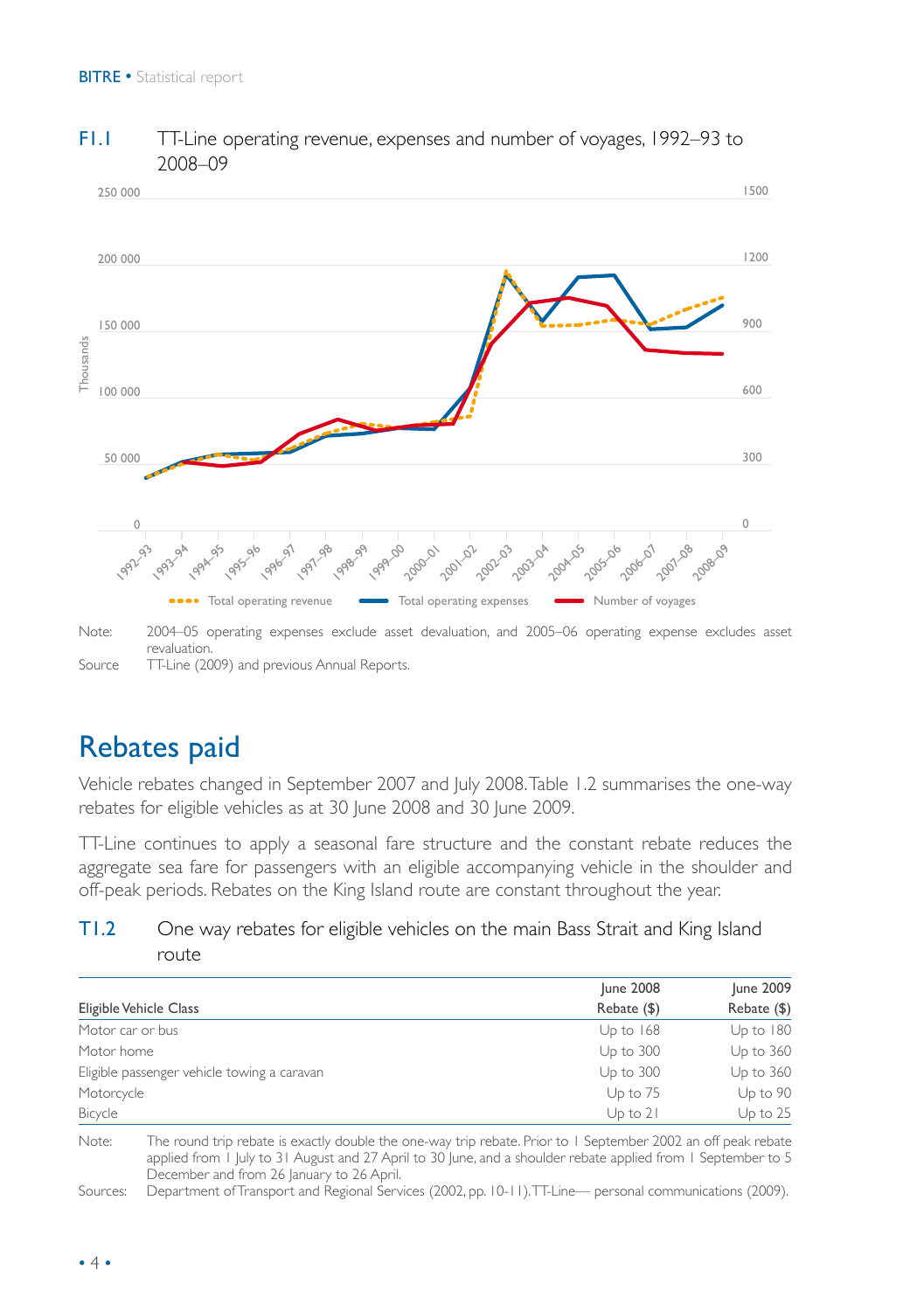In 2008–09, the Australian Government spent \$35.1 million under the Scheme—an increase of 16.5 per cent over 2007–08. Total expenditure includes rebates paid, payments for bookings in future time periods, and administration fees for the claims made by SeaRoad Shipping. Expenditure in 2007–08 was \$30.1 million, up 5.9 per cent on 2006–07.

The Scheme is demand driven and funding varies with the number—and mix—of eligible vehicles carried by sea across Bass Strait.<sup>5</sup> Three service providers were paid rebates in both 2007–08 and 2008–09 (Table 1.3).

#### T1.3 Rebates paid to the Bass Strait and King Island service providers for vehicles carried, 2007–08 and 2008–09

| Service Provider   | 2007-08    | 2008-09    |
|--------------------|------------|------------|
| TT-Line            | 30 050 823 | 34 645 939 |
| SeaRoad Shipping   | 57618      | 52 668     |
| Southern Shipping  | 1008       | 540        |
| Total rebates paid | 30 109 449 | 34 699 147 |

Source: Tasmanian Transport Programs, Centrelink—personal communications 2009.

In 2008–09, rebates paid \$34.70 million under the Scheme—an increase of 15.2 per cent over 2007–08, whereas rebates paid in 2007–08 increased by 6.3 per cent over 2006–07.

Over 99 per cent of rebates under the Scheme went to eligible passengers with an accompanying vehicle travelling on TT-Line services.

Reimbursements almost doubled in 2002–03 due to the combined effect of the increase in capacity with the introduction of Spirit of Tasmania I and II and the 1 September 2002 changes to the Ministerial Directions (Table 1.4 and Figure 1.2).

|             |            | Reimbursements paid to<br>TT-Line (\$) |                 | Average reimbursement per<br>motor vehicle passenger (\$) |        |
|-------------|------------|----------------------------------------|-----------------|-----------------------------------------------------------|--------|
|             | Nominal    | Real a                                 | (one-way trips) | Nominal                                                   | Real a |
| 1996–97     | 8 474 915  | 11 677 215                             | 153 045         | 55.4                                                      | 76.3   |
| 1997–98     | 12 938 565 | 17805291                               | 231 098         | 56.0                                                      | 77.0   |
| 1998-99     | 14 446 755 | 19 560 181                             | 261 487         | 55.2                                                      | 74.8   |
| 1999-00     | 14 211 445 | 18792766                               | 248 745         | 57.1                                                      | 75.6   |
| $2000 - 01$ | 15 030 670 | 18712169                               | 259 438         | 57.9                                                      | 72.1   |
| $2001 - 02$ | 15 932 170 | 19 259 720                             | 272 922         | 58.4                                                      | 70.6   |
| $2002 - 03$ | 31 793 065 | 37 370 796                             | 432 498         | 73.5                                                      | 86.4   |
| 2003-04     | 34 235 612 | 39 390 254                             | 438 841         | 78.0                                                      | 89.8   |
| 2004-05     | 32 349 808 | 36 325 762                             | 395 928         | 81.7                                                      | 91.7   |
| 2005-06     | 31 331 361 | 34 158 599                             | 384 974         | 81.4                                                      | 88.7   |
| 2006-07     | 28 304 136 | 30 043 420                             | 340 273         | 83.2                                                      | 88.3   |
| 2007-08     | 30 109 449 | 31 040 717                             | 335 881         | 89.6                                                      | 92.4   |
| 2008-09     | 34 699 147 | 34 699 147                             | 342 099         | 101.4                                                     | 101.4  |

#### T1.4 TT-Line's average reimbursement per motor vehicle passenger, 1996–97 to 2008–09

Real 2008-09 dollars.

Source: Tasmanian Transport Programs, Centrelink—personal communications (2009 and earlier); TT-Line-personal communications (2009 and earlier).

<sup>5</sup> Scheme funding for services on the Sydney–Devonport route has been capped at \$8 million from 2004–2005 (Department of Transport and Regional Services 2005).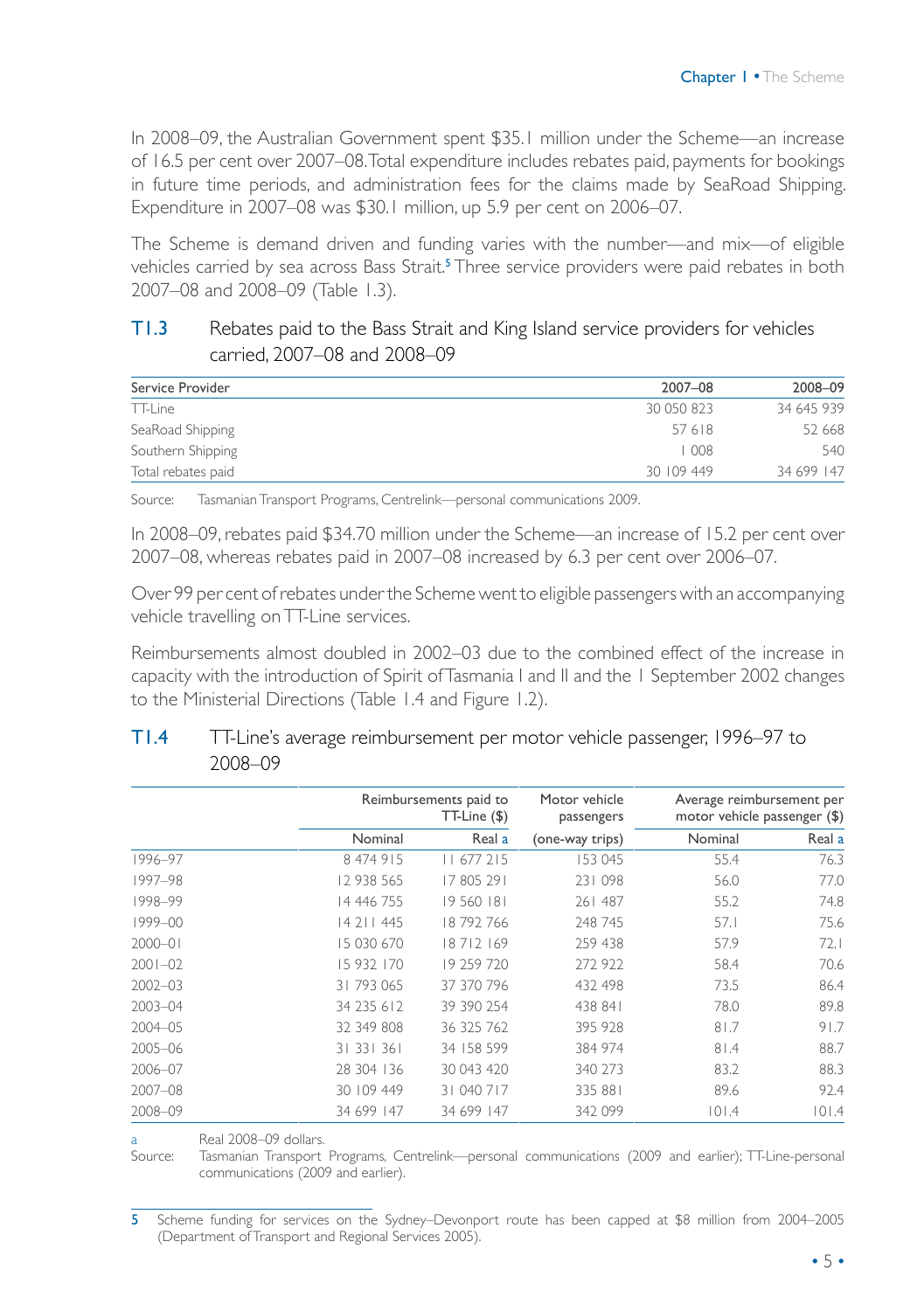

#### F1.2 TT-Line rebate reimbursements under the Scheme, 1996–97 to 2008–09

Notes: Data relates to vehicles shipped and excludes advanced payment numbers for scheduled bookings. Source: Tasmanian Transport Programs, Centrelink—personal communications 2009.

Total payments increased each year since 2006–07. The average nominal rebate for each TT-Line per motor vehicle passenger increased from \$83.20 in 2006–07 to \$101.40 in 2008–09, a real increase of 14.8 per cent over two years (Table 1.4).

The increase in average rebates was driven by a decrease in the average number of people per eligible vehicle (from 1.8 in 2006–07 to 1.75 in 2008–09) and the increase in vehicle rebates on 1 September 2007 and 1 June 2008.

Figure 1.3 shows reimbursements to TT-Line and TT-Line's operating revenue. Reimbursements represented 19.8 per cent of TT-Line operating revenue in 2008–09.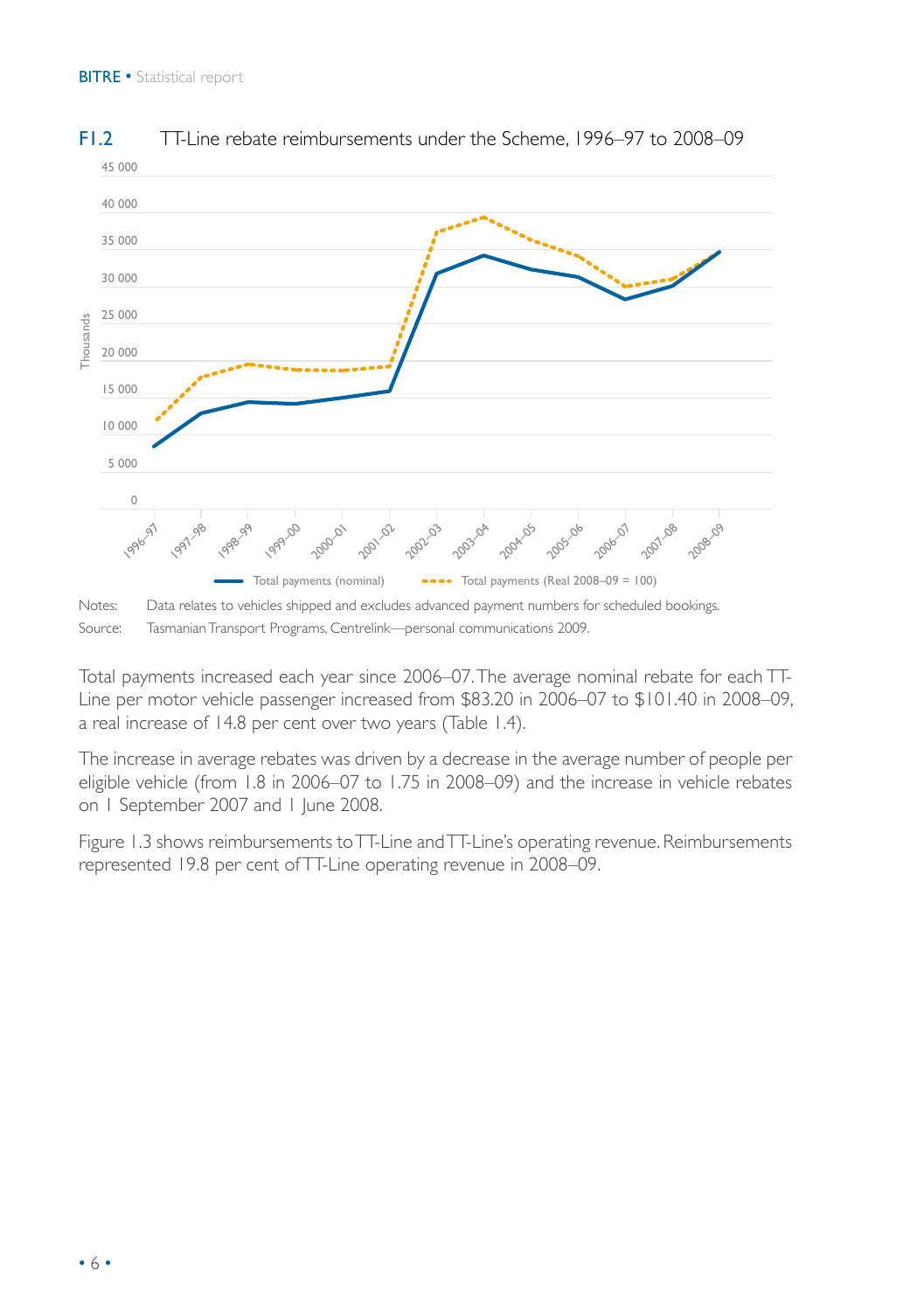

#### F1.3 Adjusted TT-Line revenue and revenue net of scheme rebates, 1992–93 to 2008–09

250 000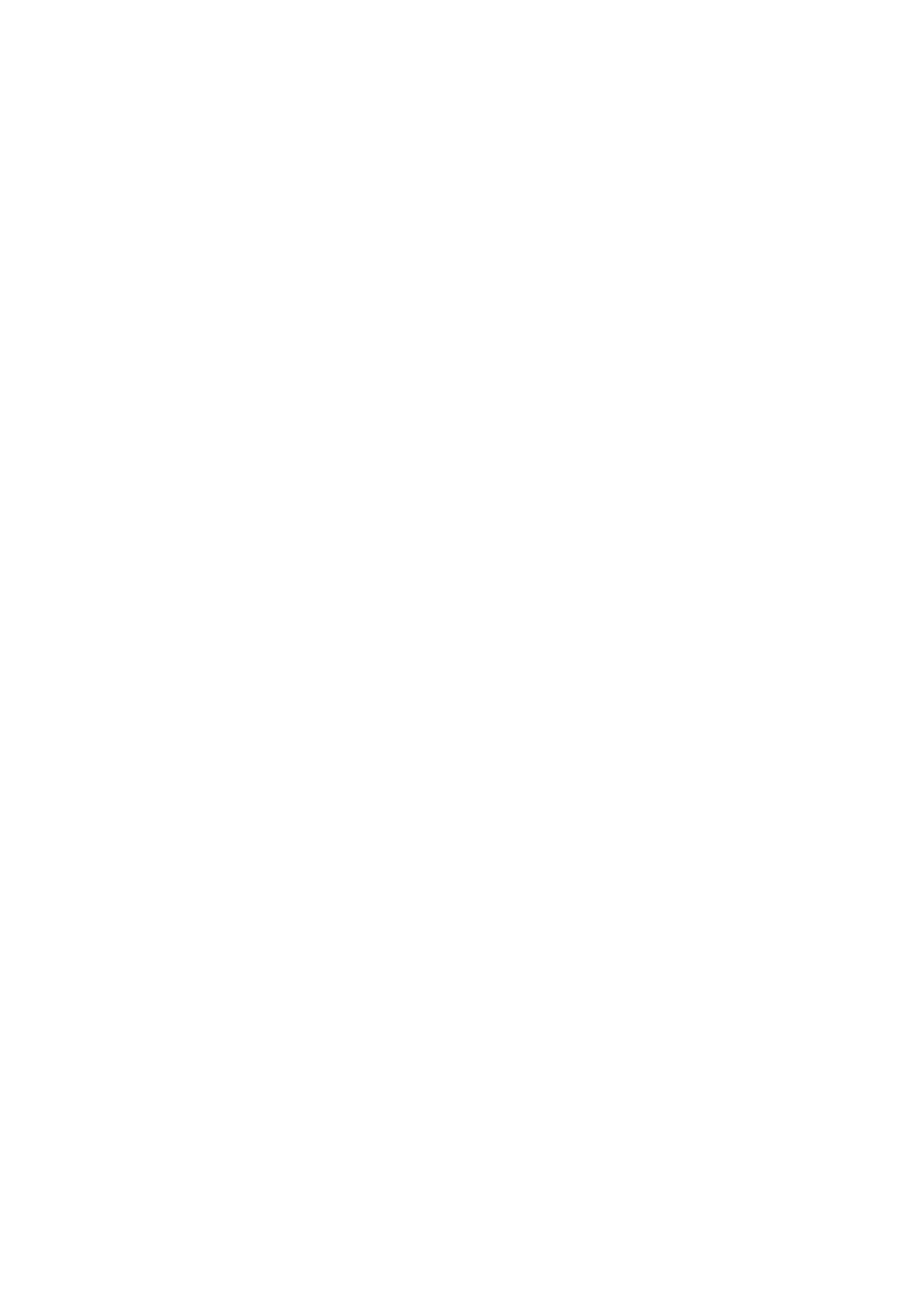## **CHAPTER 2** Bass Strait sea and air travel

An estimated 1.73 million adult passengers travelled by air and sea across Bass Strait in 2008–09 (1.64 million in 2007–08). This was an additional 90 000 passengers compared to 2007–08, representing a 5.5 per cent increase (see Appendix C).<sup>6</sup>

The 1.64 million adult passengers travelled in 2007–08—an increase of approximately 120 000 passengers on 2006–07, or nearly 8 per cent.

Some of the more significant changes in travel across Bass Strait in 2007–08 and 2008–09 were:

- total adult air and sea passenger numbers increased 7.9 per cent in 2006–07 and 5.5 per cent in 2008–09
- air travel's modal share has increased to nearly 90 per cent in 2007–08 and 2008–09 (up from 87 per cent in 2006–07)
- the number of people travelling by sea declined by 4.9 per cent in 2007–08 then increased by 2.8 per cent in 2008–09
- sea travel by Tasmanians travelling for business purposes to the mainland more than doubled to an estimated 24 400 in 2007–08, then decreased 4.8 per cent in 2008–09
- air travel by visitors travelling for business purposes to Tasmania declined by 0.9 per cent to an estimated 200 000 in 2007–08, then increased by 4.4 per cent in 2008–09.

### Sea services and related fares

The annual number of TT-Line voyages increased from 295 in 1995–96 to 1052 in 2004–05 (Table 2.1).

Total voyages increased significantly with the introduction of the Sydney–Devonport service on 13 January 2004, before declining with the termination of Sydney service in August 2006.

The number of Melbourne–Devonport voyages declined marginally in both 2007–08 and 2008–09.

<sup>6</sup> Tourism Tasmania 'Tasmanian Visitor Survey'—personal communications (2001; 2007).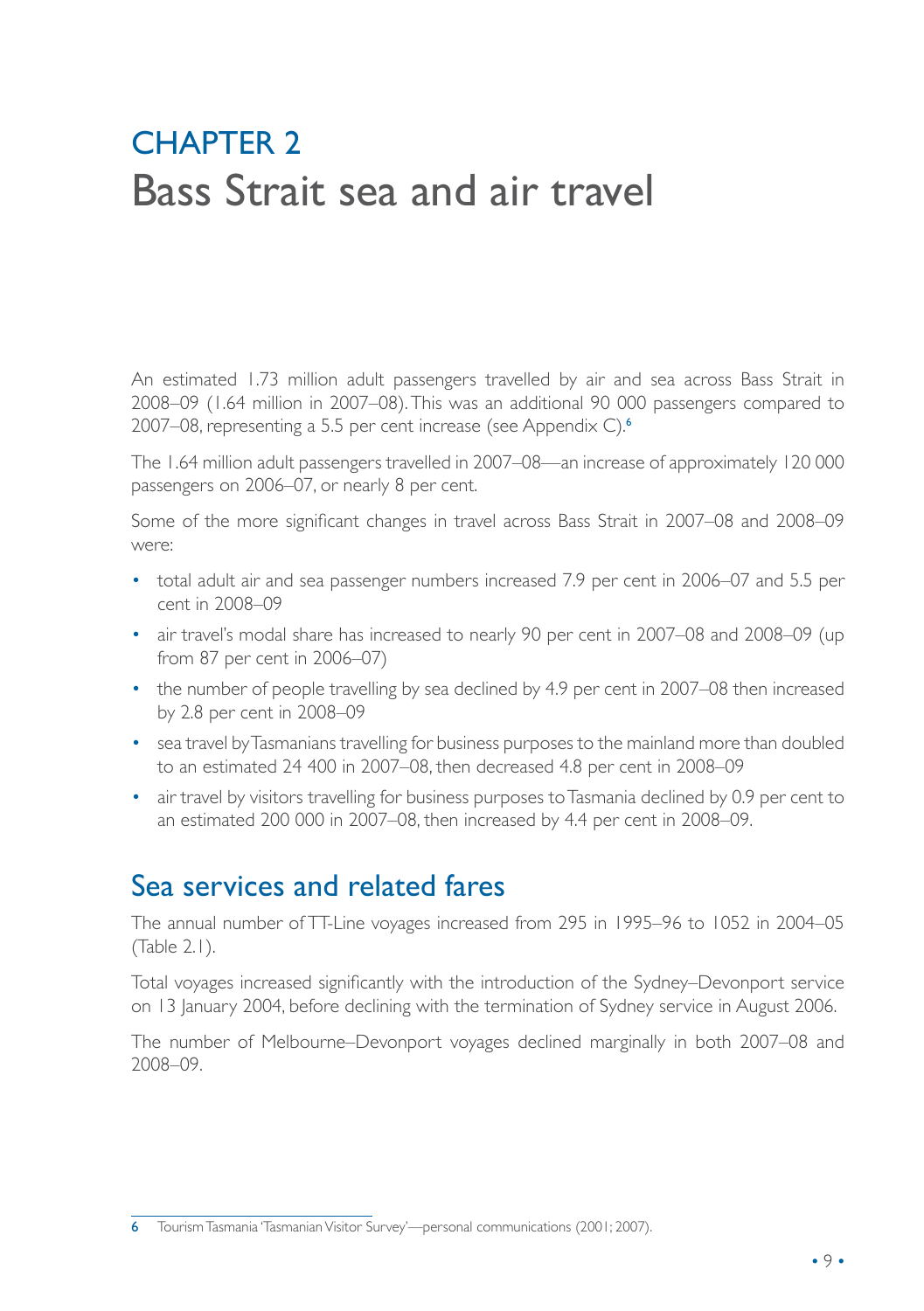| Year        | Spirit of Tasmania | Devil Cat | Spirit of<br>Tasmania I/II | Spirit of<br>Tasmania III c | Total voyages |
|-------------|--------------------|-----------|----------------------------|-----------------------------|---------------|
| 1995-96     | 295                | na        | na                         | na                          | 295           |
| 1996-97     | 313                | na        | na                         | na                          | 313           |
| 1997-98     | 323                | l 17      | na                         | na                          | 440           |
| 1998-99     | 334                | 7         | na                         | na                          | 505           |
| 1999-00     | 347                | 108       | na                         | na                          | 455           |
| $2000 - 01$ | 379                | 99        | na                         | na                          | 478           |
| $2001 - 02$ | 367                | 8         | na                         | na                          | 485           |
| $2002 - 03$ | a                  | na        | 846                        | na                          | 846           |
| 2003-04     | na                 | na        | 894                        | 35 <sub>b</sub>             | 1029          |
| 2004-05     | na                 | na        | 832                        | 220                         | 1052          |
| 2005-06     | na                 | na        | 812                        | 204                         | 1016          |
| 2006-07     | na                 | na        | 805                        | 3                           | 818           |
| 2007-08     | na                 | na        | 804                        | na                          | 804           |
| 2008-09     | na                 | na        | 800                        | na                          | 800           |

#### T2.1 TT-Line one-way voyages by vessel, 1995–96 to 2008–09

na not applicable

a Voyages made by Spirit of Tasmania in 2002–03 before its replacement in September 2002 are included in the number of voyages made by Spirit of Tasmania I and Spirit of Tasmania II.

b Spirit of Tasmania III operated an extra Melbourne–Devonport service on 15 December 2004 and replaced its sister ships during their biannual dry-dockings from 17 July to 7 August.

c Spirit of Tasmania III began operating the Sydney–Devonport route on 13 January 2004. Voyage total for 2003– 04 therefore reflects approximately six months data.

Source: TT-Line (2009) and previous annual reports.

Traffic per voyage decreased in 2007–08 and increased in 2008–09 (Table 2.2).

#### T2.2 TT-Line average traffic per voyage by service, 1995–96 to 2008–09

| Year          |           | Passengers per voyage a |           |        |
|---------------|-----------|-------------------------|-----------|--------|
|               | Melbourne | Sydney                  | Melbourne | Sydney |
| 1995-96       | 732       | na                      | 214       | na     |
| 1996-97       | 828       | na                      | 258       | na     |
| 1997–98       | 714       | na                      | 253       | na     |
| 1998-99       | 680       | na                      | 246       | na     |
| 1999-00       | 710       | na                      | 264       | na     |
| $2000 - 01$   | 692       | na                      | 266       | na     |
| $2001 - 02$   | 718       | na                      | 278       | na     |
| $2002 - 03$   | 596       | na                      | 248       | na     |
| $2003 - 04$ b | 528       | 249                     | 238       | 116    |
| 2004-05       | 472       | 271                     | 226       | 3      |
| 2005-06       | 443       | 396                     | 212       | 188    |
| $2006 - 07$ c | 482       | 439                     | 230       | 240    |
| 2007-08       | 479       | na                      | 220       | na     |
| 2008-09       | 488       | na                      | 228       | na     |

na not applicable.

**a** Includes passengers with an accompanying motor vehicle and berth-only passengers.<br> **b** The eligible vehicles per voyage figures for 2003–04 are derived by vehicles per cla

The eligible vehicles per voyage figures for 2003–04 are derived by vehicles per claim period which may not correspond exactly to TT-Line figures.

c The Sydney–Devonport route represents two months of traffic data.

Source: TT-Line (2009) and previous annual reports.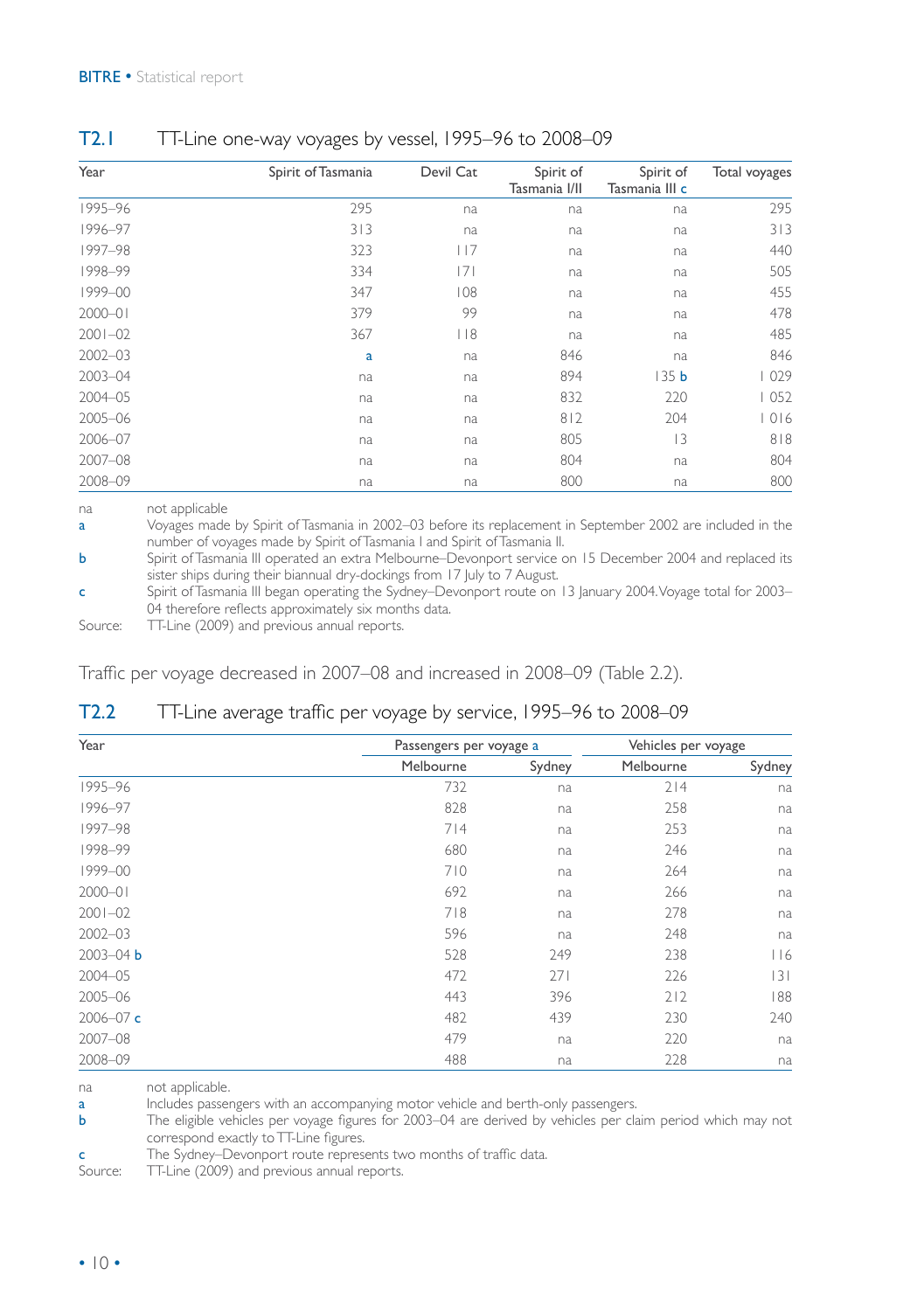The average vessel size increased substantially with the introduction of the Spirit of Tasmania I and Spirit of Tasmania II in September 2002, increasing available capacity. TT-Line further increased the capacity of its ships by 60 vehicles per sailing in 2006–07 (TT-Line 2007).

The effect of the rebate for an eligible motor vehicle passenger varies according to the passenger fare type (full fare or concession), season of travel, the passenger's choice of accommodation and their vehicle type.

TT-Line's passenger fares vary during the year reflecting the seasonal nature of demand. With respect to vehicle fares, standard cars and vehicles less than six metres long and two metres wide have a flat fare year round while larger vehicle fares vary depending on the season.<sup>7</sup>

TT-Line made a number of changes to passenger fares in the period July 2007 to June 2009:

- passenger fares were increased by 5 per cent from 1 May 2008
- a fuel surcharge of \$8 per person was applied from 1 July 2008
- the fuel surcharge was increased to \$12 per person from 1 August 2008
- passenger fares were increased between \$3 and \$7 per person from 1 November 2008
- the fuel surcharge was decreased to \$10 per person from 1 January 2009
- the fuel surcharge was removed on 1 February 2009.

In addition to their own fare, TT-Line passengers pay a fare for their accompanied passenger motor vehicle. Table 2.3 gives vehicle fares as at 30 June 2009.

As at 1 July 2007 the net fare for a standard passenger car was \$79 per vehicle (a gross vehicle fare of \$229 less a rebate of \$150 per vehicle).

Melbourne–Devonport vehicle fares changed five times during the period 1 July 2007 to 30 June 2009, including fare changes by TT-Line and changes in rebates. The changes were:

- Fares for a standard car reduced by the full \$18 increase in the rebate from 1 September 2007. The net fare for a standard car reduced from \$79 to \$61 per vehicle (a 22.8 per cent decrease).
- Vehicle fares increased by between \$1 and \$20 from 1 May 2008. The net fare for a standard car increased by \$11 to \$72 per vehicle (an 18 per cent increase).
- Vehicle fares reduced from 1 July 2008 by the full amount of the increased vehicle rebates. The net fare for a standard car reduced by \$14 to \$58 per vehicle (a 19.4 per cent decrease).
- Vehicle fares increased by approximately 3 per cent from 1 November 2008. The net fare for a standard car increased by \$7 to \$65 per vehicle (an 18 per cent increase).
- Vehicle fares increased by approximately 4 per cent from 1 May 2009. The net fare for a standard car increased by \$10 to \$75 per vehicle (an 18 per cent increase).

As at 1 July 2009 the net fare for a standard passenger car was \$75 per vehicle (a gross vehicle fare of \$255 less a rebate of \$180 per vehicle).

<sup>7</sup> The seasonal structure in 2008–09 was off-peak: 1 July 2008 to 31 August 2008 and 2 May 2009 to 30 June 2009; shoulder: 1 September 2008 to 14 December 2008 and 24 January 2009 to 1 May 2009; and peak: 15 December 2008 to 23 January 2009.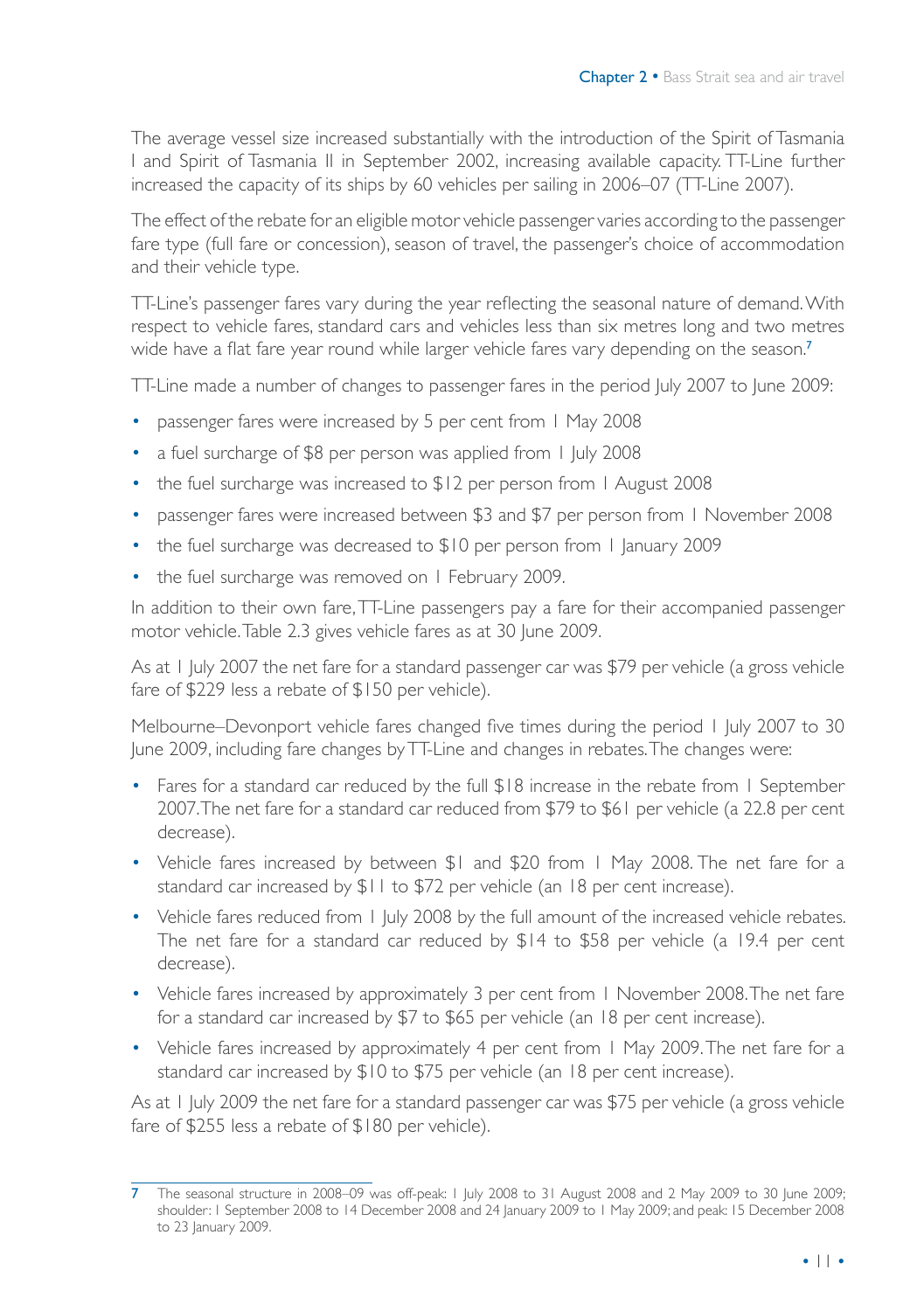| T2.3 |  | TT-Line net vehicle fares as at the 30 June 2009 |  |  |
|------|--|--------------------------------------------------|--|--|
|------|--|--------------------------------------------------|--|--|

| Vehicle Type-Length                                                                | Off-Peak (\$) | Shoulder(\$) | Peak(\$) |
|------------------------------------------------------------------------------------|---------------|--------------|----------|
| Standard cars/vehicles and vehicles towing trailers less than 2.0 metres wide      |               |              |          |
| $0.1 - 5.0$ metres                                                                 | 75            | 75           | 75       |
| $5.1 - 6.0$ metres                                                                 | 87            | 87           | 87       |
| Campervans/motor homes less than 2 metres wide                                     |               |              |          |
| $0.1 - 5.0$ metres                                                                 | 75            | 75           | 75       |
| $5.1 - 6.0$ metres                                                                 | 87            | 87           | 87       |
| Motor homes/campervans and vehicles towing caravans                                |               |              |          |
| $0.1 - 7.0$ metres                                                                 | 87            | 87           | 126      |
| $7.1 - 8.0$ metres                                                                 | 123           | 153          | 203      |
| 8.1-9.0 metres                                                                     | 159           | 219          | 280      |
| $9.1 - 10.0$ metres                                                                | 195           | 285          | 357      |
| $10.1 - 11.0$ metres                                                               | 231           | 351          | 434      |
| Over 11.0m + \$per/metre                                                           | 36            | 66           | 77       |
| Vehicles towing trailers or vehicles other than motor homes/campervans a and buses |               |              |          |
| $0.1 - 6.0$ metres                                                                 | 87            | 87           | 126      |
| $6.1 - 7.0$ metres                                                                 | 267           | 267          | 306      |
| $7.1 - 8.0$ metres                                                                 | 303           | 333          | 383      |
| 8.1-9.0 metres                                                                     | 339           | 399          | 460      |
| $9.1 - 10.0$ metres                                                                | 375           | 465          | 537      |
| $ 0. - 1.0$ metres                                                                 | 4             | 531          | 614      |
| Over 11.0m + \$/per metre                                                          | 36            | 66           | 77       |
| Motor bikes                                                                        | 50            | 50           | 50       |
| Motor bike with side car or trailer                                                | 75            | 75           | 75       |
| Push bikes                                                                         | 6             | 6            | 6        |

a Where total length is greater than 6 metres or width greater than 2 metres. Maximum height is 4.2 metres. Maximum width is 2.4 metres.

Source: TT-Line personal communications (2009).

BITRE has constructed a benchmark one-way sea fare in order to better understand changes in sea fares over time.

This benchmark for the Melbourne–Devonport route for a TT-Line sea travel package for two adults with an inside three to four berth cabin, a motor car and two meals purchased on board.

The passenger component of BITRE's benchmark fare for an adult in the peak season increased from \$242 in 2006–07 to \$258 in 2008–09 (Table 2.4)—up 6.8 per cent.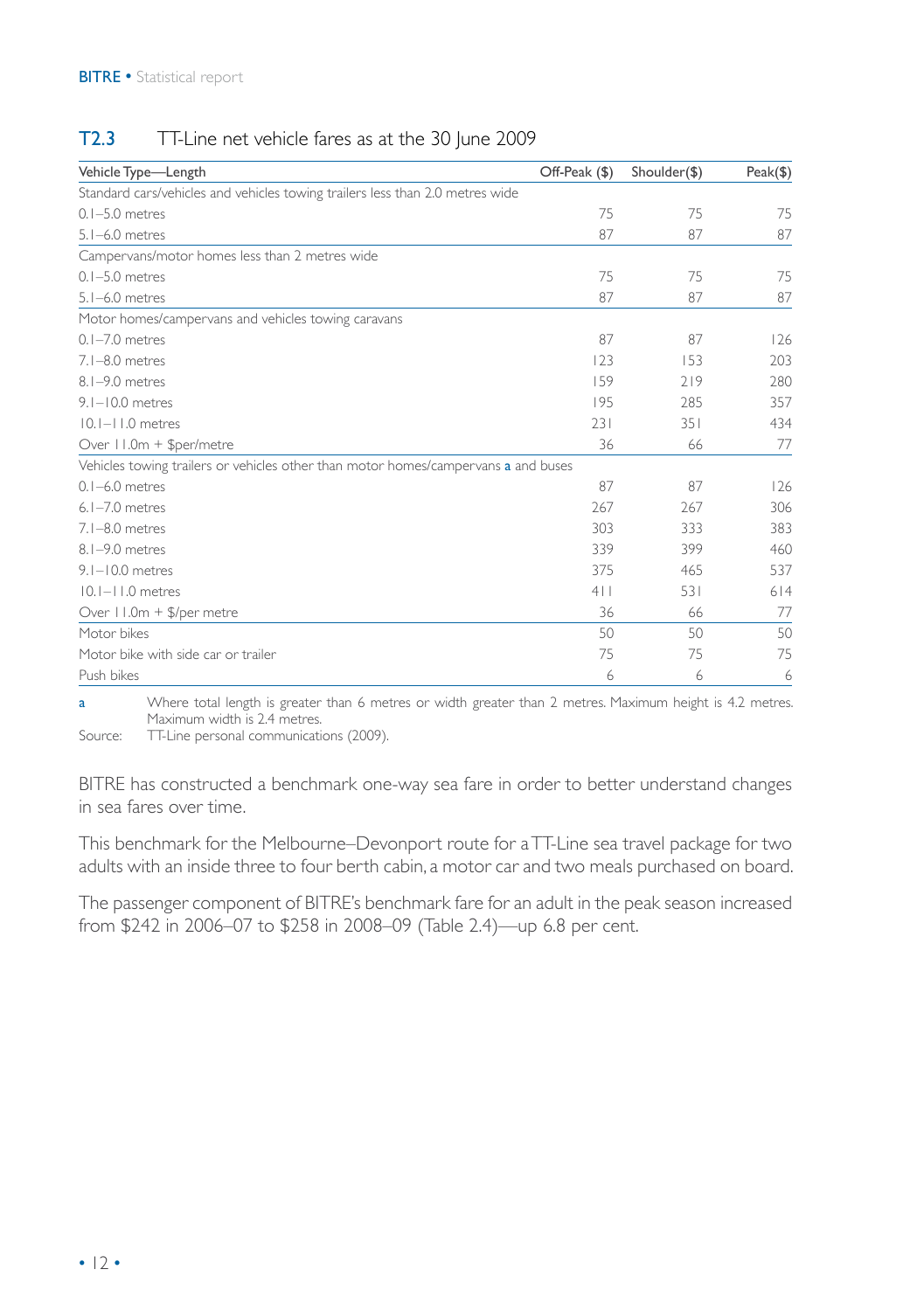|                |          | <b>June 2008</b> |      |          | June 2009 |      |
|----------------|----------|------------------|------|----------|-----------|------|
| Passenger type | Off-Peak | Shoulder         | Peak | Off-Peak | Shoulder  | Peak |
| Adult          | 223      | 233              | 254  | 226      | 236       | 258  |
| Pensioner      | 42       | 49               | 162  | 145      | 151       | 165  |
| Senior         | 192      | 200              | 719  | 195      | 203       | 223  |
| S-SAVF/SHIPS   | 40       | 79               | 94   | 70       |           | 193  |
| Child/student  | 23       | 28               | 139  | 26       | 30        | 4    |

#### T2.4 Benchmark one-way passenger fares Melbourne–Devonport (\$ millions), as at end of 2007–08 and 2008–09

Note: Calculated using TT-Line fares are for an inside cabin (3-4 berth), the benchmark accommodation for calculating the rebate. Melbourne-Devonport fares exclude meals. Calculated using published TT-Line fare information applicable at 30 June of the relevant year. Actual fare levels during respective seasons may have differed. Season dates in 2008–09 were: off-peak 1 July 2008-31 August 2008 and 2 May 2009-20 June 2009; shoulder 1 September 2008-14 December 2008 and 24 January 2009-1 May 2009; and peak 15 December 2008-23 January 2009.

Source: TT-Line personal communications (2009).

BITRE's benchmark net peak season sea fare (with the rebate) at the end of June 2009 was \$627 one-way. This comprised two adult passenger fares (at \$258 per person), the standard vehicle fare with a rebate (\$75), and two meals purchased on board (\$36). This was an increase of \$34 (5.7 per cent) on the same package as at the end June 2007.

This compares with \$583 at the end of June 2008 and \$592 at end June 2007. It is important to note that this excludes the fuel surcharge which did not apply at these dates.

The effect of the Scheme on sea travel costs is illustrated in the following example.

- During the off-peak season—1 May to 31 August—BITRE's package sea fare, including the passenger fare, net vehicle fare (with the rebate) and meals, would have been \$563 oneway.
- For a return journey and average seventeen night stay in Tasmania (with a \$20 per day spend on transport for people taking their own vehicle), the cost of the off-peak sea package would have been \$1466. The cost of this off-peak package would have increased by \$360 to \$1826 without the rebate—the Scheme reduced the cost of an off-peak sea package by 19.7 per cent.
- If it were an eight night stay, then the cost of this off-peak sea package would have been \$1286, \$1646 without the rebate—a 21.9 per cent reduction.

Figure 2.1 illustrates the effect of the standard rebate on the real (consumer price index adjusted) cost of the BITRE's peak season sea package for two adults with a standard vehicle at the end of June each year.

In real terms, the cost of BITRE's sea package decreased 0.6 per cent between June 2007 and June 2009—excluding the fuel surcharge.

The real value of this sea package decreased 4.7 per cent between June 2007 and June 2008, then increased 4.3 per cent between June 2008 and June 2009.

It also indicates that the cost of a peak season sea package at the end of June 2009 was just above, in real terms, prices prior to the introduction of the Scheme.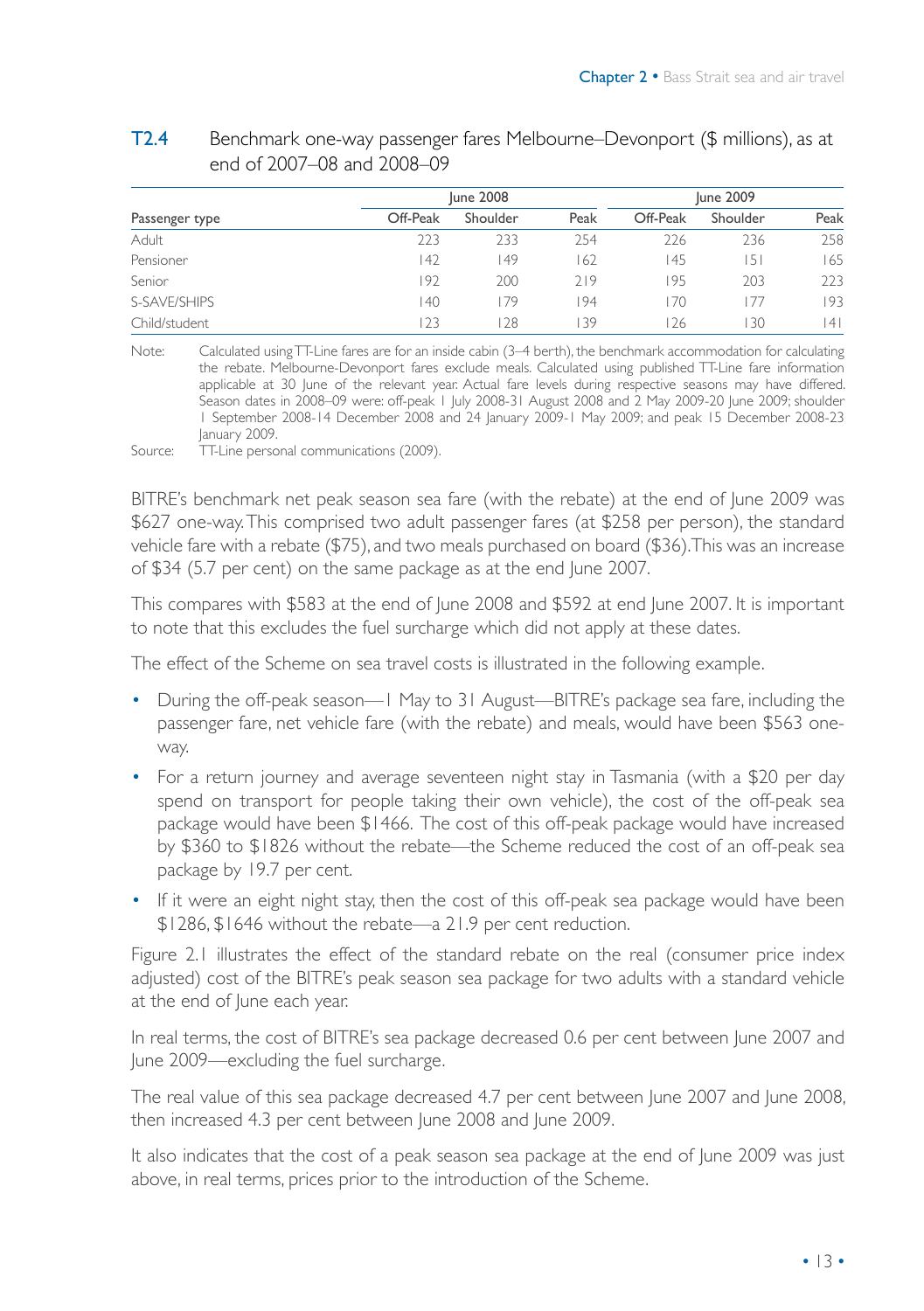This analysis should be treated with caution given major improvements in the ships used to provide the service, changes in the on-board service offerings, that this comparison is for the peak season only, and that passengers can choose different standards and prices of accommodation.



#### F2.1 Real sea package prices for the peak season as at the end of June, with and without the standard rebate

Note: This fare series is indicative and should be treated with caution given changes in the characteristics of the ships used to provide the service, and the fact that passengers can choose different standards and prices of accommodation.

Source: BITRE analysis.

Motor vehicle fares for the SeaRoad Shipping service (operated using the Searoad Mersey) are shown in Table 2.5. Eligible tourist vehicles on the SeaRoad Shipping service receive a free return trip, effectively halving the cost of a return trip. In order to receive the tourist vehicle rate, the vehicle shipper must present air tickets and return with the vehicle within three months.

Southern Shipping increases its motor vehicle fares in line with CPI. The fares applicable to June 2008 and June 2009 are shown in Table 2.6.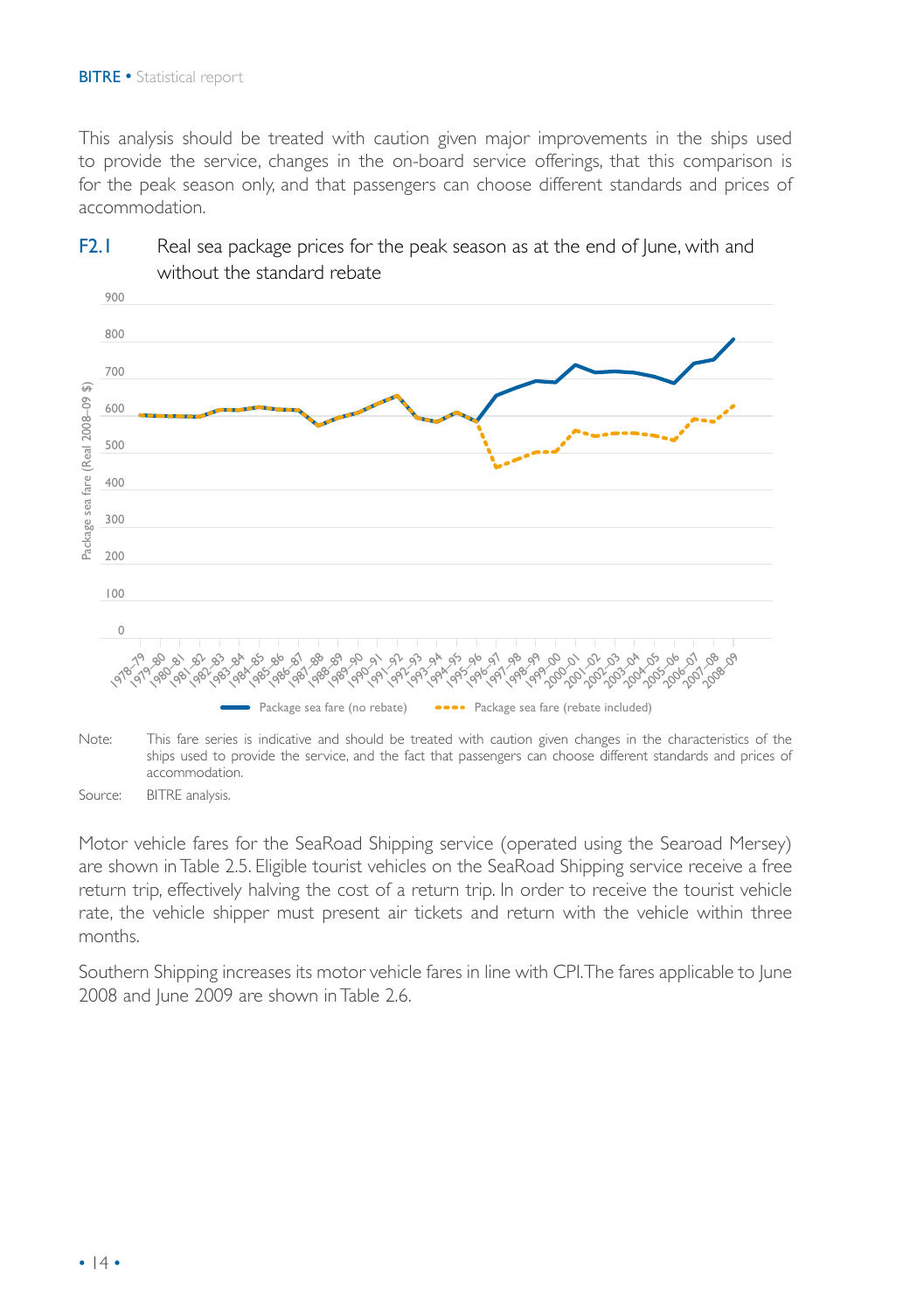|                                | June 2008                        | June 2009                        |
|--------------------------------|----------------------------------|----------------------------------|
| Vehicle category               | Cost one-way a                   | Cost one-way a                   |
| Vehicle up to 4.3 m in length  | $$335 + 8.8$ per cent fuel + GST | $$362 + 6.7$ per cent fuel + GST |
| Vehicle 4.3 to 5.5 m in length | $$447 + 8.8$ per cent fuel + GST | $$483 + 6.7$ per cent fuel + GST |

#### T2.5 Motor vehicle fares for SeaRoad Shipping

a Bona-fide tourist vehicles receive a free return trip, effectively halving the cost of a return trip. Conditions apply to tourist rate include: shipper must present air tickets, return trip within three months and same vehicle must be shipped both ways. King Island also charges some direct wharfage charges and the fuel surcharge varies monthby-month.

Source: SeaRoad Shipping personal communications (2009).

#### T2.6 Motor vehicle fares for Southern Shipping

|                             | June 2008                      | June 2009                      |
|-----------------------------|--------------------------------|--------------------------------|
| Vehicle category            | Cost one-way                   | Cost one-way                   |
| Vehicle up to 4.2 m long    | $$337 + $28.47$ wharfage costs | $$348 + $28.47$ wharfage costs |
| Vehicle 4.2 m to 4.5 m long | $$462 + $28.47$ wharfage costs | $$476 + $28.47$ wharfage costs |
| Vehicle 4.5 m to 4.8 m long | $$552 + $28.47$ wharfage costs | $$569 + $28.47$ wharfage costs |
| Vehicle 4.8 m to 5.9 m long | $$696 + $42,72$ wharfage costs | $$718 + $42.72$ wharfage costs |

Source: Southern Shipping personal communications (2006), BITRE estimates

### Air services and related fares

One-way trips by domestic air passengers to and from Tasmania increased to 3.2 million in 2008–09, an increase of 368 000 (13 per cent) on 2006–07.

The top five routes accounted for 2.8 million one-way trips (88 per cent) of all air passengers on Tasmanian interstate routes (Figure 2.2).

Low cost carriers started operations to Tasmania in 2001.

Virgin Blue began operating between Melbourne and Launceston on the 8 November 2001 (Virgin Blue, 2001).

Jetstar—a low fares airline wholly owned by Qantas—commenced operations to Tasmania on 25 May 2004 (Jetstar, 2004). New routes between Adelaide and Hobart, and Brisbane and Launceston began in November 2004 and December 2004 respectively.

Tiger Airways began services between Tasmania and the Australian mainland during November 2007.

The introduction of new routes has substantially increased the total number of air passengers.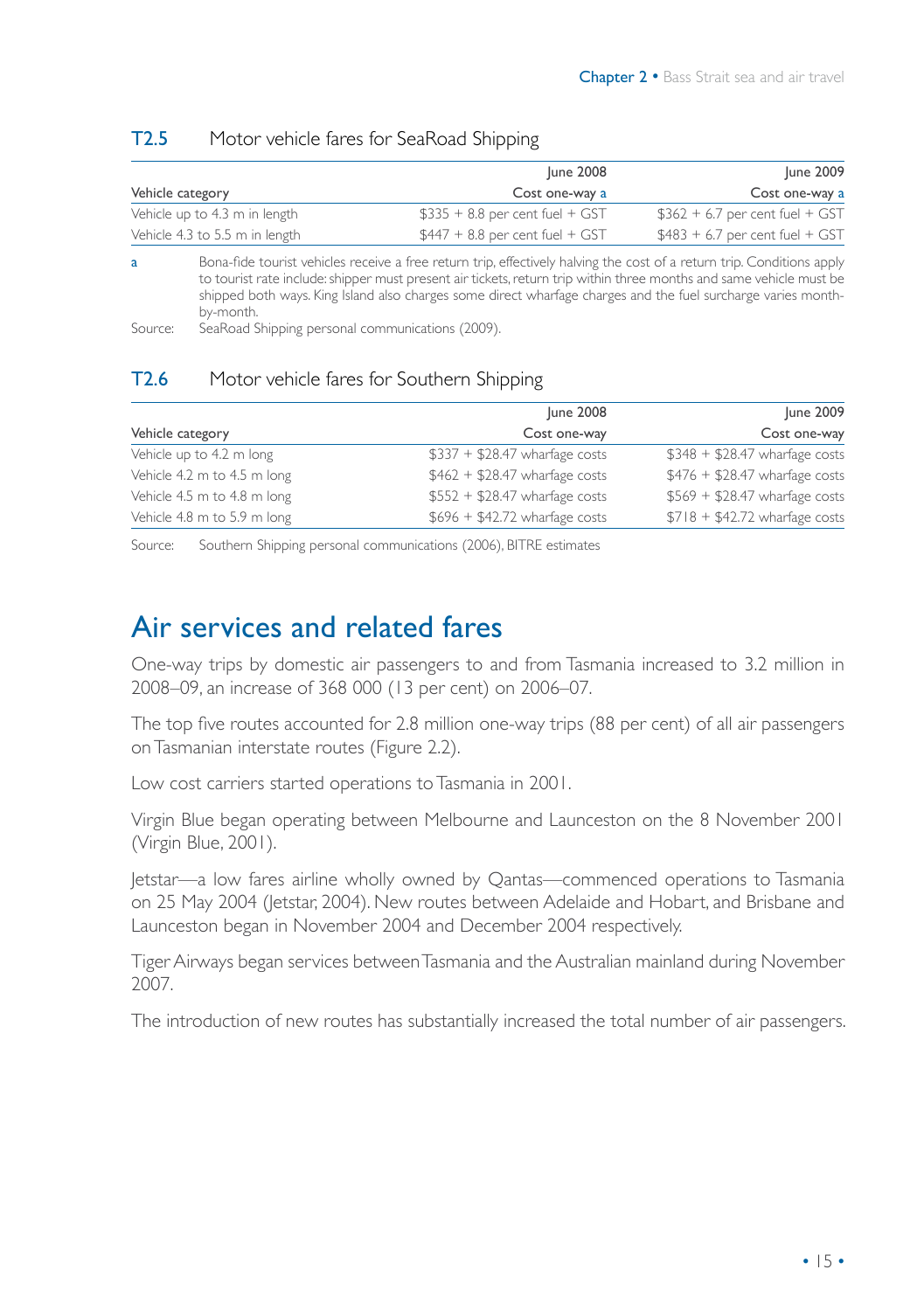

#### F2.2 Air passengers between Tasmania and the mainland—one-way trips, 1985–86 to 2008–09

Source: BITRE domestic air passenger data.

The entry of low-cost airlines into the Tasmanian market has resulted in substantial falls in discount airfares (Figure 2.3). These falls in discount airfares have driven the rapid growth in the number of air passengers between the mainland and Tasmania since 2003–04.

BITRE's discount airfares index remained relatively stable between June 2006 and June 2007 after an increase of 26 per cent in the previous year. Between June 2007 and June 2009 there was no clear trend with the Internet Discount Fare index fluctuating significantly over this two year period.

BITRE's restricted Economy index increased by 13 per cent between June 2007 and June 2009, and the Internet Full Economy Index decreased between 15 and 19 per cent to June 2008 before regaining ground to June 2009 and finishing 9 per cent below June 2007 values.

Note: Passenger numbers are one-way trips by revenue passengers—those passengers paying any level of fare on scheduled domestic regular public transport services. Top five routes are Hobart–Melbourne, Launceston– Melbourne, Hobart–Sydney, Devonport–Melbourne, and Launceston–Sydney.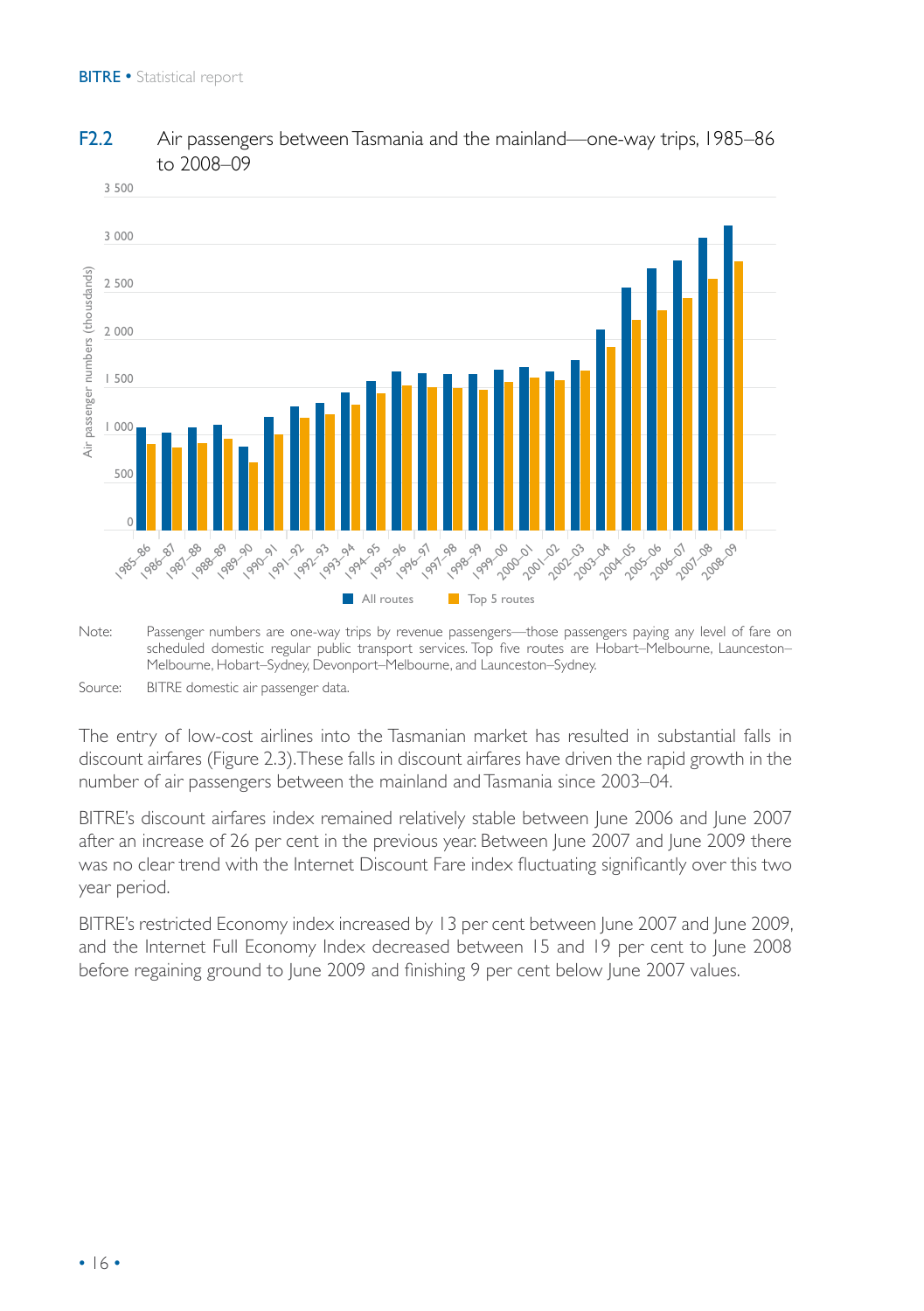

F2.3 Melbourne–Hobart airfare indices, July 1993 to July 2009

b. The full economy and best discount fare indices are constructed by a survey of fares on the SABRE Computer Reservation System. SABRE Pacific does not warrant the accuracy of any of the data provided by its System. Under no circumstances will SABRE Pacific be liable for the loss of profits, loss of use of contracts, or for any economic or consequential loss whatsoever, whether arising from errors in data, negligence, breach of contract or otherwise.

### Air and sea passenger trends

This section looks at trends in travel to Tasmania for visitors, motor vehicle and berth only passengers, types of vehicles, and sea and air passenger numbers.

### *Visitor travel*

Table 2.7 gives the number of adult<sup>8</sup> visitors to Tasmania (return trips) by purpose of travel and mode over the thirteen years to 2008–09. It includes sea passengers on the Sydney– Devonport service between January 2004 and August 2006.

Notes: a. Base Index July 2003 = 100

Source: BITRE domestic air passenger data.

<sup>8</sup> Tourism Tasmania visitor data are for adult visitors only, and are not directly comparable with TT-Line data which are expressed in terms of one-way trips and include children.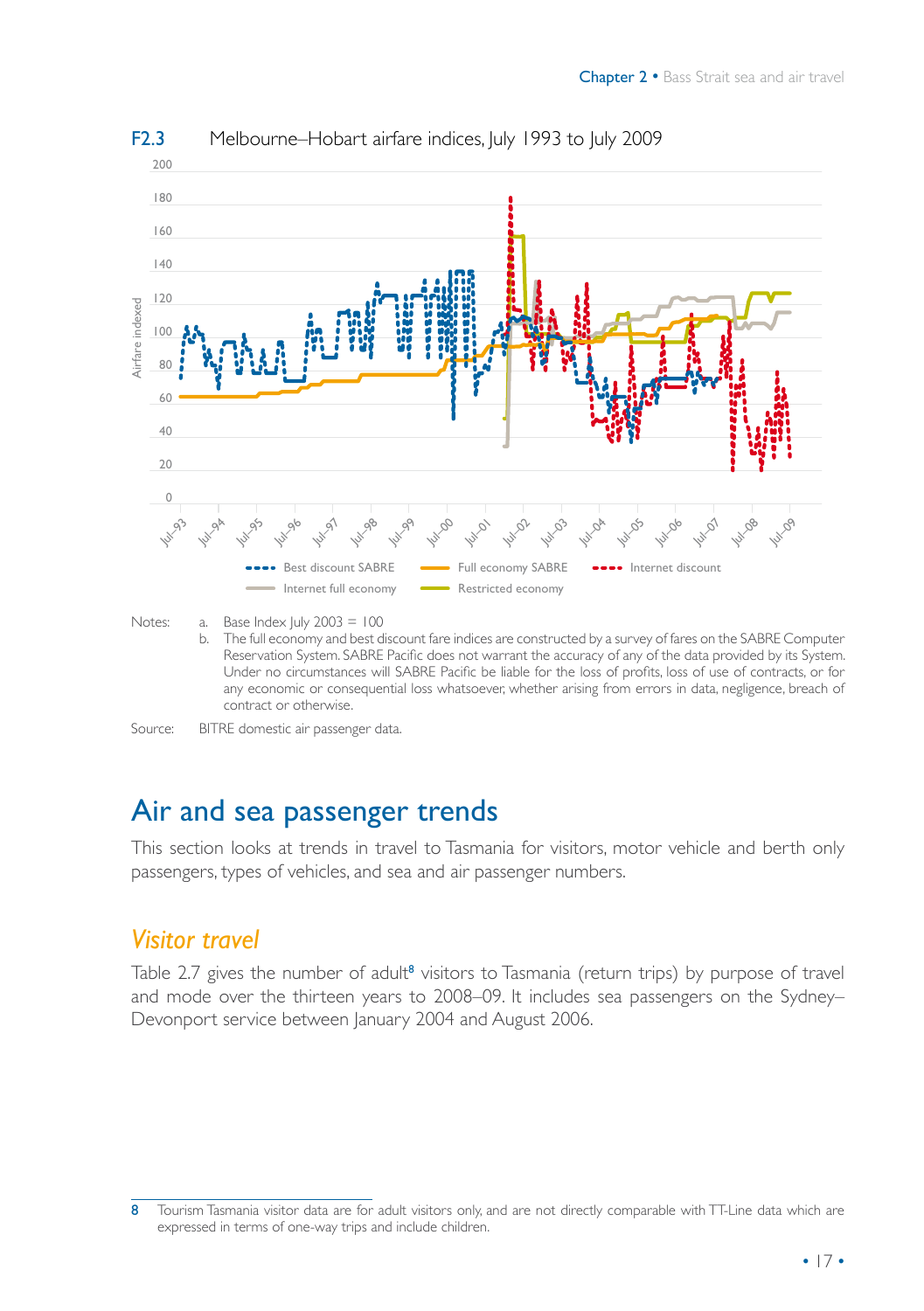| T2.7                           | Number of adult visitors travelling to Tasmania, by purpose and mode, 1996-97 to 2008-09 a, b |               |                    |         |                   |             |                                            |             |         |                      |                    |         |               |
|--------------------------------|-----------------------------------------------------------------------------------------------|---------------|--------------------|---------|-------------------|-------------|--------------------------------------------|-------------|---------|----------------------|--------------------|---------|---------------|
| Purpose/mode                   | 1996-97                                                                                       | 1997-98       | 1998-99            | 1999-00 | $2000 - 01$       | $2001 - 02$ | Visitor numbers (thousands)<br>$2002 - 03$ | 2003-04     | 2004-05 | $2005 - 06$          | $2006 - 07$        | 2007-08 | 2008-09       |
| Holiday/leisure<br>Sea         | 49.5                                                                                          | 71.7          | 85.2               | 86      |                   |             |                                            |             |         |                      |                    | 88.4    |               |
|                                |                                                                                               |               |                    |         | 77.9              | 79.1        | 20,2                                       | 120.1       | 102.7   | 102.4                | 92.3               |         | 90.4          |
| $\dot{\wedge}$                 | 171.8                                                                                         | 87.5          | 91.3               | 204.5   | 192.9             | 80.2        | 222.7                                      | 271.4       | 267.1   | 285.2                | 291.1              | 308.1   | 346.1         |
| Visiting friends and relatives |                                                                                               |               |                    |         |                   |             |                                            |             |         |                      |                    |         |               |
| Sea                            | 12.8                                                                                          | 16.2          | 18.3               | 17.5    |                   | 17.6        | 33.7                                       | 22.7        | 18.6    |                      | 15.8               | 15.7    |               |
| $\dot{\overline{\mathbf{A}}}$  | $\frac{55}{1}$                                                                                | 02            | 106.9              | 95.8    | $17.2$<br>$114.7$ | 102.7       | 113.6                                      | 49          | 172.9   | $16.1$<br>212.5      | 206.1              | 218.9   | IS.4<br>224.9 |
| <b>Business</b>                |                                                                                               |               |                    |         |                   |             |                                            |             |         |                      |                    |         |               |
| Sea                            | 40                                                                                            | $\frac{1}{4}$ | 4.9                | 4.8     | 5.2               | 5.5         | 13.3                                       | 15.5        | 14.6    | $\stackrel{\sim}{=}$ | 13.6               | 13.3    | 15.0          |
| $\dot{\overline{\Delta}}$      | 75.8                                                                                          | 71.4          | 70.3               | 80.3    | 63.8              | 85.3        | 96.9                                       | 103.3       | 22.2    | 123.0                | 123.0              | 139.5   | 126.3         |
| Other c                        |                                                                                               |               |                    |         |                   |             |                                            |             |         |                      |                    |         |               |
| Sea                            | 7.3                                                                                           | 44            | 5.3                | 3.9     | 9.2               | 84          | $\frac{5}{11}$                             |             | 10.4    | $\equiv$             | $\overline{\circ}$ | 53      | $\mathcal{C}$ |
| $\dot{\triangle}$              | 47.9                                                                                          | 43.6          | 41.3               | 38.8    | $\Im$             | 40.6        | 39.8                                       | 7.7<br>7.97 | 49.1    | 51.1                 | 79.5               | 60.6    | 82.7          |
| Total                          |                                                                                               |               |                    |         |                   |             |                                            |             |         |                      |                    |         |               |
| Sea                            | 73.9                                                                                          | 96.6          | $\frac{14}{1}$     | 1122    | 109.7             | 110.8       | $\overline{179}$                           | 166.2       | 146.3   | <b>140.8</b>         | <b>127.8</b>       | 122.6   | 127.3         |
| $\dot{\overline{\Delta}}$      | 409.2                                                                                         | 404.8         | 409.8              | 419.4   | 410.5             | 409         | 473.2                                      | 573.5       | $6112$  | 671.7                | 699.3              | 727.1   | 779.9         |
| Notes:                         | Data collected by survey and subject<br>مسمحية بالملاز الامتدامية منامين والابرادية المنتج    |               | to sampling error. |         |                   |             |                                            |             |         |                      |                    |         |               |

a Excludes minors and day trippers.

abcIncludes passengers carried on the Sydney–Devonport services between January 2004 and August 2006.

Includes attendance at conferences, other purposes and not specified.

Sources: Tourism Tasmania 'Tasmanian Visitor Survey'—personal communications (2001, 2007).Sources:

• 18 •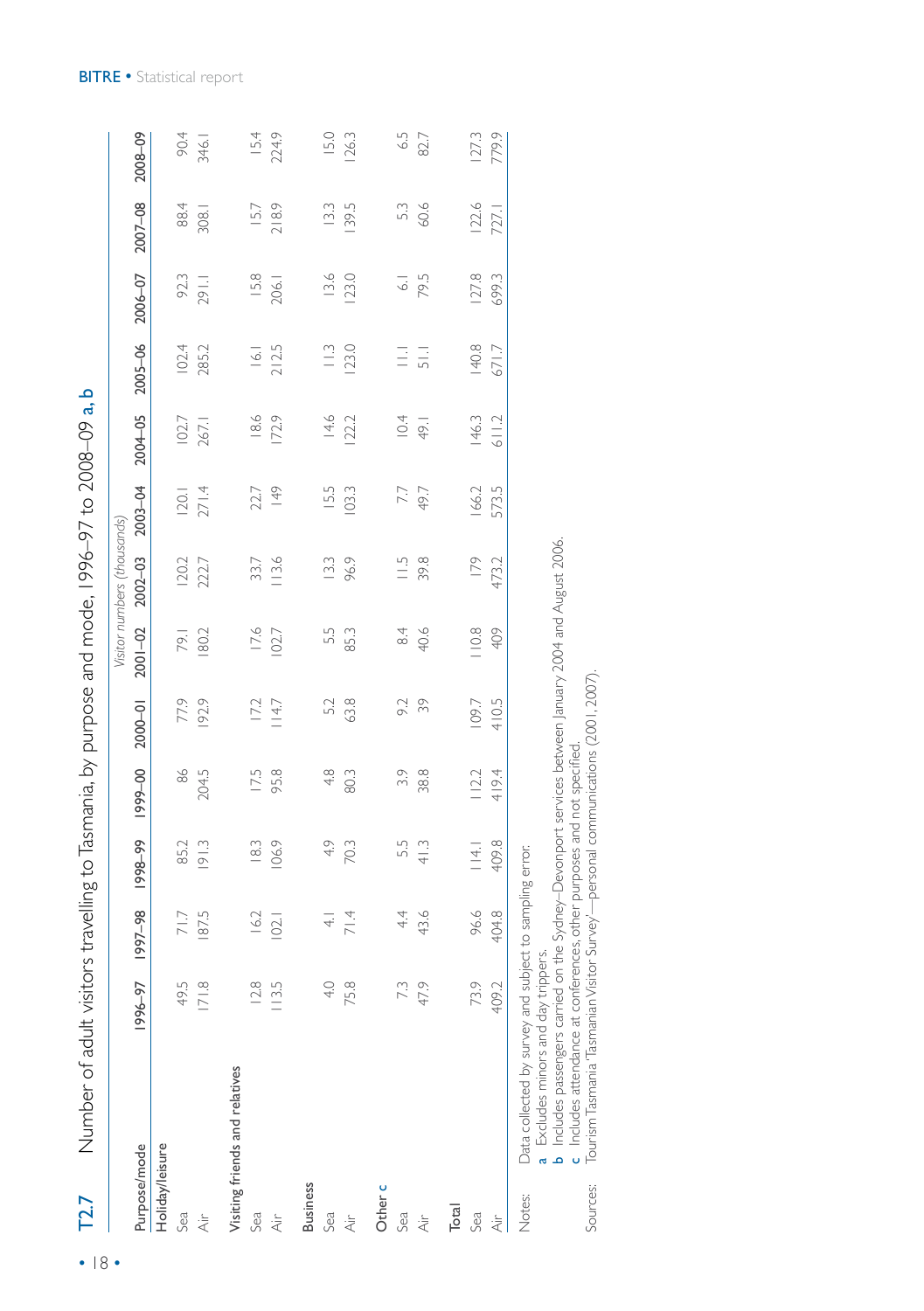Tasmania experienced growth in the number of adult visitors travelling by sea for holiday and leisure purposes between 1996–97 and 2000–01.

The large increase in holiday and leisure sea visitors in 2002–03 was largely due to the upgrading of the TT-Line service. At the same time, the Scheme was changed by extending eligibility to other vehicle types and raising off-peak and shoulder rebates—changes that would have further stimulated growth in sea passenger numbers.

Since 2003–04 the number of adult sea passengers travelling for holiday/leisure purposes has declined, until the increase in 2008–09.

### Motor vehicle passenger and berth only passengers

Figure 2.4 presents data on the number of one-way motor vehicle sea passengers and berthonly sea passengers since 1995–96, including Sydney–Devonport passengers carried between January 2004 and August 2006.



The average number of motor vehicle passengers per eligible vehicle has remained around 2.0 since the introduction of the Scheme, with changes in the number of motor vehicle passengers mirroring changes in the number of eligible vehicles.

The number of one-way berth-only passengers has declined by 42.5 per cent between 1995–96 (before the start of the Scheme) and 2008–09, while the number of one-way motor vehicle passengers has increased by 160 per cent over the same period.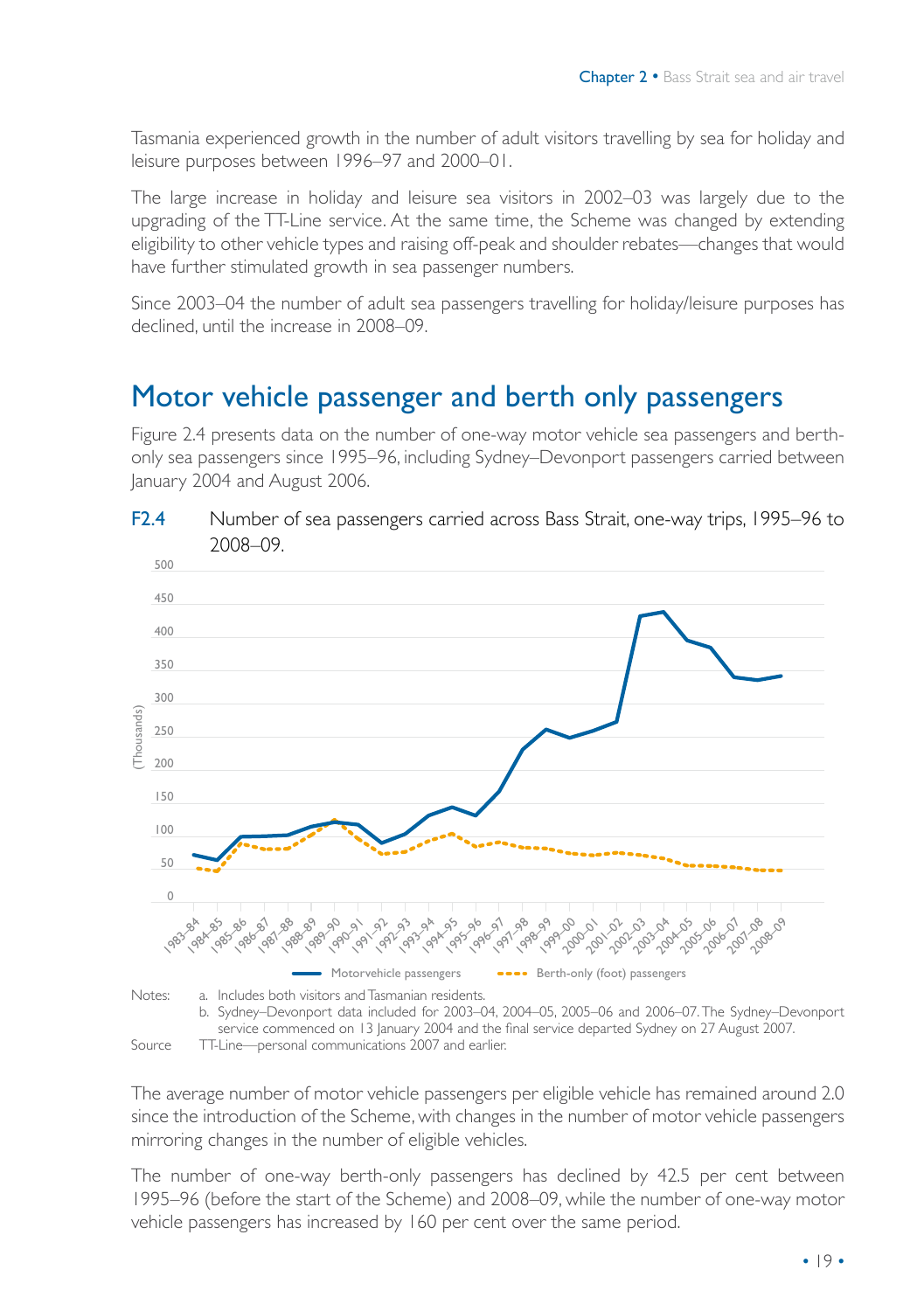This indicates that the Scheme caused substitution between these types of sea travel—that is, it encouraged sea passengers to take their own motor vehicle. One-way berth-only passenger numbers have declined each year since 2001–02.

Figure 2.4 also shows a very large increase in total passenger numbers carried by TT-Line in 2002–03 associated with the introduction of the new ships. This net increase in passengers was due to a large increase in the number of motor vehicle passengers, while the number of berth-only passengers fell by 3661 (4.8 per cent).

Between 2003–04 and 2007–08, total one-way motor vehicle passenger numbers declined significantly.

In 2008–09, the number of one-way motor vehicle passengers increased by 6218 (1.8 per cent) and the number of berth-only passengers decreased 504 (1 per cent), resulting in a net increase of 5714 sea passengers (1.4 per cent).

Since the peak in 2003–04 of 505 639 one-way passengers, sea passenger numbers have fallen by 114 907 (22.7 per cent), with the number of motor vehicle passengers falling 22.0 per cent and the number of berth-only passengers down 27.2 per cent.

### Types of motor vehicles

A breakdown of eligible vehicles for which reimbursements were paid from 2001–02 to 2008–09 (Table 2.8) shows cars have declined as a proportion of all eligible vehicles since the Scheme was broadened in September 2002, except with the positive growth (except buses) in the most current 2008–09 year.

Other vehicle types increased from 5 per cent of all eligible vehicles in 2001–02 to 16 per cent in 2008–09 (15 per cent in 2006–07).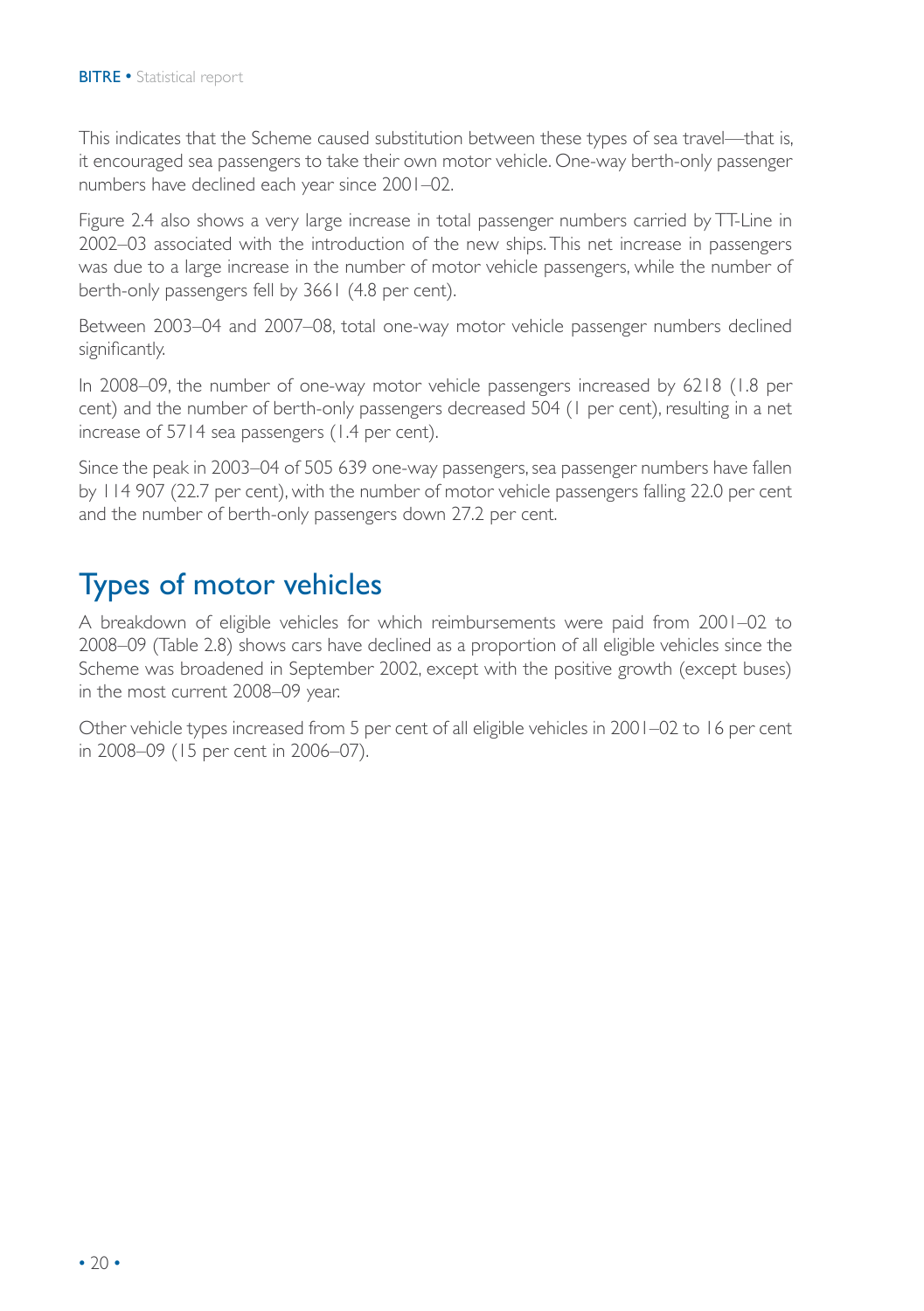|                             |         |             |             |         | Number of eligible vehicles |                |             |         |                                                            |
|-----------------------------|---------|-------------|-------------|---------|-----------------------------|----------------|-------------|---------|------------------------------------------------------------|
| Eligible vehicles           | 2001-02 | $2002 - 03$ | $2003 - 04$ | 2004-05 | $2005 - 06$                 | 2006-07        | $2007 - 08$ | 2008-09 | $2008 - 09$<br>change from<br>Percentage<br>$2006 - 07$ to |
| Motor cars                  | 128353  | 196871      | 199902      | 188757  | 79955                       | 160823         | 161139      | 164890  |                                                            |
| Eligible vehicles + caravan |         | 7359        | 9648        | 10186   | 10798                       | 10969          | 11307       | 11562   | $2.5$<br>5.4                                               |
| Motorcycles                 | 6303    | 7023        | 8699        | 1628    | 11402                       | 7720           | 8917        | 10373   | 34.4                                                       |
| Motor homes                 |         | 5991        | 9023        | 7870    | 1687                        | 8 177          | 8048        | 8306    |                                                            |
| Pushbikes                   |         | 188         | 43          | 992     | 692                         | 692            | 556         | 877     | $1.6$<br>26.7                                              |
| <b>Buses</b>                | 324     | 474         | 791         | 365     | 370                         | $\overline{3}$ | 294         | 247     | $-20.6$                                                    |
| Total                       | 134980  | 218906      | 228 494     | 216961  | 211 108                     | 88 692         | 90 261      | 196255  | 4.0                                                        |

Eligible vehicles for which reimbursements paid, 2001-02 to 2008-09 T2.8 Eligible vehicles for which reimbursements paid, 2001–02 to 2008–09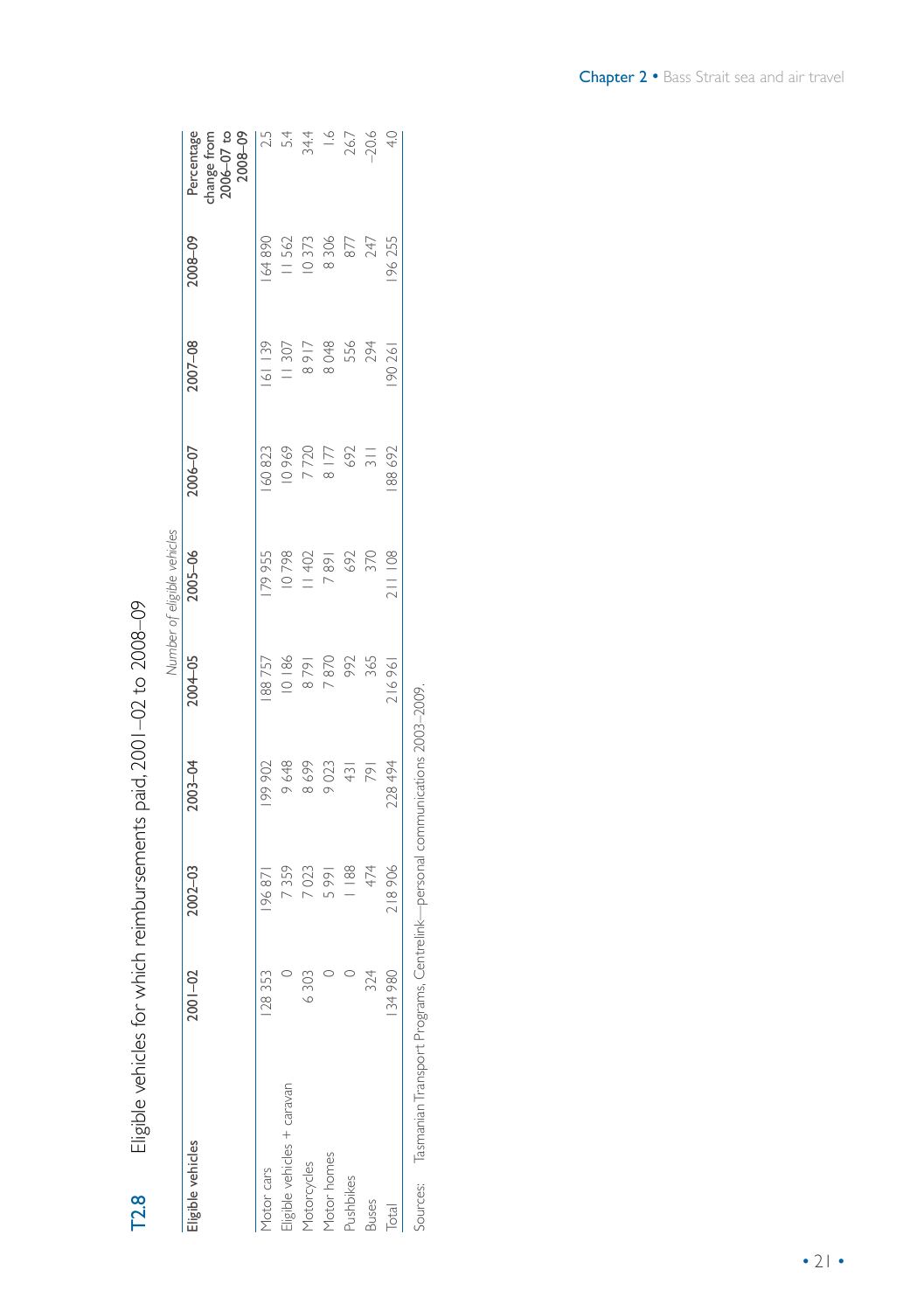## Air and sea traffic

Figure 2.5 shows the number of sea passengers and air passengers carried between the mainland and Tasmania since 1993–94. Up to 1995–96, air traffic grew strongly while sea traffic increased slightly.

The Scheme applied to travel from 1 September 1996. In the period from 1995–96 to 1998–99, sea traffic grew 60 per cent while air traffic declined 4 per cent.





Note: Data includes day trippers and minors. Source: Tourism Tasmania Tasmanian Visitor Survey–personal communications.

There was a decline in sea traffic of 1 per cent between 1998–99 to 2001–02, partly due to the breakdown of the Spirit of Tasmania, while air traffic increased by 5 per cent.

Sea traffic grew 47 per cent and air traffic grew 9 per cent between 2001–02 to 2002–03, reflecting in large part the introduction in September 2002 of the larger Spirit of Tasmania I and Spirit of Tasmania II.

This growth pattern reversed between 2002–03 and 2003–04. The number of air passengers grew by 18 per cent while sea passenger numbers grew less than 1 per cent—this was despite the start of the Sydney–Devonport service in January 2004.

In 2004–05, air passenger numbers continued to grow whereas sea passenger numbers declined. This reduction in the number of sea passengers was associated with significant falls in discount airfares. This trend continued in 2005–06 and 2006–07 with growth in air passenger numbers and declines in sea passenger numbers.

Sea passenger numbers declined further in 2007–08 before increasing in 2008–09.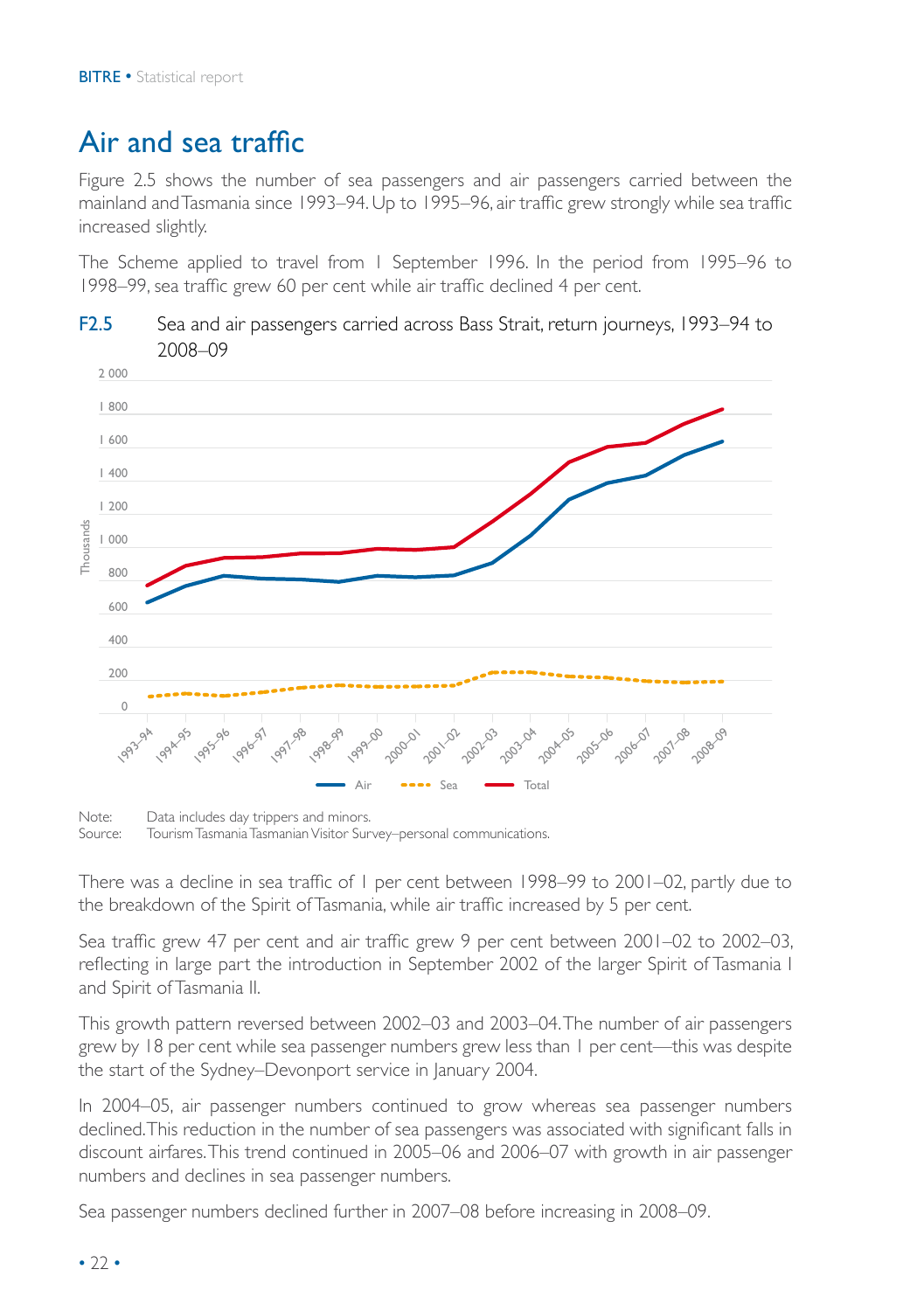The period since 2002 has seen major changes in both the air market (entry and expansion of both Virgin Blue and Jetstar) and sea market (the replacement of the Spirit of Tasmania with the Spirit of Tasmania I and Spirit of Tasmania II in September 2002, the introduction of the Sydney–Devonport service in January 2004 and subsequent cessation in August 2006).

While low-cost carriers and reductions in airfares helps explain the drop in sea passenger numbers since 2003–04, the reduction in 2006–07 sea passenger numbers may be explained by a combination of increasing sea fares and the cessation of the Sydney–Devonport service.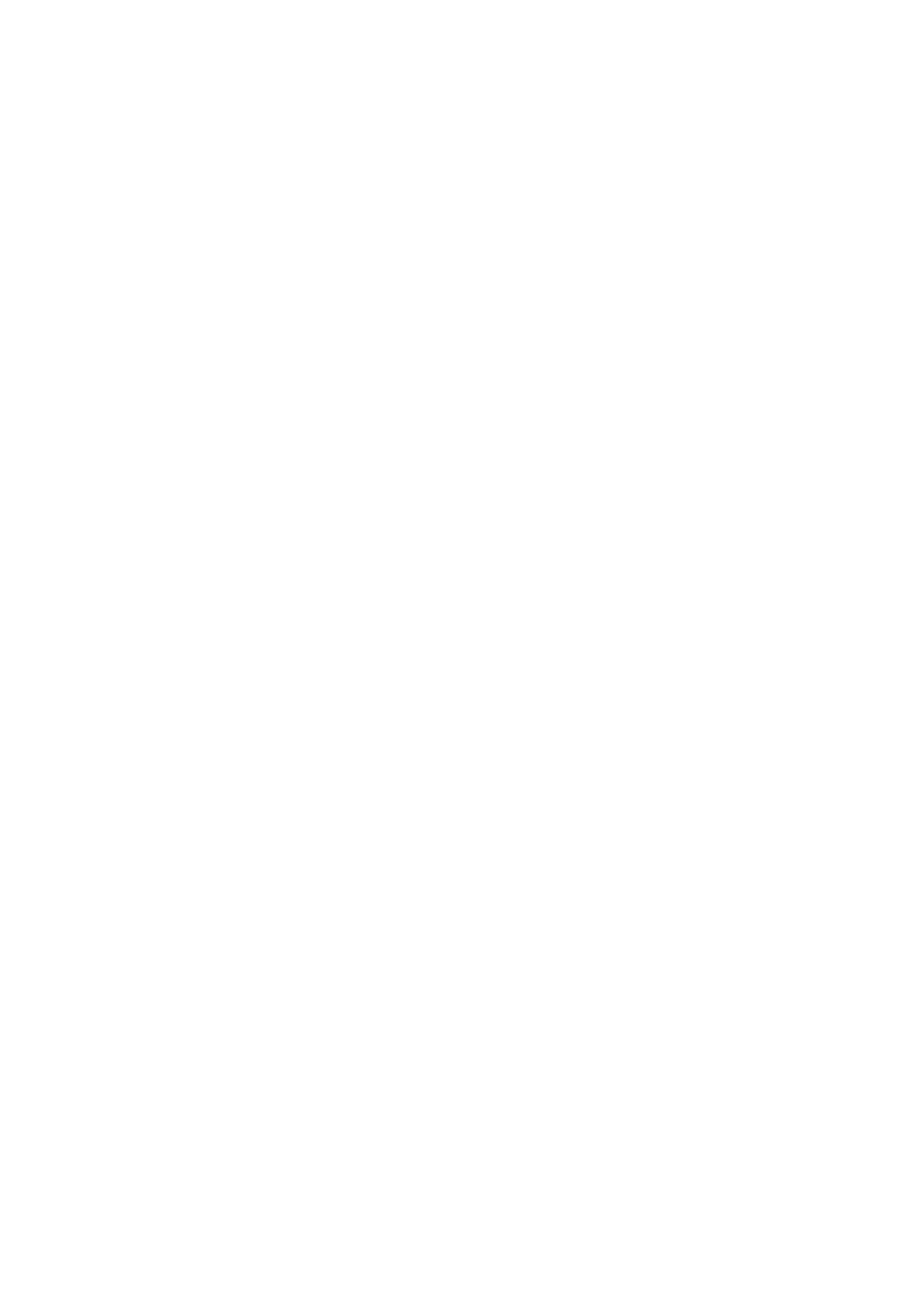## **CHAPTER 3** Effectiveness of the Scheme

The rebate substantially reduces the cost of freighting an accompanying vehicle for eligible passengers.

In 2008–09, the \$180 rebate on a standard car represented 22 per cent of BITRE's benchmark one-way Melbourne–Devonport sea fare for a couple travelling with an eligible passenger car. This compares with 20.2 per cent of the sea package fare as at the end of June 2007.

These reductions in vehicle fares due to the Scheme would be expected to stimulate an increase in sea travel across Bass Strait.

Lower fares would be expected to attract new travellers as well as travellers from other markets—including other destinations in Australia.

Lower vehicle sea fares may also encourage some travellers, notably fly-drive tourists, to switch from air to sea transport. It would also be expected that some berth-only sea passengers may choose to travel with their motor vehicle rather than hire a car.

Some of these factors are evident in the traffic trend comparisons. However, changes in the number of sea travellers since the introduction of the Scheme also reflect other factors such as population changes and income growth.

BITRE has therefore constructed econometric models to help identify the impact of the Scheme on the number of motor vehicle sea passengers and the number of air passengers.

### Modelling the change in sea passenger numbers

The econometric model used to assess the impact of the Scheme estimates the relationship between the number of motor vehicle passengers—that is, sea passengers with an accompanying motor vehicle—and changes in population, real household disposable income, the sea package fare and the full economy airfare.

The sea model used in this monitoring report is a revised model from the model that was used in the previous four reviews.<sup>9</sup>

The model includes two dummy variables: the first to account for the increase in capacity resulting from the introduction of the Spirit of Tasmania I and Spirit of Tasmania II from September 2002, and the second to account for the Sydney–Devonport service which commenced in January 2004 and ceased in August 2006.

A dummy variable used in the 2006–07 model for the first Gulf War (BITRE 2008) was removed as it was no longer significant.

<sup>9</sup> The model was initially developed using time-series data from 1985–86 to 2000–01. BITRE re-specified the model for the 2002–03 report taking account of the substantial increases in capacity with the introduction of TT-Line's new ships in September 2002.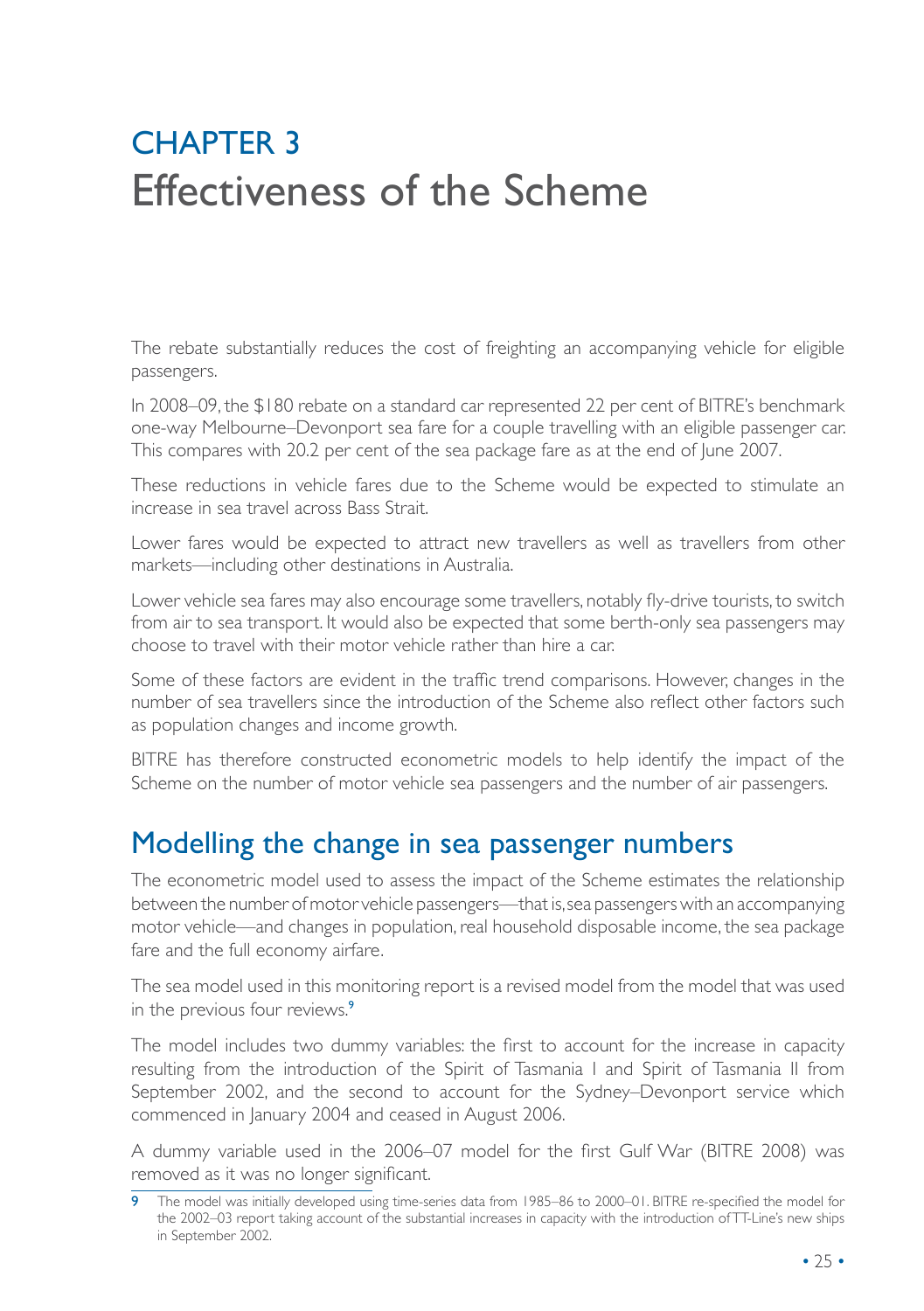The 2006–07 model utilised nominal sea and airfares. The revised 2008–09 model replaces these nominal fare series with real (CPI-adjusted) fare series to remove general price inflation as an implicit variable in the growth in motor vehicle passenger numbers.

BITRE has used the real sea fare (own-price) elasticity from the revised model to calculate the net impact of the Scheme on one-way motor vehicle passenger numbers on the Melbourne– Devonport route.

Appendix A outlines the model and data, and further discusses issues related to the modelling of the Bass Strait sea service.

#### *Estimated impact on sea passenger numbers*

Table 3.1 presents estimates of the Scheme's impact on the number of one-way trips by motor vehicle passengers based on a re-estimated model for 2008–09—this produces a marginal increase in the estimated number of motor vehicle passenger trips for previous years.

The estimated real sea fare (own-price) elasticity of -1.25 obtained from the model indicates that a 1 per cent reduction in the sea fare leads to a 1.25 per cent increase in the number of one-way motor vehicle passengers (Table A.2).<sup>10</sup>

| T3.1 | Impact of the Bass Strait Passenger Vehicle Equalisation Scheme on Melbourne– |
|------|-------------------------------------------------------------------------------|
|      | Devonport motor vehicle passenger numbers, one-way trips, 1996-97 to          |
|      | 2008–09                                                                       |

|               |                       | Motor vehicle passenger one-way trips: Melbourne–Devonport |              |                 |
|---------------|-----------------------|------------------------------------------------------------|--------------|-----------------|
| Year          | <b>Without Scheme</b> | With Scheme (actual)                                       | Difference c | Per cent change |
|               | (estimates) c         |                                                            |              |                 |
| 1996–97 a     | III 661               | 153 045                                                    | 41 384       | 37.1            |
| 1997-98       | 170 020               | 231 098                                                    | 61078        | 35.9            |
| 1998-99       | 194 367               | 261 487                                                    | 67   20      | 34.5            |
| 1999-00       | 185760                | 248 745                                                    | 62 985       | 33.9            |
| $2000 - 01$   | 199 650               | 259 438                                                    | 59788        | 29.9            |
| $2001 - 02$   | 210 026               | 272 922                                                    | 62 896       | 29.9            |
| $2002 - 03$ d | 335 456               | 432 498                                                    | 97 042       | 28.9            |
| $2003 - 04$ b | 318 622               | 409 115                                                    | 90 493       | 28.4            |
| $2004 - 05$ b | 267 862               | 343 252                                                    | 75 390       | 28.1            |
| $2005 - 06$ b | 244 031               | 312 304                                                    | 68 273       | 28.0            |
| 2006-07       | 267 857               | 335 423                                                    | 67 566       | 25.2            |
| 2007-08       | 262 606               | 335 881                                                    | 73 275       | 27.9            |
| 2008-09       | 267 641               | 342 099                                                    | 74 458       | 27.8            |
| All years     | 3 0 3 5 5 5 8         | 3 937 307                                                  | 901749       | 29.7            |

a Data cover ten months only in 1996–97 as the Scheme commenced on 1 September 1996. Actual traffic (that is, with the Scheme) in the full year 1996–97 was 167 788 persons.

b Excludes Sydney–Devonport data for 2003–04, 2004–05, 2005–06 and 2006–07.

c Passenger numbers without the Scheme are estimated using the revised model for 2008–09; values will vary from previous monitoring reports.

d The substantial increase in passenger numbers in 2002–03 was due to a substantial increased in TT-Line capacity (the Spirit of Tasmania I/II together provided more than twice the passenger capacity and over three times the car capacity of the Spirit of Tasmania) and changes to the Scheme that extended eligibility for the rebate to more vehicle types and increased off-peak and shoulder season rebates (Ministerial Directions 2002).

Sources: TT-Line data and BITRE analysis.

10 This is slightly higher than the sea fare elasticity estimate of 1.12 in the 2006–07 version of the model (BTRE 2007).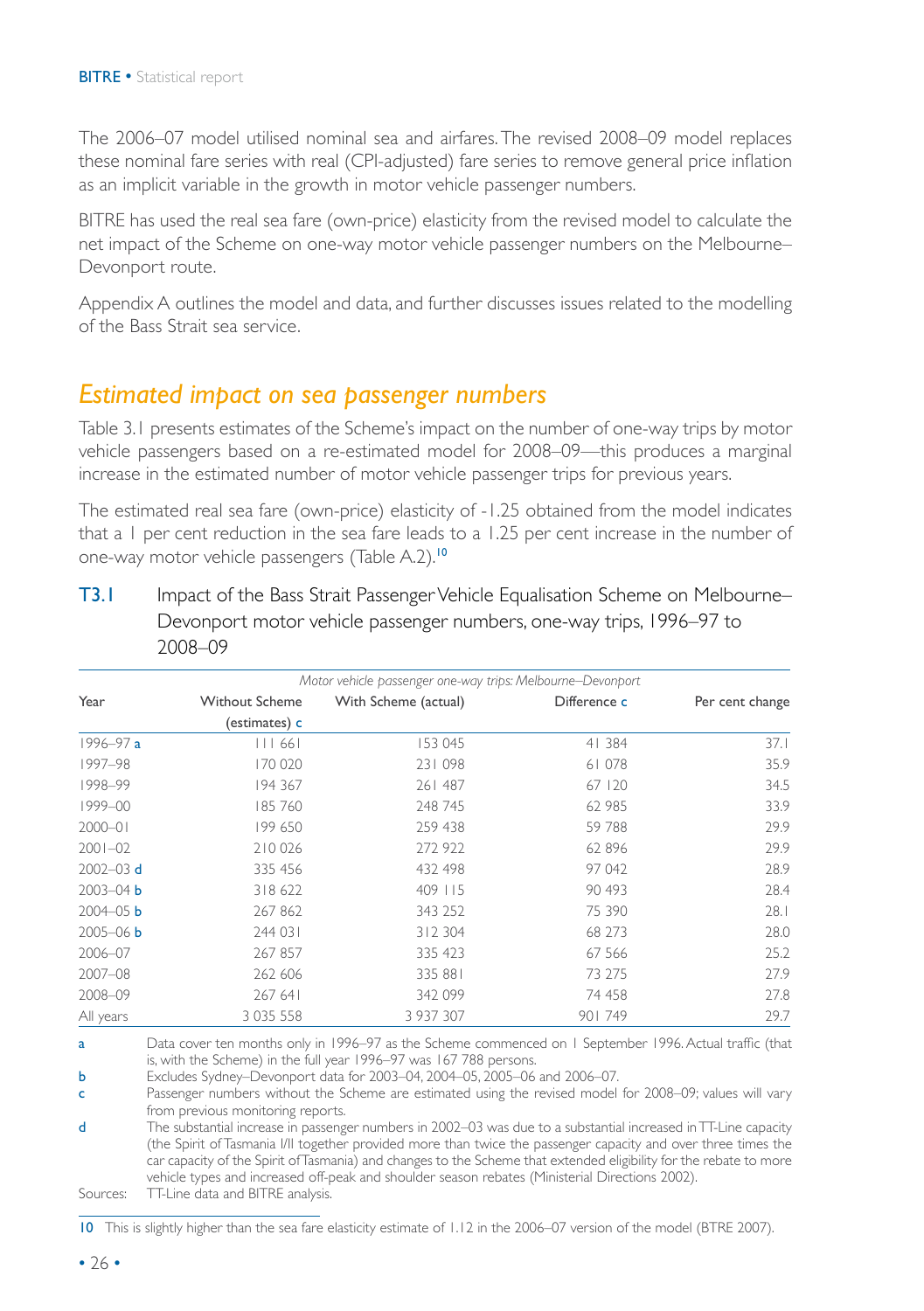On the basis of this own-price elasticity, BITRE estimates that in 2008–09 the Scheme resulted in approximately 74 500 additional one-way trips by motor vehicle passengers between Melbourne and Devonport. This is an increase of 27.8 per cent relative to the likely situation without the Scheme (Table 3.1).

As can be seen from Table 3.1, the number of one-way motor vehicle passengers attributable to the Scheme increased until 1998–99, then stayed around an estimated 63 000 motor vehicle passengers per annum until September 2002.

Following the September 2002 changes to the service and rebate structure, the number of one-way trips by motor vehicle passengers increased to an estimated 97 000 in 2002–03. This declined to an estimated 67 500 in 2006–07 (revised), then increased to approximately 73 000 in 2007–08 and 74 500 in 2008–09.

The 2008–09 model results indicate that proportion of motor vehicle passengers on the Melbourne–Devonport route attributable to the Scheme has increased from 25.2 per cent in 2006–07 to 27.9 per cent in 2007–08 and 27.8 per cent in 2008–09 (Table 3.1).

The (revised) proportion of motor vehicle passengers attributed to the Scheme has declined from 35.9 per cent of Melbourne–Devonport motor vehicle passengers in 1997–98 (the first full year after the introduction of the Scheme) to 27.8 per cent in 2008–09.

### *Reliability of the estimates*

The revised econometric model for Melbourne–Devonport performs well in terms of standard statistical tests. The variables included in the model explain 93 per cent of the variation in motor vehicle passenger numbers on the Bass Strait route between Melbourne and Devonport over the period 1985–86 to 2008–09. In addition, all of the estimated coefficients are significant and of the expected sign. The removal of the Gulf War dummy variable and the move to real fare series intuitively improves the model by taking account of real fare changes and removing a nearly twenty-year-old model perturbation.

This econometric model is affected by data limitations and detailed analysis should be interpreted with caution.<sup>11</sup> For example, the model uses annual data, covers a relatively short time period, and does not include some potentially relevant variables.

Despite these limitations, the results provide empirical support for the view that the Scheme has contributed to increased sea passenger travel between Melbourne and Devonport.

### Impact on tourism

When the Scheme was introduced in 1996 the tourism industry was cited as an area where there would be direct benefits of increased demand for sea travel (Chapter 1).

The number of new leisure or holiday visitors who travelled because of the rebate, and their additional spending in Tasmania, is an important—albeit partial—indicator of the impact of the Scheme.

<sup>11</sup> For example, prior to 2002–03 the model's sea fare (own-price) variable included peak-period fares only—that is it did not incorporate the higher or lower off-peak and shoulder rebates. The model may therefore have under or overestimated the impact of the Scheme in those years.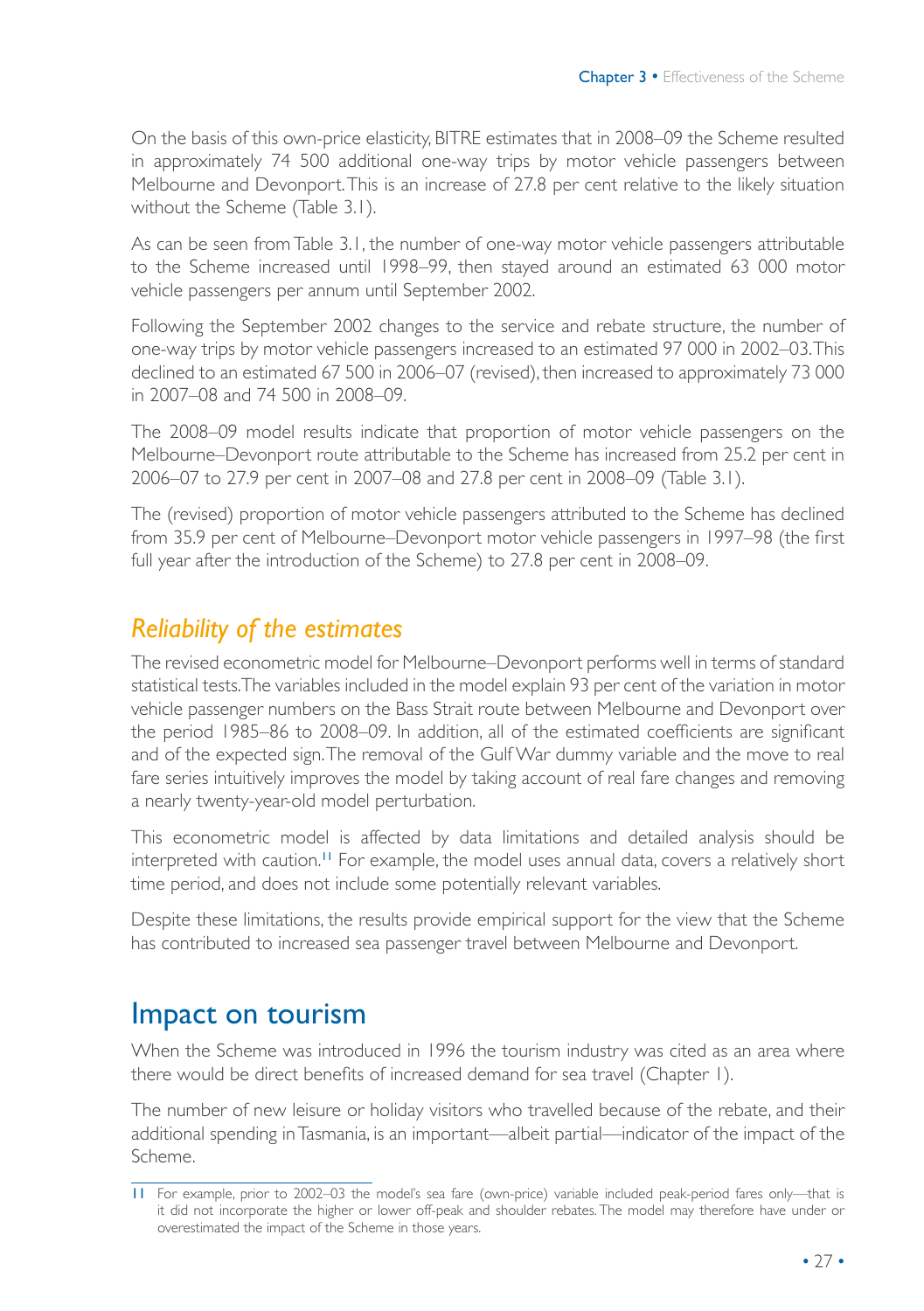The number of motor vehicle passengers grew substantially between 1996 and 2003–04. Other trends indicate that some of this growth has been at the expense of other travel demands notably the continued decline in berth-only passengers, but also potentially reduced air traffic demand.

While lower sea fares may have had an impact on some categories of air travel, BITRE has not adjusted for any reduction in air travel demand as the econometric model of the Melbourne– Tasmania air market found no statistically significant relationship between air travel demand and the price of sea travel (BTRE 2006b, Appendix A).<sup>12</sup>

Berth-only passenger numbers have generally declined since the introduction of the Scheme in 1996.

In order to assess the effectiveness of the Scheme in increasing the demand for travel, it is necessary to make assumptions about the level of berth-only passengers who would have travelled without the Scheme.

Before the introduction of the Scheme, the ratio of berth-only to total sea passengers remained fairly steady, with a small peak in 1989–90 at the time of the pilots dispute.

The trend between 1990–91 and 1995–96 was for a steady overall growth in the number of berth-only passengers of approximately 1.5 per cent.

Sea passenger numbers peaked in 2003–04 then declined at an average rate of 5 per cent per annum between 2004–05 and 2008–09.

The entry of low fare airlines into the Tasmania–mainland air market has resulted in a significant reduction in BITRE's discount fare series from 2004 (see Figure 2.3). While this reduction has stimulated growth in the air travel market (see Figure 2.2), this has also had a negative impact on the sea travel market.

BITRE has therefore reduced the growth rate for berth-only passengers in the counter-factual case (that is, without the Scheme) since 2004–05 to reflect the decline in the total number of sea passengers.

BITRE has extrapolated the growth in berth only passenger numbers for the counter-factual case using a two step process:

- 1 increasing by 1.5 per cent per annum between 1996–97 and 2003–04
- 2 decreasing by 5 per cent per annum between 2004–05 and 2008–09.

BITRE's analysis indicates that the rebate may have reduced the number of berth-only sea passenger movements in 2008–09 by approximately 25 000 compared to the level that would have been expected without the Scheme.

BITRE has assumed that the Scheme, by reducing vehicle fares, induced these berth-only sea passengers to take their motor vehicle. BITRE has therefore subtracted this estimate of 25 000 fewer berth-only passenger movements from the econometric estimate of just under 74 500 additional motor vehicle passenger movements. This implies that nearly 35 per cent of the additional motor vehicle sea passengers may have travelled anyway as berth-only sea passengers.

<sup>12</sup> Possible explanations include data limitations and limited substitutability of sea travel for most air passengers.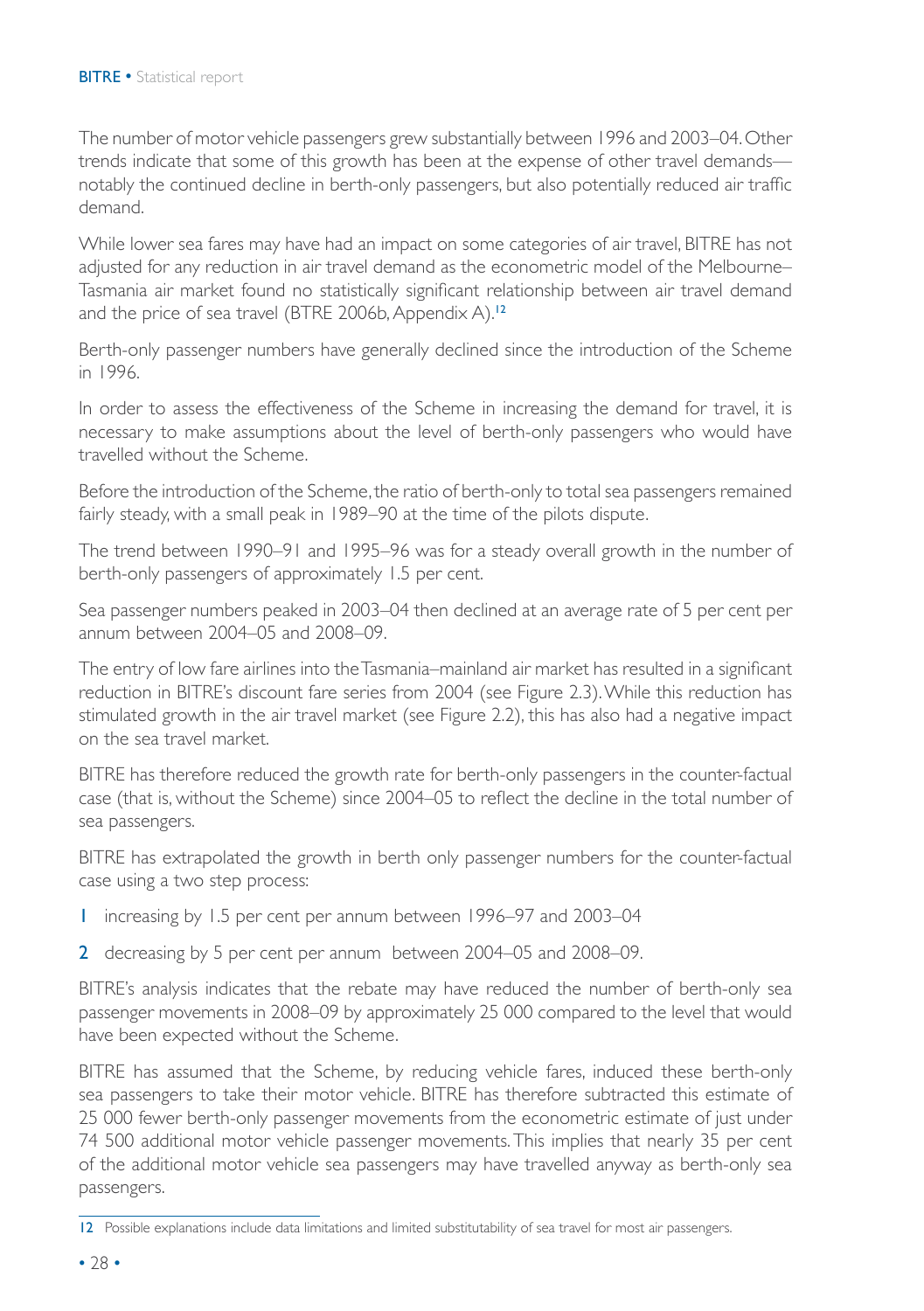The net effect of the Scheme is an estimated 49 000 increase in one-way motor vehicle sea passengers between Melbourne and Devonport in 2008–09. Assuming each passenger made a return trip with their vehicle, this equates to an estimated 24 500 return motor vehicle passengers.

Tourism Tasmania visitor survey data indicates that approximately half of these new passengers are likely to have been travelling for holiday or leisure purposes (Table C.1).<sup>13</sup> Therefore, BITRE estimates that 12 250 new leisure visitors travelled by sea between Melbourne and Devonport in 2008–09 as a result of the Scheme. This compares with an estimate of 11 500 in 2007–08 and a revised estimate of 10 300 in 2006–07.

If each of these new visitors spent an average of  $$2457$  per person,<sup>14</sup> then the total additional new tourism spending would have been \$30.1 million. This compares with an estimated \$27.4 million additional spending in 2007–08 and \$24.0 million (revised) in 2006–07.

BITRE's estimate is indicative as it is based on assumptions about the number of berth-only passengers that would have travelled without the Scheme.

Further, it does not include:

- benefits to Tasmanian residents who travelled by sea who may have been eligible, or benefits to eligible visitors travelling for non-leisure purposes
- benefits to passengers using the Sydney–Devonport ferry service
- any incremental spending related to longer stays by berth-only visitors who decide to take a car, or by visitors switching from air to sea transport who decide to stay longer in Tasmania as a result.

Assuming an average visitor spending of \$2457 per person, the Scheme would needed to have increased the number of additional visitors to Tasmania by 14 200 in 2008–09 for the increase in spending to equal the total rebate paid.

<sup>13</sup> That is, sea passenger numbers minus the estimated number of Tasmanian residents and visitors travelling for non-leisure reasons (including visiting friends/relatives and business reasons).

<sup>14</sup> The average spending by sea passengers (for all journey purposes) was estimated at \$2457 per trip in 2008–09 (BITRE trend estimate based on Tourism Tasmania, personal communication 2007).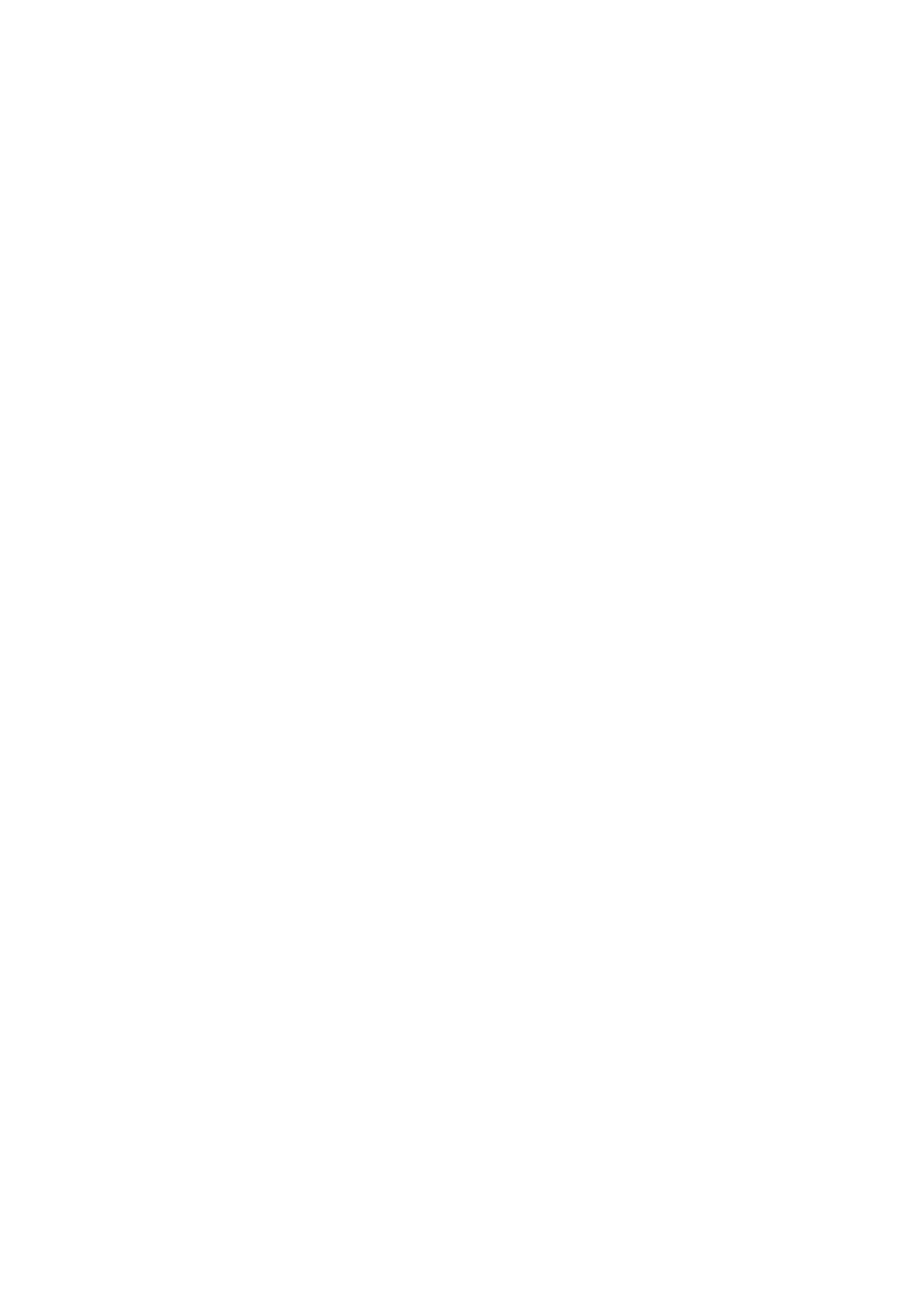## Appendix A Sea passenger traffic model

This appendix outlines the revised model that was used to assess the impact of the Scheme on the Melbourne–Devonport sea route. The model has been revised by removing one of the dummy variables and shifting from nominal fare series to real fare series.

## The Melbourne-Devonport Model

The model is specified in terms of population, income, own-price and cross-price variables in the following equation:

 $ln Vt = lnYt * lnPt * lnQt * DSPt * DSYt * ut$ 

where

 $V =$  per capita number of motor vehicle passenger movements

 $Y =$  per capita real household disposable income of motor vehicle passengers

 $P =$  one-way real package sea fare (including reductions under the Scheme from 1996–97)

 $Q =$  one-way real economy airfare from Melbourne to Hobart

DSP = dummy Spirit of Tasmania - Dummy variable to take account of the influence of an increase in the passenger capacity of TT-Line following the introduction of the Spirit of Tasmania I and Spirit of Tasmania II

DSYD = dummy Sydney service - A new dummy variable to account for changes in 2004– 05, 2005–06 and 2006–07 including the new Sydney service

 $u \equiv$  error term

 $t =$  time period.

The influence of population on the number of motor vehicle passenger movements is included by specifying the model on a per capita basis using the population of Australia. BITRE reestimated the model using annual time series data from 1985–86 to 2008–09. The time-series data are contained in Table A1.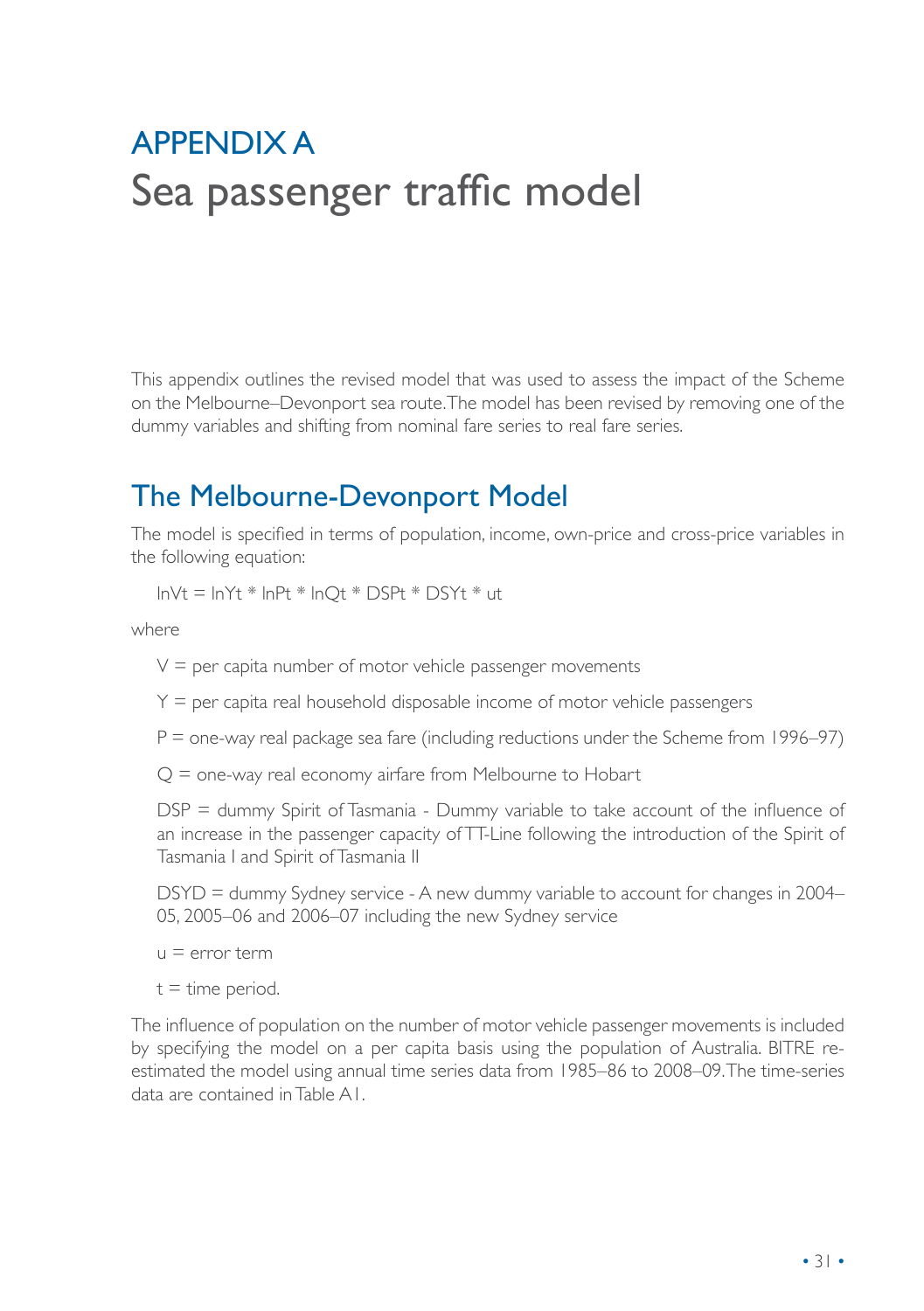| Year        | Motor vehicle<br>passengers<br>(one-way) a | Airfare<br>Index b, d | Sea Fare c, d<br>$(\frac{1}{2})package)$ | Real Income e<br>(\$ billions) | Population f<br>(millions) |
|-------------|--------------------------------------------|-----------------------|------------------------------------------|--------------------------------|----------------------------|
|             | (thousands)                                |                       |                                          |                                |                            |
| 1985-86     | 99 509                                     | 91.8                  | 658                                      | 374.7                          | 16.0                       |
| 1986-87     | 100 335                                    | 91.2                  | 657                                      | 376.2                          | 16.3                       |
| 1987-88     | 101915                                     | 90.1                  | 612                                      | 381.5                          | 16.5                       |
| 1988-89     | 4 7 8 3                                    | 88.8                  | 635                                      | 400.1                          | 16.8                       |
| 1989-90     | 121 559                                    | 90.9                  | 649                                      | 427.8                          | 7.1                        |
| $1990 - 91$ | 117785                                     | 94.5                  | 675                                      | 420.3                          | 17.3                       |
| $1991 - 92$ | 90 070                                     | 99.2                  | 698                                      | 419.9                          | 17.5                       |
| 1992-93     | 103 642                                    | 90.9                  | 634                                      | 429.0                          | 17.7                       |
| 1993-94     | 131 542                                    | 90.4                  | 623                                      | 442.3                          | 17.9                       |
| 1994-95     | 144 134                                    | 93.9                  | 650                                      | 462.2                          | 8.1                        |
| 1995-96     | 131 455                                    | 93.2                  | 624                                      | 478.5                          | 18.3                       |
| 1996-97     | 167788                                     | 97.9                  | 491                                      | 488.8                          | 18.5                       |
| 1997-98     | 231 098                                    | 103.0                 | 513                                      | 496.3                          | 18.7                       |
| 1998-99     | 261 487                                    | 105.7                 | 536                                      | 515.2                          | 18.9                       |
| 1999-00     | 248 745                                    | 103.8                 | 536                                      | 538.6                          | 19.2                       |
| $2000 - 01$ | 259 438                                    | 108.4                 | 598                                      | 560.0                          | 19.4                       |
| $2001 - 02$ | 272 922                                    | 115.2                 | 581                                      | 570.7                          | 19.7                       |
| $2002 - 03$ | 432 498                                    | 114.4                 | 590                                      | 573.3                          | 19.9                       |
| 2003-04     | 409 115                                    | 113.1                 | 591                                      | 603.9                          | 20.1                       |
| 2004-05     | 343 252                                    | 114.2                 | 583                                      | 635.1                          | 20.4                       |
| 2005-06     | 312 304                                    | 113.2                 | 570                                      | 665.8                          | 20.7                       |
| 2006-07     | 335 423                                    | 117.7                 | 631                                      | 704.9                          | 21.1                       |
| 2007-08     | 335 881                                    | 109.1                 | 602                                      | 723.3                          | 21.4                       |
| 2008-09     | 342 099                                    | 100.0                 | 627                                      | 758.1                          | 21.9                       |

TA.1 Time series data used to re-estimate the Melbourne–Devonport econometric model

a Motor vehicle passengers carried across Bass Strait between Melbourne and Devonport.

b Average one-way real economy airfare index from Melbourne to Hobart (real 2008–09 dollars).

c Average one-way real package net fare during peak season (real 2008–09 dollars). The package net fare includes two adults, two meals and a standard vehicle.

d The airfare and sea package fare indices are in real dollars—taking account of real movements in fare prices

e Real household disposable income of Australians at current (2008–09) prices.

f Population of Australia.

Source: TT-Line (2009) and previous annual reports, TT-Line—personal communications (2009 and previous years), ABS (2008), BTRE (2006a; 2006b).

### Results of the Melbourne-Devonport model

The estimated regression results are presented in Table A2. The adjusted  $R<sup>2</sup>$  value of 0.92 (previously 0.95) suggests that the model is a good fit. It indicates that 92 per cent of the variation in motor vehicle passenger numbers over the period is explained by the variables included in the model (population, income, sea fare, airfare, the Sydney–Devonport service dummy and increased ship capacity). Around 8 per cent of the traffic variation is therefore attributable to factors not specified in the model, such as:

• movements in Australian dollar exchange rates (affecting relative costs of Australian overseas travel and travel by foreign tourists to Australia)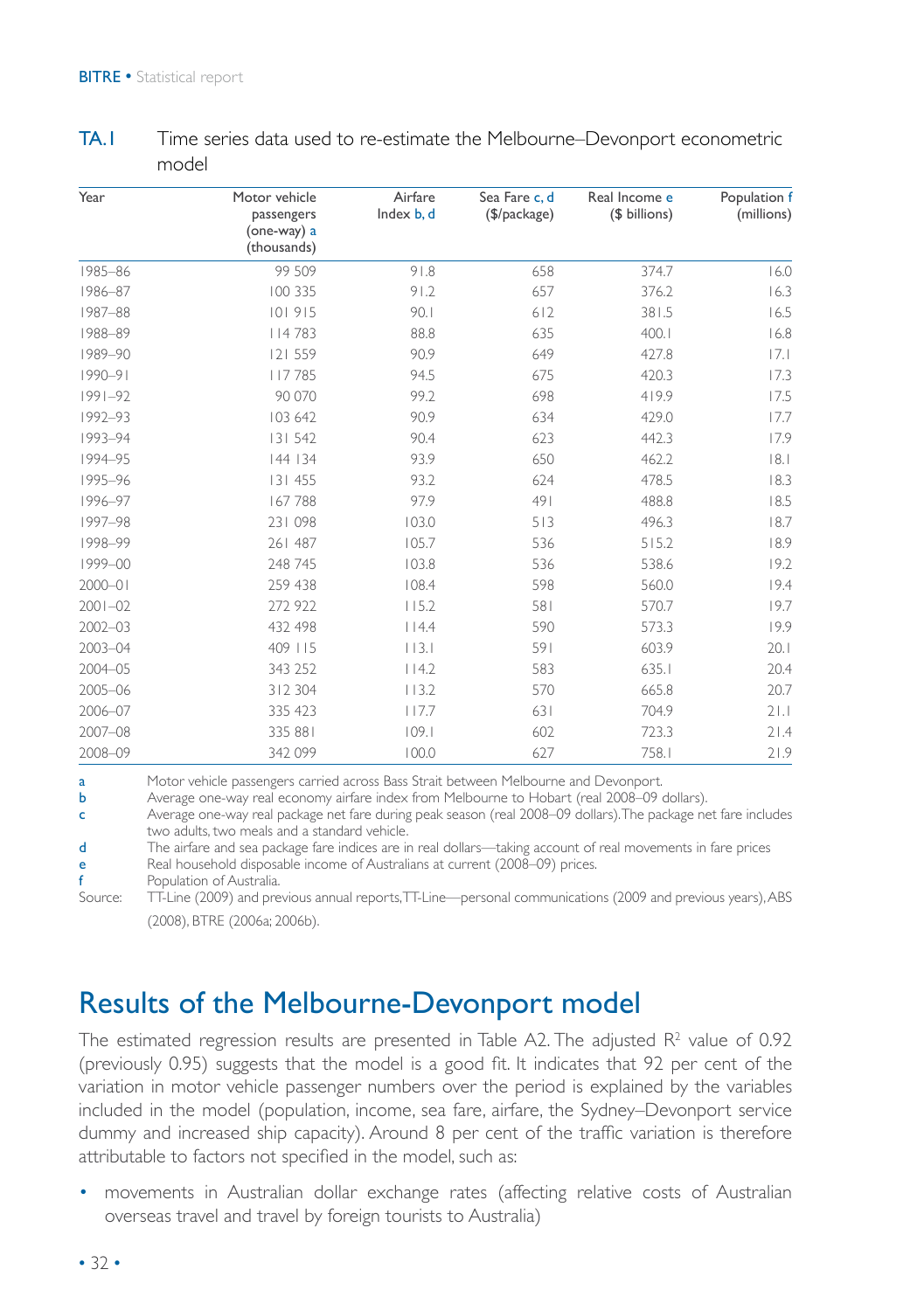- changes in community perceptions of Australian and overseas security risks
- expenditure on tourism promotion activities for Tasmania and other parts of Australia
- aspects of local and overseas economic conditions such as unemployment, interest rates and fuel prices.

All of the estimated coefficients are of the expected sign and are significant at the 95 per cent confidence level, other than real income which is significant at the 80 per cent level. Real income has previously been a major driver of motor vehicle passenger numbers (BITRE 2008). The change from nominal fare series to real fare series may have reduced the significance previously placed on real income.

BITRE has retained the real income variable in the 2008–09 model as it is a priori a key driver of sea travel demand and including it improves the overall model.

| Variable                                                          | Estimated coefficient | T-statistics |
|-------------------------------------------------------------------|-----------------------|--------------|
| $Y = Real income$                                                 | 0.78                  | 1.60         |
| $P = Real sea fare$                                               | $-1.25$               | $-3.33$      |
| $Q =$ Real full economy airfare                                   | 2.27                  | 4.34         |
| Introduction of the Spirit of Tasmania I/II 2001-02 onwards (DSP) | 0.33                  | 2.82         |
| Sydney-Devonport service dummy (DSYD)                             | $-0.28$               | $-2.76$      |
| Intercept                                                         | $-14.15$              | $-3.76$      |
| Adjusted $R^2$                                                    | 0.92                  |              |

#### TA.2 Regression results for the Melbourne-Devonport sea model 2008–09

Source: BITRE analysis.

In terms of the total impact on the number of motor vehicle passenger movements, the most important variable in the 2008–09 model is the full economy real airfare (previously per capita real household income).

The full economy real airfare has an estimated elasticity of 2.3 meaning that a 1 per cent increase (decrease) in the level of the full economy airfare will result in a 2.3 per cent increase (decrease) in the number of motor vehicle passenger movements. Full economy fares have been used because of the lack of discount fare data series prior to October 1992.

Full economy fares have increased since budget airlines entered the Tasmanian market, rather than decreased. An increase in competition would be expected to reduce airfares, decreasing motor vehicle sea passenger numbers as some switch to air travel. While discount airfares have fallen substantially, the discount airfare series is generally not significant<sup>15</sup> in explaining motor vehicle sea passenger movements.

The second most important variable is the real sea fare (own-price), with an estimated elasticity of –1.25. The own-price elasticity indicates that a 1 per cent decrease (increase) in the price of sea travel will result in a 1.25 per cent increase (decrease) in the number of motor vehicle passenger movements.

<sup>15</sup> As already noted, the discount airfare series is only available from October 1992. When this discount fare series was used in the model the resulting airfare coefficient was not significant. This appears to reflect limitations in the fare data—the discount airfare series is volatile with large month to month variations, and may not capture the underlying relationships in an annual model. Consequently, the sea model reported here uses the full economy real airfare series.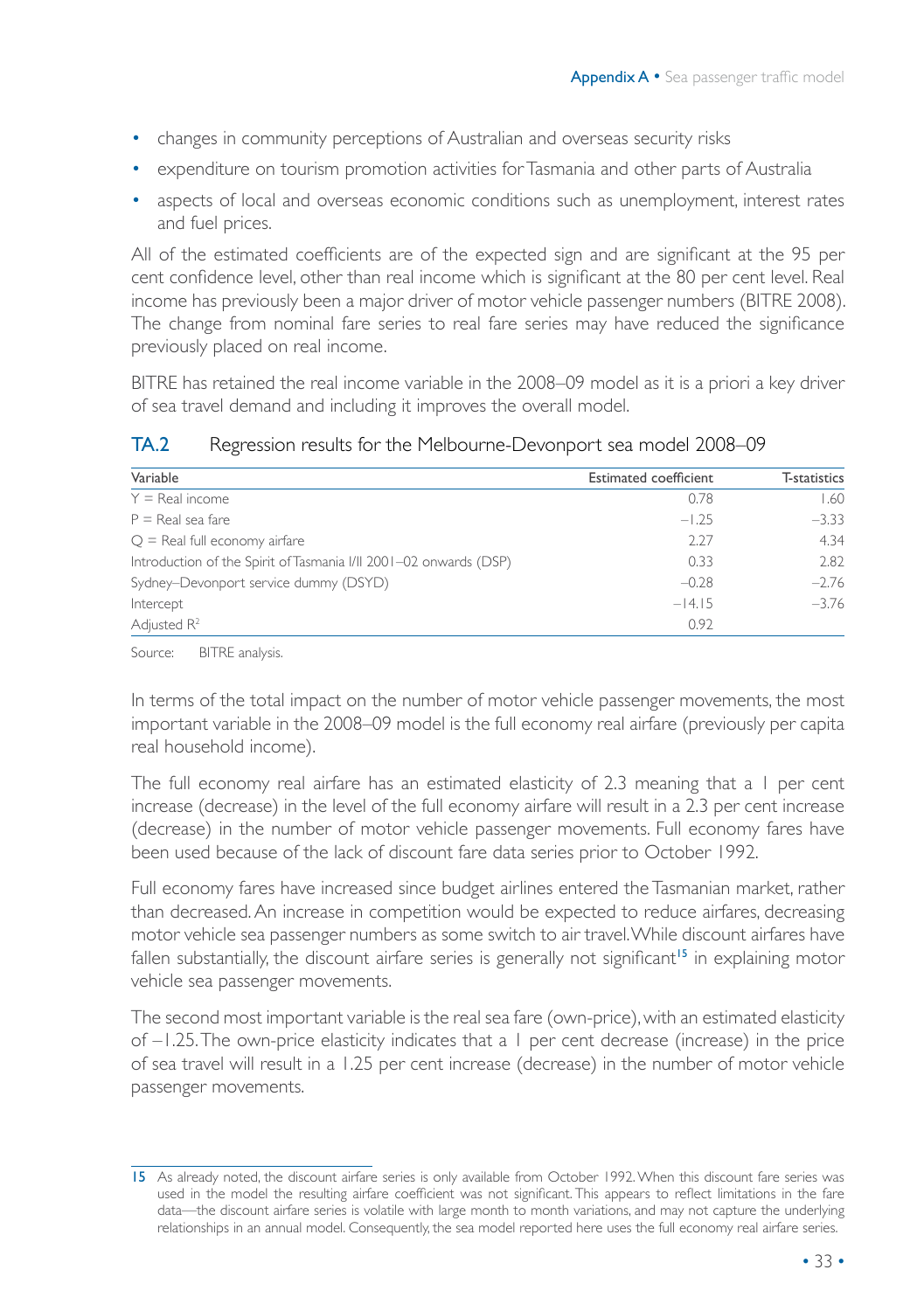The coefficient of the per capita household income is of the expected sign although it is no longer significant at the 95 per cent confidence level, being significant at the 80 per cent confidence level.

The estimated coefficient of the dummy variable DSP indicates the increased ship capacity provided by TT-Line's new ships positively affected the number of motor vehicle passengers on the Melbourne–Devonport route.

The dummy variable for the Sydney–Devonport service (DSYD) was significant and negative in sign, indicating that the Sydney service resulted in a small but significant reduction in Melbourne–Devonport passenger numbers.

The detailed results on the Melbourne–Devonport econometric model should be interpreted with some caution, as the analysis is constrained by data limitations and other factors.

For example, the time series annual data cover a period of only 22 years, with the Scheme operating for just eight of these years.

In addition, the data are annual rather than monthly or quarterly, and the sea fare and airfare data are based on a specific season and ticket category.

An important qualification is that TT-Line's per passenger fuel surcharge—initially levied on 1 July 2008 and removed on 1 February 2009—has not been captured in the BITRE's benchmark peak sea package fare calculation as at the end of June 2009. TT-Line:

- applied a surcharge of \$8 per person from 1 July 2008
- increased the surcharge to \$12 per person from 1 August 2008
- decreased the surcharge to \$10 per person from 1 January 2009
- removed the surcharge on 1 February 2009.

Despite these limitations, the model provides empirical support for the view that the Scheme has contributed to the number of motor vehicle passengers travelling by sea on the Melbourne– Devonport route since 1995–96.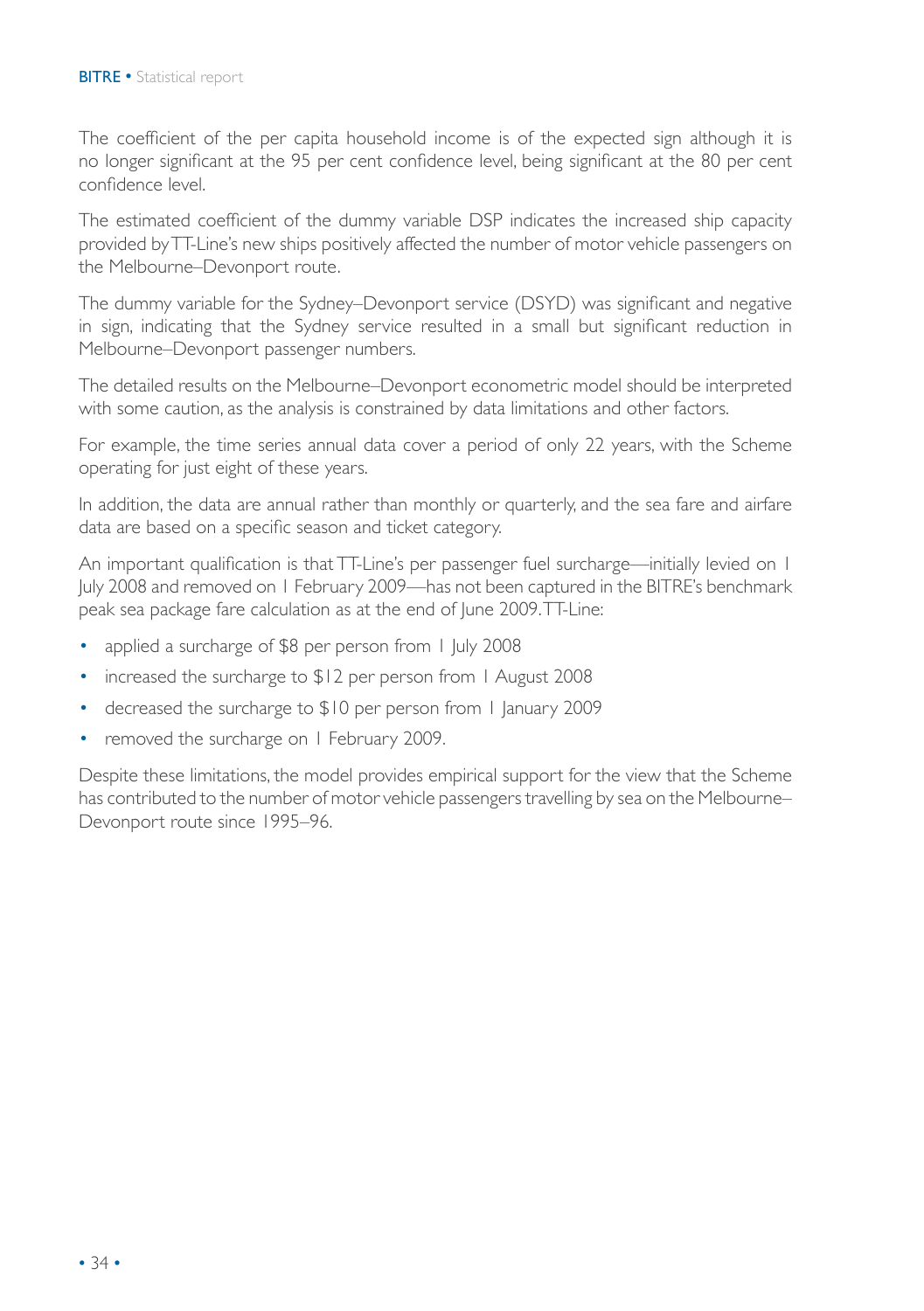## Appendix B TT-Line financial indicators

| -<br>[편                        |                 |                                  | Selected financial information for TI-Line, 1996–97 to 2008–09 (\$ thousands)                                                                                                                                                                                                                                                                                                                                                                                                                                                                                                                                                                                                                                                                            |          |         |                       |                  |                 |          |             |               |         |         |
|--------------------------------|-----------------|----------------------------------|----------------------------------------------------------------------------------------------------------------------------------------------------------------------------------------------------------------------------------------------------------------------------------------------------------------------------------------------------------------------------------------------------------------------------------------------------------------------------------------------------------------------------------------------------------------------------------------------------------------------------------------------------------------------------------------------------------------------------------------------------------|----------|---------|-----------------------|------------------|-----------------|----------|-------------|---------------|---------|---------|
|                                | 16-966          | 86-7661                          | 0007-666166-866                                                                                                                                                                                                                                                                                                                                                                                                                                                                                                                                                                                                                                                                                                                                          |          | 2000-01 | $2001 - 02$           | $2002 - 03$      | 2003-04         | 2004-05  | $2005 - 06$ | 2006-07       | 2007-08 | 2008-09 |
| otal operating<br>evenue       | 61766           | 73 325 a                         | 80607                                                                                                                                                                                                                                                                                                                                                                                                                                                                                                                                                                                                                                                                                                                                                    | 77 511   | 81842   |                       | 86 236 195 518 b | 154250          | 154874   | 158882      | 155336        | 166863  | 175587  |
| Operating Expenses             |                 |                                  |                                                                                                                                                                                                                                                                                                                                                                                                                                                                                                                                                                                                                                                                                                                                                          |          |         |                       |                  |                 |          |             |               |         |         |
| Operations-general             | 22 35.          | 22724a                           | 33932                                                                                                                                                                                                                                                                                                                                                                                                                                                                                                                                                                                                                                                                                                                                                    | 40865    | 42864   | 42 402                | 69 454           | 90 900          | 118603   | 120798      | 93 187        | 95 246  | 112786  |
| Operations-                    |                 |                                  |                                                                                                                                                                                                                                                                                                                                                                                                                                                                                                                                                                                                                                                                                                                                                          |          |         |                       |                  |                 |          |             |               |         |         |
| write down                     |                 | $\circ$                          | $\circ$                                                                                                                                                                                                                                                                                                                                                                                                                                                                                                                                                                                                                                                                                                                                                  | $\circ$  | $\circ$ | 30887                 | $\circ$          | $\circ$         | 43 237   | $-43237$    | $\circ$       | $\circ$ | $\circ$ |
| Ship sale carrying<br>value    |                 | $\circ$                          | $\circ$                                                                                                                                                                                                                                                                                                                                                                                                                                                                                                                                                                                                                                                                                                                                                  | $\circ$  | $\circ$ | $\circ$               | 62732            | $\circ$         |          |             | $\circ$       |         | $\circ$ |
| Hotel services                 | Q               | 15464                            | 7783                                                                                                                                                                                                                                                                                                                                                                                                                                                                                                                                                                                                                                                                                                                                                     | 16924    | 17782   | 18130                 | 27708            | 33878           | 34 306   | 34575       | 26634         | 29 354  | 29 490  |
| Customer acquisition           | $\sim$<br>489   | 698<br>4                         | 6015                                                                                                                                                                                                                                                                                                                                                                                                                                                                                                                                                                                                                                                                                                                                                     | 5900     | 6 26 1  | 6680                  | 11437            | <b>10574</b>    | 13 222   | 16234       | 16466         | 15674   | 14379   |
| Administration                 | $\infty$<br>609 | 219<br>$\circ$                   | 5707                                                                                                                                                                                                                                                                                                                                                                                                                                                                                                                                                                                                                                                                                                                                                     | 889<br>4 | 6871    | 7462                  | 8 902            | 340<br>$\infty$ | 8593     | 8478        | 8665          | 7735    | 9061    |
| Other                          | 1055            | 406<br>$\overline{\mathfrak{L}}$ | 9793                                                                                                                                                                                                                                                                                                                                                                                                                                                                                                                                                                                                                                                                                                                                                     | 8697     | 2696    | 1958                  | 12673            | 13954           | 16192    | 12 245      | 6809          | 5161    | 4 0 4 9 |
| Total operating<br>expense     | 59 200          | $\frac{1}{5}$                    | 73230                                                                                                                                                                                                                                                                                                                                                                                                                                                                                                                                                                                                                                                                                                                                                    | 77 275   | 76474   | 519<br>$\overline{0}$ | 192906           | 57 646          | 234 153  | 149093      | 51761         | 153170  | 69765   |
| Operating profit/loss          | 2566            | $\frac{8}{4}$                    | 7377                                                                                                                                                                                                                                                                                                                                                                                                                                                                                                                                                                                                                                                                                                                                                     | 236      | 5368    | $-21283$              | 2612             | $-3396$         | $-79279$ | 9789        | 3575          | 13693   | 5822    |
| extraordinaries<br>Abnormals/  |                 | 780                              | $\circ$                                                                                                                                                                                                                                                                                                                                                                                                                                                                                                                                                                                                                                                                                                                                                  | $\circ$  | $\circ$ | $\circ$               | $\circ$          | $\circ$         | $\circ$  | $\circ$     | $\circ$       | $\circ$ | $\circ$ |
| <b>Profit/loss</b>             | 2566            | 1034                             | 7377                                                                                                                                                                                                                                                                                                                                                                                                                                                                                                                                                                                                                                                                                                                                                     | 236      | 5368    | $-21283$              | 2612             | $-3396$         | $-79279$ | 9789        | 575<br>$\sim$ | 13693   | 5822    |
| Source<br><i><b>Notes:</b></i> |                 |                                  | Total operating revenue in 2002–03 induded gross proceeds of \$61.2 million from the sale of the Spirit ofTasmania.<br>I. The 2004–05 write down in ship values reflected the change from a'cost' to a'valuation' accounting metho<br>converted from Euros to Australian dollars using the exchange rates as at 30 June 2006.TT-Line (2006d, pp.1–2) states that—while the underlying value of the<br>ships did not change—the translation into Australian dollars increased the value of the ships in the company accounts.<br>TT-Line (2009) and previous annual reports;TT-Line (2006d, pp.1–2),TT-Line (personal communication Janu<br>Ferry revenue and operations-general expenses in 1997–98 include the impact of the Devil Cat/catamaran trial. |          |         |                       |                  |                 |          |             |               |         |         |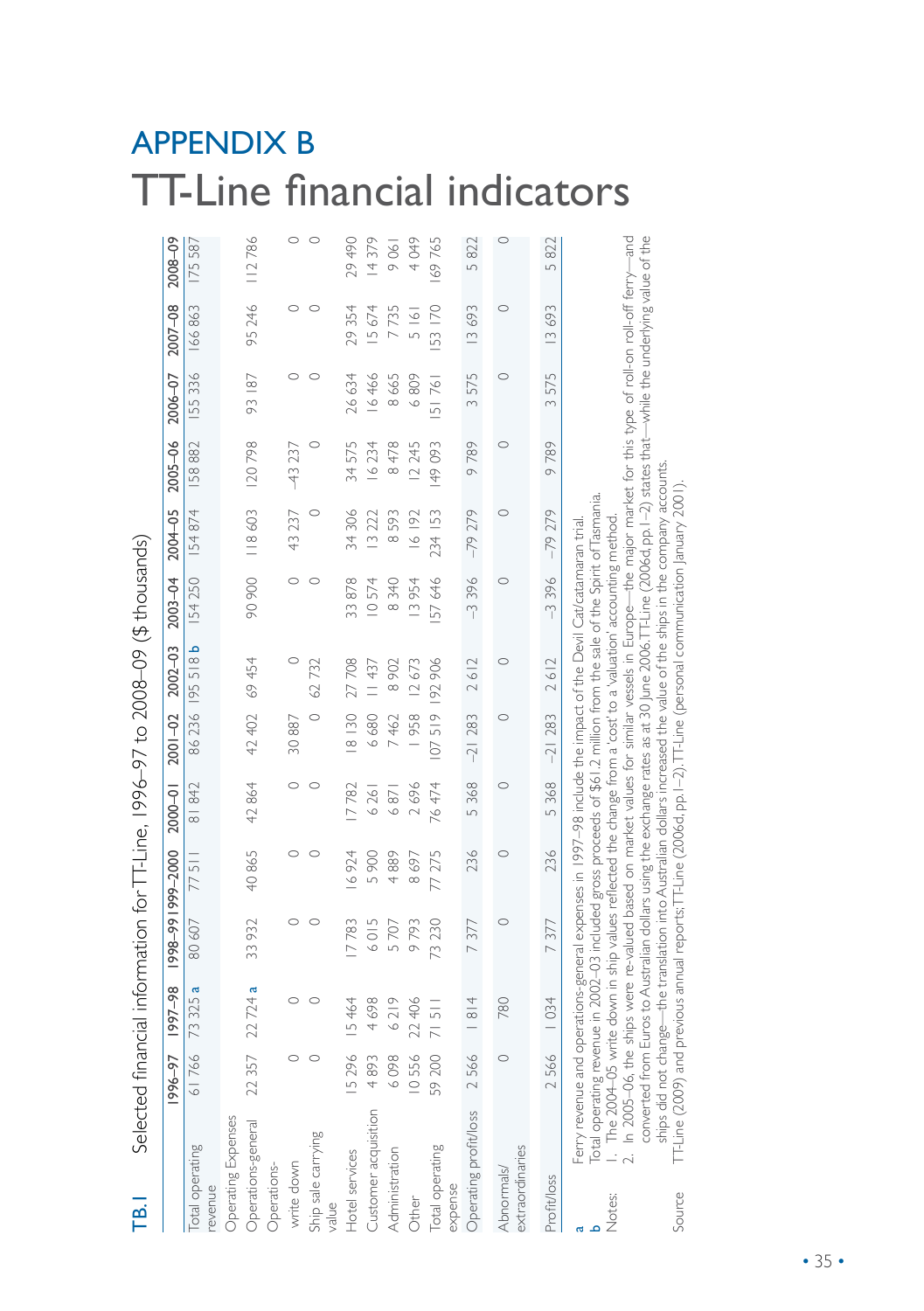| TB.2            | Financial indicators (adjusted) for TT-Line, 1996–97 to 2008–09                                                                                                                                                                                                                                                                                                                                                                                                                                                                                                                                                                                                                        |         |         |                                                                                                                                                                                                                                |       |                                                   |        |                             |                    |        |                                                                                  |        |         |         |
|-----------------|----------------------------------------------------------------------------------------------------------------------------------------------------------------------------------------------------------------------------------------------------------------------------------------------------------------------------------------------------------------------------------------------------------------------------------------------------------------------------------------------------------------------------------------------------------------------------------------------------------------------------------------------------------------------------------------|---------|---------|--------------------------------------------------------------------------------------------------------------------------------------------------------------------------------------------------------------------------------|-------|---------------------------------------------------|--------|-----------------------------|--------------------|--------|----------------------------------------------------------------------------------|--------|---------|---------|
| Indicator       |                                                                                                                                                                                                                                                                                                                                                                                                                                                                                                                                                                                                                                                                                        | 1996-97 |         | $-000$ $-000$ $-000$ $-000$ $-000$ $-000$ $-000$ $-000$ $-000$ $-000$ $-000$ $-000$ $-000$ $-000$ $-000$ $-000$ $-000$ $-000$ $-000$ $-000$ $-000$ $-000$ $-000$ $-000$ $-000$ $-000$ $-000$ $-000$ $-000$ $-000$ $-000$ $-00$ |       |                                                   |        |                             |                    |        | 2000-01 2001-02 2002-03 2003-04 2004-05 2005-06 2006-07 2007-08                  |        |         | 2008-09 |
|                 | Operating revenue per voyage a 197 335                                                                                                                                                                                                                                                                                                                                                                                                                                                                                                                                                                                                                                                 |         | 166 648 |                                                                                                                                                                                                                                |       | IS9 618 I70 354 I71 218 I77 806 I88 710 c 147 219 |        |                             |                    |        | 156380                                                                           | 189897 | 207 541 | 219 484 |
|                 | Operating expenses <b>b</b>                                                                                                                                                                                                                                                                                                                                                                                                                                                                                                                                                                                                                                                            |         |         |                                                                                                                                                                                                                                |       |                                                   |        |                             |                    |        |                                                                                  |        |         |         |
|                 | -per passenger                                                                                                                                                                                                                                                                                                                                                                                                                                                                                                                                                                                                                                                                         | 228     | 228     | 213                                                                                                                                                                                                                            | 239   | 231                                               |        | $220d$ $258d$               | 312                | 422 e  | 437 f                                                                            | 385    | 398     | 434     |
| -per voyage     |                                                                                                                                                                                                                                                                                                                                                                                                                                                                                                                                                                                                                                                                                        | 189 137 |         | $162$ 525 $145$ 010 $169$ 835                                                                                                                                                                                                  |       |                                                   |        | IS9 987 IS8 004 d IS3 870 d |                    |        | 153 203 181 479 e 189 301 f 185 527                                              |        | 190510  | 212206  |
| TB.3<br>Source: | Expenses adjusted to exclude write-down in carrying value of the Spirit of Tasmania in 2001–02 and carrying value of this ship in 2002–03.<br>TT-line reimbursements and (adjusted) operating revenue, 1996-97 to 2008-09<br>Revenue adjusted to exclude gross proceeds from the sale of the Spirit of Tasmania in 2002-03.<br>Expenses adjusted to exclude write-down of \$43.24 million in the total value of all three ships.<br>Expenses adjusted to exclude asset revaluation of \$43.2 million.<br>T-Line (2009) and previous annual reports; BITRE estimates.<br>Incorporates expenses for passengers, vehicles and freight.<br>Total revenue divided by the number of voyages. |         |         |                                                                                                                                                                                                                                |       |                                                   |        |                             |                    |        |                                                                                  |        |         |         |
| Year            |                                                                                                                                                                                                                                                                                                                                                                                                                                                                                                                                                                                                                                                                                        | 1996-97 |         |                                                                                                                                                                                                                                |       |                                                   |        |                             |                    |        | 86-2012 2002-86-2020 900-2002-04 2002-04 2002-04 2004-05 2004-05 2004-05 2005-68 |        |         | 2008-09 |
|                 | Reimbursements paid (\$ thousands)                                                                                                                                                                                                                                                                                                                                                                                                                                                                                                                                                                                                                                                     | 8475    | 12939   |                                                                                                                                                                                                                                |       | $1447$ $14211$ $15031$ $15932$                    |        |                             | 31 793 34 236      | 32 350 | 31331                                                                            | 28 304 | 30 109  | 34 699  |
|                 | Operating revenue (\$ thousands)                                                                                                                                                                                                                                                                                                                                                                                                                                                                                                                                                                                                                                                       | 61766   | 73325   | 80 607                                                                                                                                                                                                                         | 77511 | 81 842                                            | 86 236 |                             | $134269$ $154250a$ | 154874 | 158882                                                                           | 155336 | 166863  | 175587  |

• 36 •

Excludes gross proceeds (\$61.2 million) from the sale of the Spirit of Tasmania in 2002–03.<br>TT-Line (2009) and previous annual reports. Excludes gross proceeds (\$61.2 million) from the sale of the Spirit of Tasmania in 2002–03.

13.7 17.6 17.9 18.3 18.4 18.5 23.7 22.2 20.9 19.7 18.2 18.0 19.8

23.7

 $18.5$ 

 $18.4$ 

 $18.3$ 

 $179$ 

 $17.6$ 

 $13.7$ 

 $22.2$ 

 $19.8$ 

 $18.0$ 

 $18.2$ 

 $19.7$ 

20.9

Reimbursements as a proportion

Reimbursements as a proportion

operating revenue

operating revenue

a<br>Source: Source: TT-Line (2009) and previous annual reports.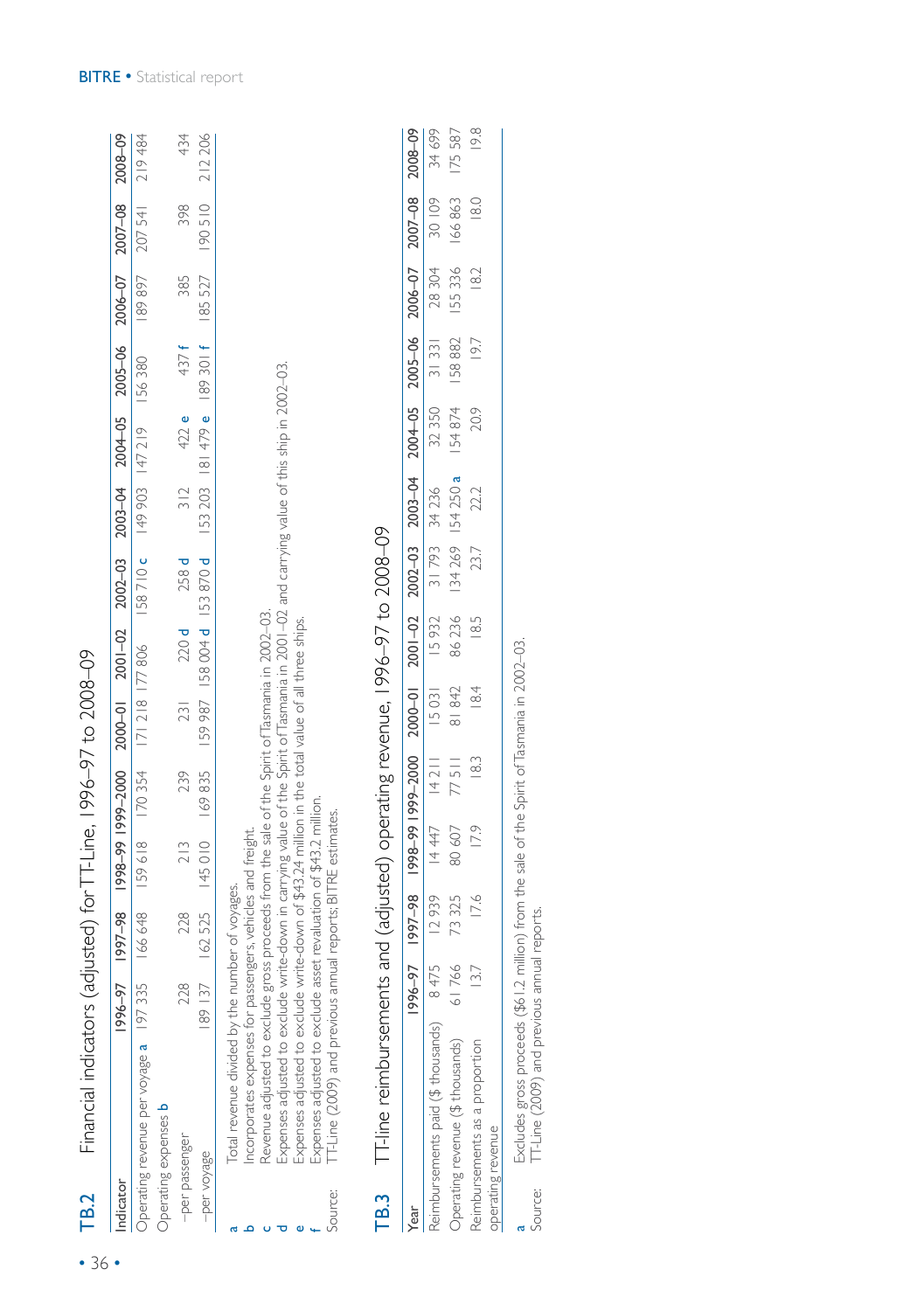## Appendix C Bass Strait travel 2007–2009

TC.1 Estimated adult return passengers travelling between Tasmania and the mainland by purpose, 2007–08 and 2008–09 a (thousands)

|                            |        | 2007-08 |       |       | 2008-09 |       |
|----------------------------|--------|---------|-------|-------|---------|-------|
| Purpose of travel          | Air    | Sea     | Total | Air   | Sea     | Total |
| Visitors to Tasmania       |        |         |       |       |         |       |
| Holiday/leisure            | 308.1  | 88.4    | 396.5 | 346.1 | 90.4    | 436.6 |
| Visiting friends/relatives | 218.9  | 15.7    | 234.6 | 224.9 | 15.4    | 240.2 |
| <b>Business</b>            | 139.5  | 13.3    | 152.8 | 126.3 | 15.0    | 141.3 |
| Conference                 | 24.8   | 0.6     | 25.4  | 33.2  | 0.6     | 33.8  |
| Other/not specified        | 35.8   | 4.7     | 40.5  | 49.5  | 5.8     | 55.3  |
| Total visitors             | 727.1  | 122.6   | 849.7 | 779.9 | 127.3   | 907.2 |
| Tasmanian residents        |        |         |       |       |         |       |
| Holiday/leisure            | 234.0  | 17.5    | 251.5 | 233.4 | 19.4    | 252.8 |
| Visiting friends/relatives | 241.3  | 14.8    | 256.1 | 264.6 | 14.4    | 278.9 |
| <b>Business</b>            | 158.8  | 7.5     | 166.3 | 157.3 | 9.4     | 166.7 |
| Conference                 | 22.3   | 0.1     | 22.4  | 24.7  | 0.2     | 24.9  |
| Other/not specified        | 73.1   | 16.8    | 90.0  | 81.4  | 13.7    | 95.1  |
| <b>Total Tasmanians</b>    | 729.5  | 56.7    | 786.3 | 761.4 | 57.1    | 818.5 |
| Total passengers           | 1456.6 | 179.4   | 636.0 | 541.3 | 84.3    | 725.7 |

a Excludes minors and day trippers. Data collected by survey and subject to sampling error.

Source: Tourism Tasmania Tasmanian Visitor Survey–personal communications (2007).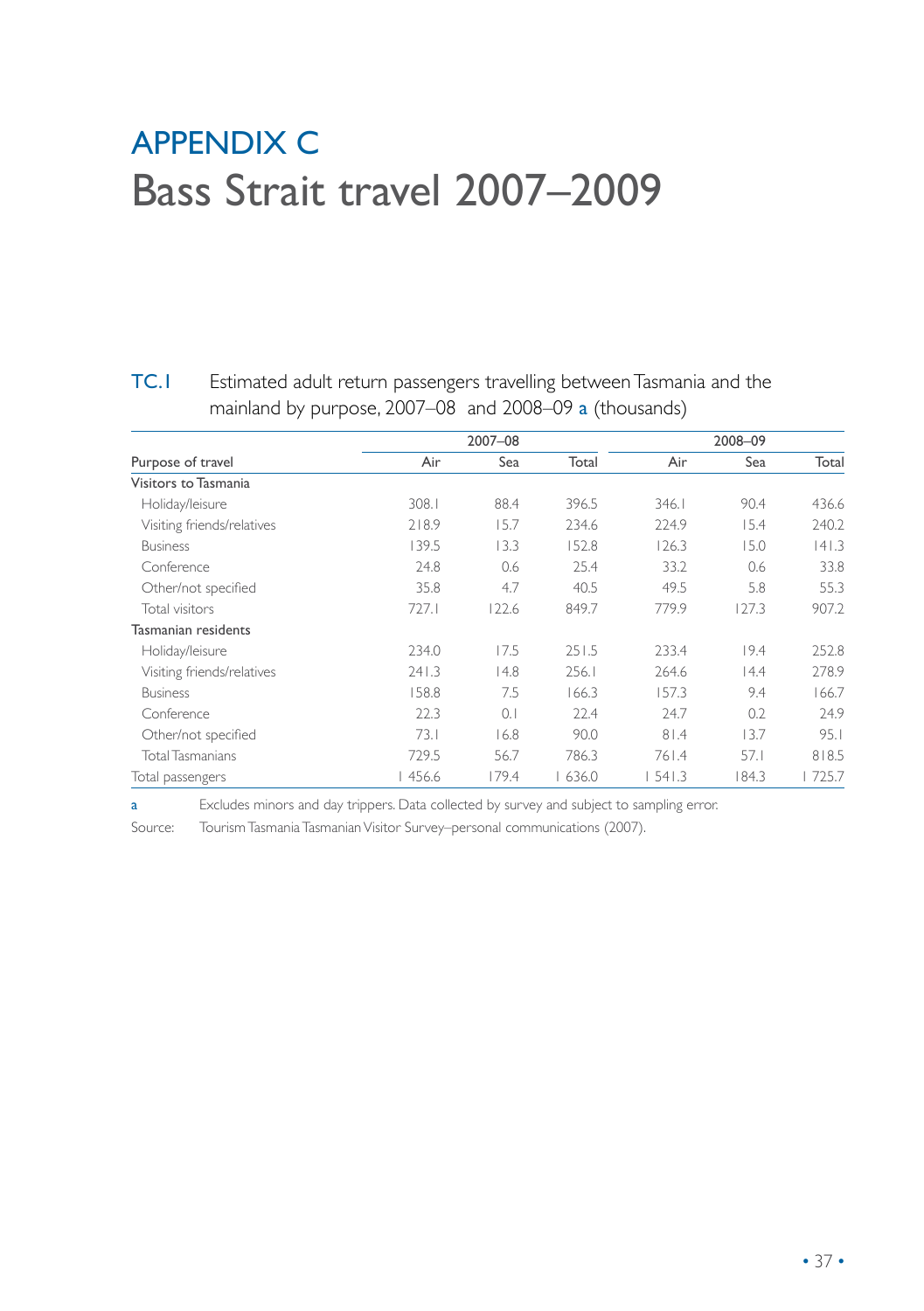|                                                       | Air                   |                                    | Sea                   |                                    | Total                 |                                    |
|-------------------------------------------------------|-----------------------|------------------------------------|-----------------------|------------------------------------|-----------------------|------------------------------------|
|                                                       | Number<br>(thousands) | Percentage<br>change on<br>2006-07 | Number<br>(thousands) | Percentage<br>change on<br>2006-07 | Number<br>(thousands) | Percentage<br>change on<br>2006-07 |
| <b>Visitors</b>                                       |                       |                                    |                       |                                    |                       |                                    |
| Holiday, leisure, or visiting friend<br>and relatives | 527.0                 | 6.0                                | 104.0                 | $-3.8$                             | 631.0                 | 4.3                                |
| Business/other                                        | 200.1                 | $-0.9$                             | 18.6                  | $-5.7$                             | 218.7                 | $-1.4$                             |
| Total visitors                                        | 727.1                 | 4.0                                | 122.6                 | $-4.0$                             | 849.7                 | 2.7                                |
| Tasmanian residents                                   |                       |                                    |                       |                                    |                       |                                    |
| Holiday, leisure, or visiting friend<br>and relatives | 475.3                 | 16.7                               | 32.3                  | $-10.0$                            | 507.6                 | 14.6                               |
| Business/other                                        | 254.3                 | 19.2                               | 24.4                  | 101.9                              | 278.7                 | 23.6                               |
| <b>Total Tasmanians</b>                               | 729.5                 | 16.2                               | 56.7                  | $-6.8$                             | 786.3                 | 14. I                              |
| Total passengers                                      | 456.6                 | 9.8                                | 179.4                 | $-4.9$                             | 636.0                 | 7.9                                |

#### TC.2 Estimated adult return passengers travelling between Tasmania and the mainland by purpose, 2007–08 a (thousands)

a Excludes minors and day trippers. Data collected by survey and subject to sampling error.<br>Source: Tourism Tasmania Tasmanian Visit or Survey—personal communications (2007).

Tourism Tasmania Tasmanian Visit or Survey—personal communications (2007).

#### TC.3 Estimated adult return passengers travelling between Tasmania and the mainland by purpose, 2008–09 a (thousands)

|                                                       | Air                          |                                    | Sea                   |                                    | Total                        |                                    |
|-------------------------------------------------------|------------------------------|------------------------------------|-----------------------|------------------------------------|------------------------------|------------------------------------|
|                                                       | <b>Number</b><br>(thousands) | Percentage<br>change on<br>2007-08 | Number<br>(thousands) | Percentage<br>change on<br>2007-08 | <b>Number</b><br>(thousands) | Percentage<br>change on<br>2007-08 |
| <b>Visitors</b>                                       |                              |                                    |                       |                                    |                              |                                    |
| Holiday, leisure, or visiting friend<br>and relatives | 571.0                        | 8.3                                | 105.8                 | 1.7                                | 676.8                        | 7.2                                |
| Business/other                                        | 209.0                        | 4.4                                | 21.5                  | 15.5                               | 230.4                        | 5.4                                |
| Total visitors                                        | 779.9                        | 7.3                                | 127.3                 | 3.8                                | 907.2                        | 6.8                                |
| Tasmanian residents                                   |                              |                                    |                       |                                    |                              |                                    |
| Holiday, leisure, or visiting friend<br>and relatives | 497.9                        | 4.8                                | 33.8                  | 4.6                                | 531.7                        | 4.8                                |
| Business/other                                        | 263.5                        | 3.6                                | 23.3                  | $-4.8$                             | 286.7                        | 2.9                                |
| <b>Total Tasmanians</b>                               | 761.4                        | 4.4                                | 57.1                  | 0.5                                | 818.5                        | 4.1                                |
| Total passengers                                      | 541.3                        | 5.8                                | 84.3                  | 2.8                                | 1725.7                       | 5.5                                |

a Excludes minors and day trippers. Data collected by survey and subject to sampling error.<br>Source: Tourism Tasmania Tasmanian Visitor Survey—personal communications (2007).

Source: Tourism Tasmania Tasmanian Visitor Survey—personal communications (2007).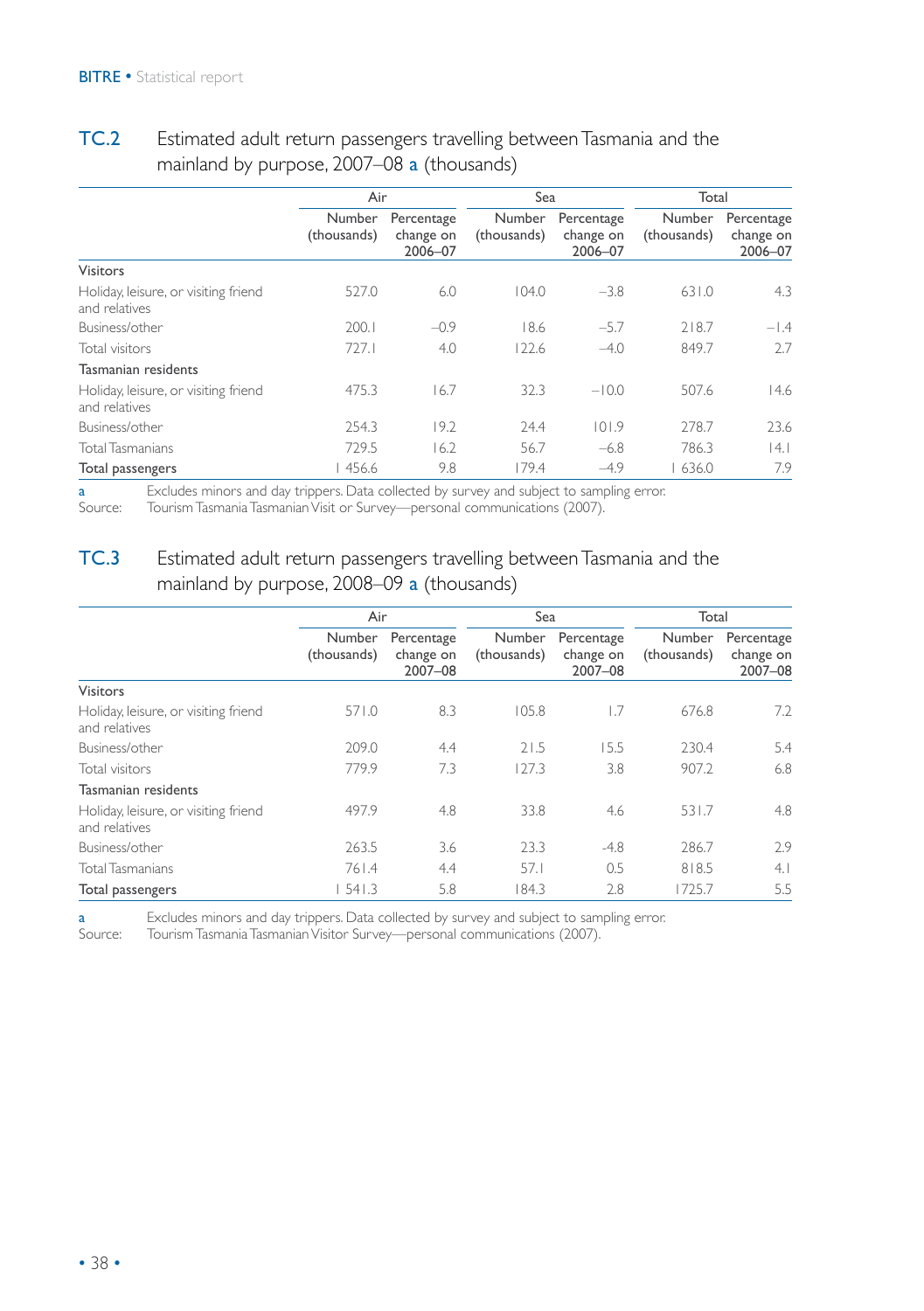## References

Australian Bureau of Statistics 2007, Austats – various series (http://www.abs.gov.au/ausstats/ abs@.nsf/web+pages/statistics?opendocument, accessed 17 January 2007).

Bureau of Infrastructure, Transport and Regional Economics 2008, *Bass Strait Passenger Vehicle Equalisation Scheme—Monitoring Report No. 11 2006–07*.

Bureau of Transport and Regional Economics 2004, *Bass Strait Passenger Vehicle Equalisation Scheme—BTRE Monitoring Report No. 7 2002–2003*.

Bureau of Transport and Regional Economics 2006a, *Bass Strait Passenger Vehicle Equalisation Scheme—BTRE Monitoring Report No.8 2003–2004*.

Bureau of Transport and Regional Economics 2006b, *Bass Strait Passenger Vehicle Equalisation Scheme—BTRE Monitoring Report No.9 2004–2005*.

Bureau of Transport and Regional Economics 2007, *Bass Strait Passenger Vehicle Equalisation Scheme—BTRE Monitoring Report No.10 2005–2006*.

Department of Infrastructure, Transport, Regional Services and Local Government 2008, *Ministerial Directions for the operation of the Bass Strait Passenger Vehicle Equalisation Scheme*, June (http://www.infrastructure.gov.au/transport/programs/maritime/pdf/BSPVES\_Min\_Directions\_ AmendedbySecretaryMay2009.pdf, accessed September 2009).

Department of Transport and Regional Services 2002, *Directions by The Minister For Transport and Regional Services for the operation of the Bass Strait Passenger Vehicle Equalisation Scheme*, 1 September.

Department of Transport and Regional Services undated, Sea programs (http://www.dotars. gov.au/transprog/maritime/bspves.aspx, accessed 14 December 2005).

Jetstar 2004, Jetstar will shine brightly for Tasmanian tourism, Media Release 29 April.

Sharp, J. 1996, Bass Strait Passenger Vehicle Equalisation Scheme, media statement by Minister for Transport and Regional Development, 23 August.

Sydney Port Corporation 2004, Sydney welcomes a new dimension to the working harbour, Press Release 7 January.

TT-Line Company Pty Ltd 2002, Increase in security costs, December.

TT-Line Company Pty Ltd 2003, Fare increase question and answer document, August.

TT-Line Company Pty Ltd 2004, TT-Line fare changes, July.

TT-Line Company Pty Ltd 2005a, Sydney Spirit Sails into 2005 with New Fares, January.